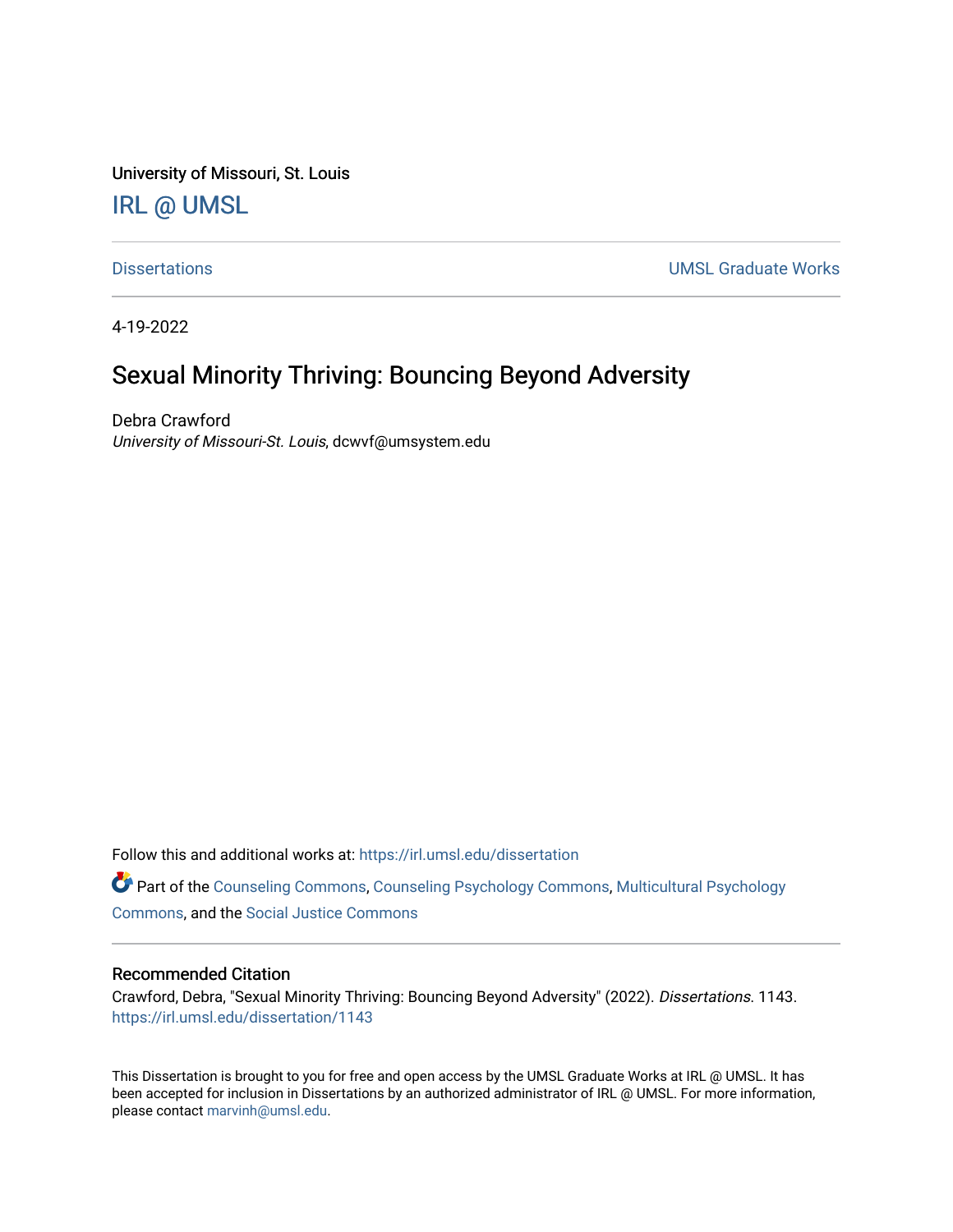## **Sexual Minority Thriving: Bouncing Beyond Adversity**

Debra Crawford

M.Ed., Clinical Mental Health Counseling, University of Missouri – St. Louis B.A. Psychology, University of Missouri – St. Louis

A Dissertation Submitted to the Graduate School at the University of Missouri – St.

Louis in partial fulfillment of the requirements to the degree Doctor of Philosophy in Education with an Emphasis in Counseling

May 2022

Advisory Committee:

Susan Kashubeck-West, PhD Chairperson

Matthew Taylor, PhD

Mary Lee Nelson, PhD

So Rin Kim, PhD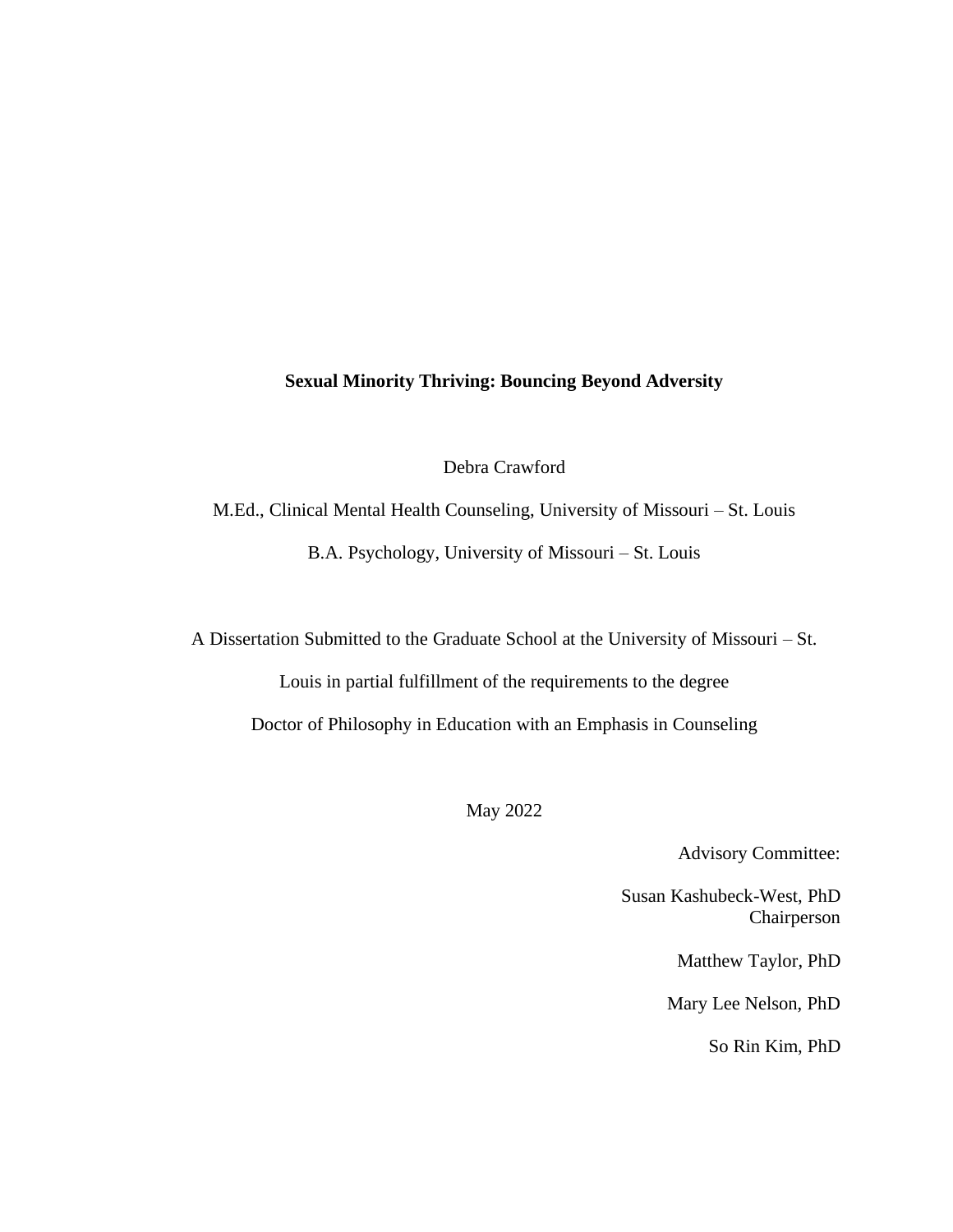#### **Introduction**

Despite significant advances in public policy, overt and covert negative attitudes and discrimination continue against sexual minorities. Sexual minorities are individuals who are romantically, sexually, or physically attracted to individuals of their own gender identity or to multiple gender identities and often identify as lesbian, gay, bisexual, or queer, among others. Holding a sexual minority identity both historically and presently has been met with stigma, discrimination, negative attitudes, and violence. This longstanding narrative has contributed to unnecessary suffering in sexual minority individuals. Research has shown that frequent experiences of discrimination and hateful attitudes may negatively affect sexual minority mental health (Mays & Cochran, 2001; Meyer, 2013). Sexual minorities have also been shown to be at a disproportionally high risk for psychological distress and mental health concerns in adulthood (Bränström, 2017; Cochran & Mays, 2007; Felner et al., 2021; Kerridge et al., 2017; Meyer, 2013; Nadal, 2018). More specifically, sexual minorities have been shown to have increased rates of anxiety, depressive, substance use, mood, panic, post-traumatic stress, and personality disorders compared to their heterosexual counterparts (Bränström, 2017; Cochran & Mays, 2007; Felner et al., 2021; Kerridge et al., 2017; Meyer, 2013; Nadal, 2018; Williams & Mann, 2017).

Research over the years has attempted to explain these disparities in mental health for sexual minority individuals. The dominant explanation in the literature is the role of discrimination in sexual minorities' lives. When compared to heterosexual individuals, sexual minorities have been shown to experience more victimization in both childhood and adulthood (Balsam & Rothblum, 2005; Mays & Cochran, 2001). Additionally, when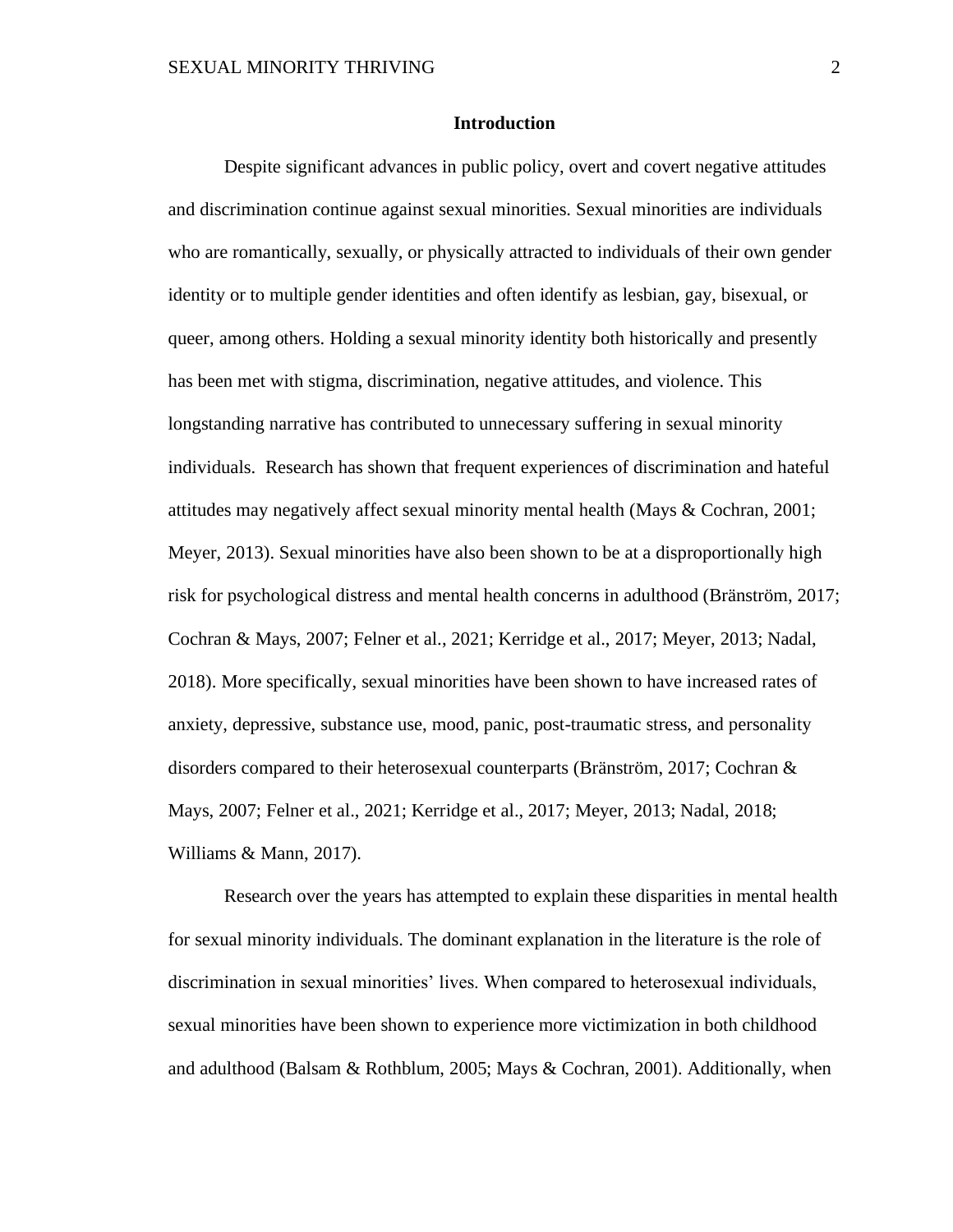compared to heterosexual individuals, sexual minority individuals also showed significantly higher rates of household mental illness, household substance abuse, exposure to domestic violence, physical abuse, emotional abuse, and sexual abuse (Anderson & Blosnich, 2013).

However, despite facing significant adversity and stress in both childhood and adulthood, many sexual minority individuals do not display impairment. Some researchers have started to suggest that looking at sexual minorities from a deficits-based model creates an incomplete view and is potentially dangerous to the population (Colpitts & Gahagan, 2016; de Lira & de Morais, 2018). In fact, de Lira and de Morais (2018) posited that in order to promote a more positive and less stigmatizing narrative around sexual minorities, the research agenda needs to shift to identify and promote more strengths-based views of sexual minority individuals to challenge the belief systems that inspire prejudice, discrimination and violence. As a result, the construct of resilience has been used to better understand sexual minority mental health (Braveman, 2003; Herrick et al., 2013; Kwon, 2013; Meyer, 2013).

#### **Resilience and Thriving: Conceptual Issues**

One problem faced by resilience researchers is the lack of a clear, operationalized, and consensual definition of the construct. Definitions of resilience have varied in the literature both across disciplines and within disciplines (Shaik & Kauppi, 2010), making it a difficult construct to study. The first use of the word resilience in 1626 by Francis Bacon defined the construct as: "the action or an act of rebounding or springing back; rebound, recoil" (Martin, 2021). In the physical sciences, resilience is used to denote the ability of an elastic material to absorb energy and release that energy to return to its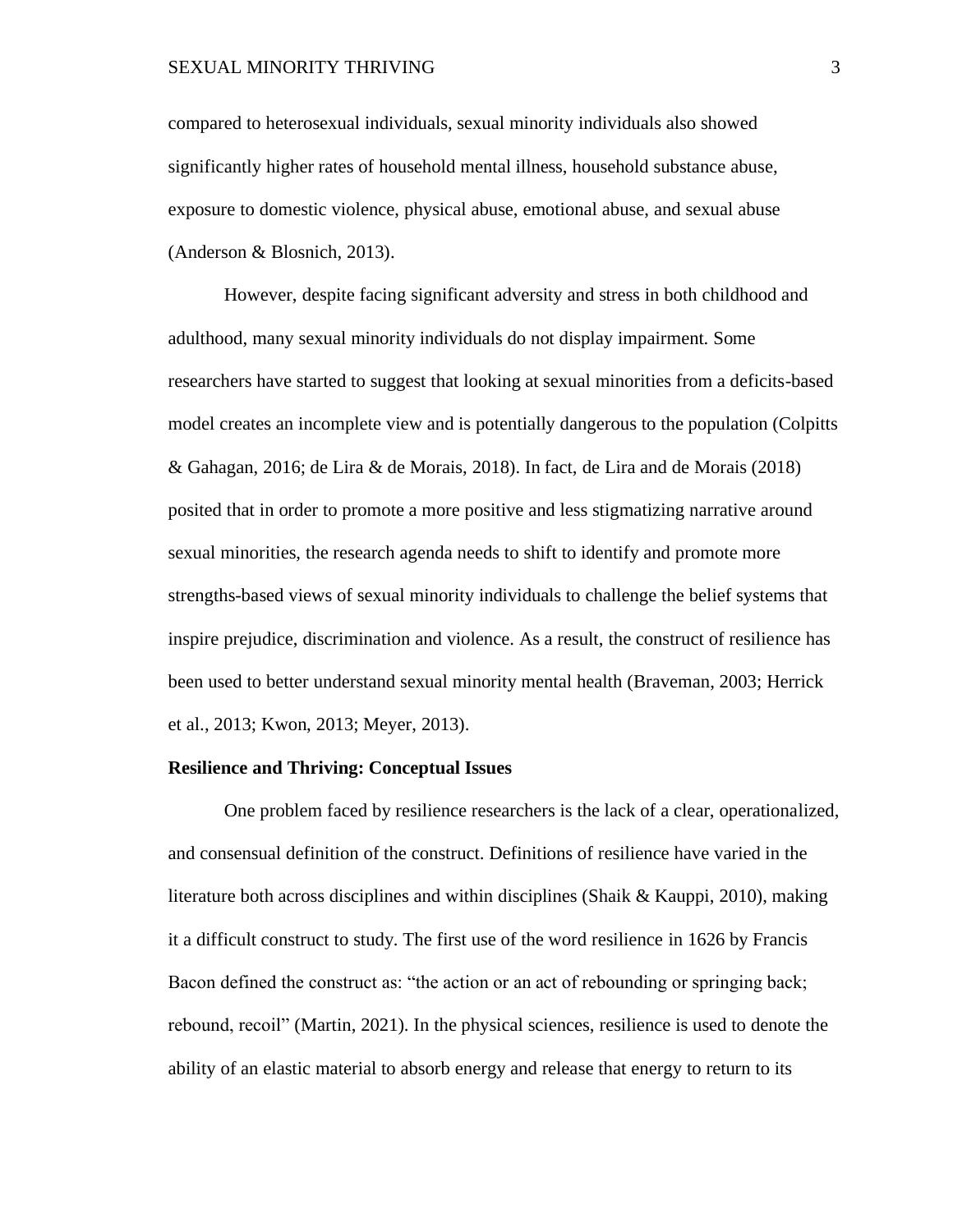original shape (Young, 1807). In the social sciences, Ungar (2019) posited that resilience is the dynamic process of the capacity of the biopsychosocial system to navigate resources to sustain positive functioning under stress in ways that are considered meaningful.

However, even these definitions are problematic and unclear. In a seminal article in 1998, Carver denoted several different pathways that describe individual responses to adversity as a way to differentiate between resilience and other constructs. The different pathways of functioning are depicted in Figure 1. More specifically, they describe resilience as the ability of an individual to return to their original level of functioning after experiencing adversity, or in other words, a homeostatic return to prior condition, very much like the original conceptualizations of the word. Carver then posited that thriving represents that the individual is returning to a level of functioning that is beyond their previous level of functioning and that the stressful or adverse experience promoted the emergence of a quality that makes the individual better afterward than before. The latter term, thriving, falls more in line with definitions of resilience in the sexual minority literature.

Resilience in sexual minority populations has also suffered from a lack of consensual agreement on the operationalized definition of the construct. For example, some research has defined resilience as the absence of mental illness, risky behaviors (such as self-harm/suicidal ideation or attempts) or psychosomatic symptoms (Reisner et al., 2014). Other researchers have defined resilience as the ability for sexual minorities to thrive despite significant adversity (Meyer, 2013). Some research has even focused on specific factors such as community resilience (Shilo et a., 2015) and family resilience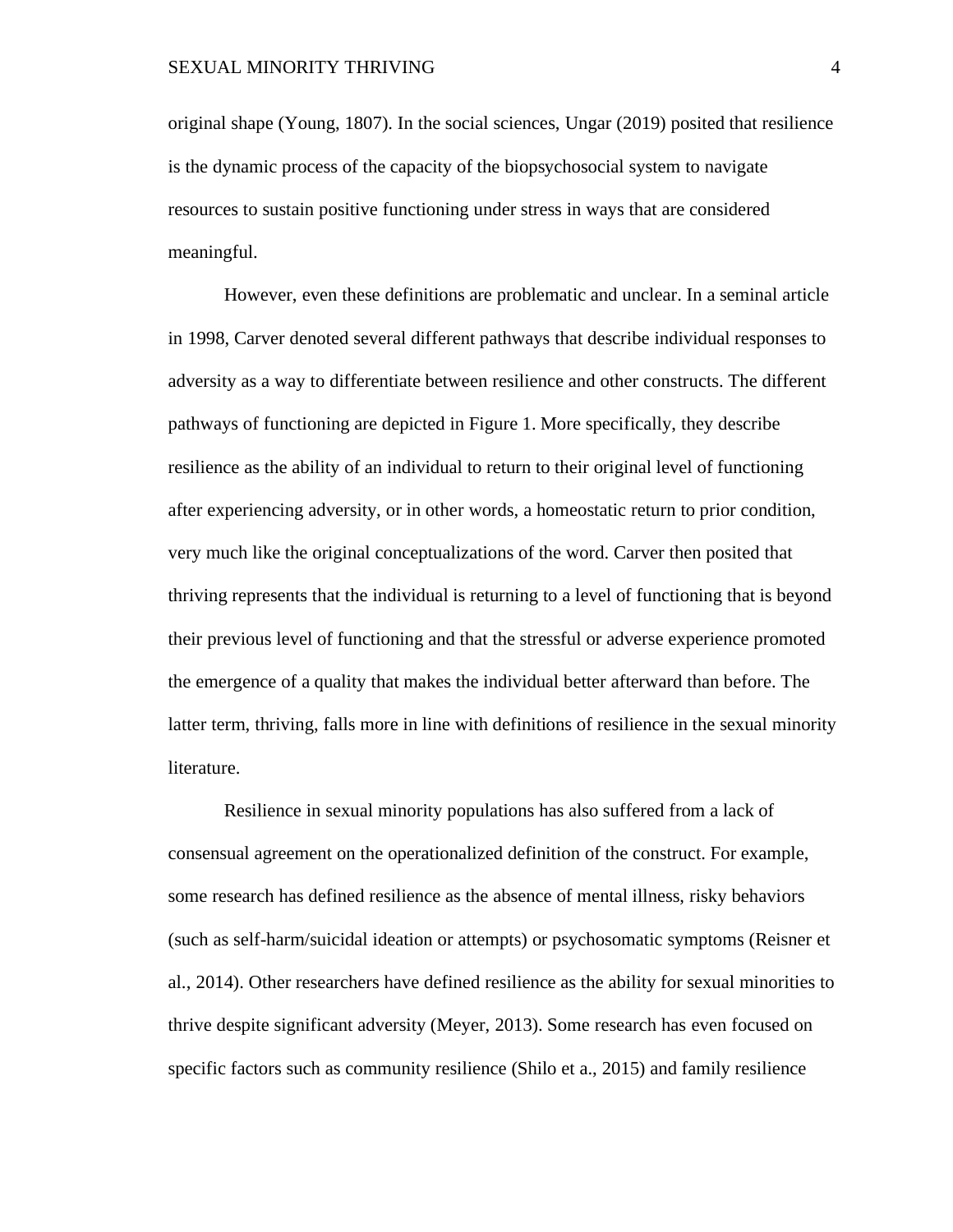#### SEXUAL MINORITY THRIVING 5

(Power et al., 2010). The question remains: what exactly are we talking about when we refer to sexual minority resilience: Carver's (1998) definition of resilience or thriving? This becomes increasingly problematic when the words "thrive" or "meaning" are used to describe resilience, because resilience is described often as purely being able to bounce back after a stressful event or adversity (Carver, 1998, Smith et al., 2008) However, it appears that what many other sexual minority researchers are most interested in is thriving, not resilience. As a result, in line with Carver (1998), this dissertation will define resilience as an individual's ability to bounce back after an adverse experience, and will define thriving as the ability experience growth, contentment, life meaning, and vitality after an adverse event.

Another similar concept, posttraumatic growth has been used in combination with resilience and thriving. Posttraumatic growth has been previously defined as the process of positive psychological change that results from an adverse event (Calhoun & Tedeschi, 2001). Posttraumatic growth is a distinct concept from resilience and thriving, although they are complimentary (Anderson, 2018). Although some researchers have suggested that posttraumatic growth can be used to measure thriving (Cohen et al., 1998), this presents several conceptual issues. Firstly, this suggests that there is no operationalized difference between the two concepts. Although posttraumatic growth and thriving are not the same, posttraumatic growth may help predict individuals who thrive or not after experiencing trauma or adverse events. Second, the interchangeable use of the two constructs would make it theoretically impossible for an individual to thrive without posttraumatic experiences. In sum, thriving is a state of higher functioning post adversity,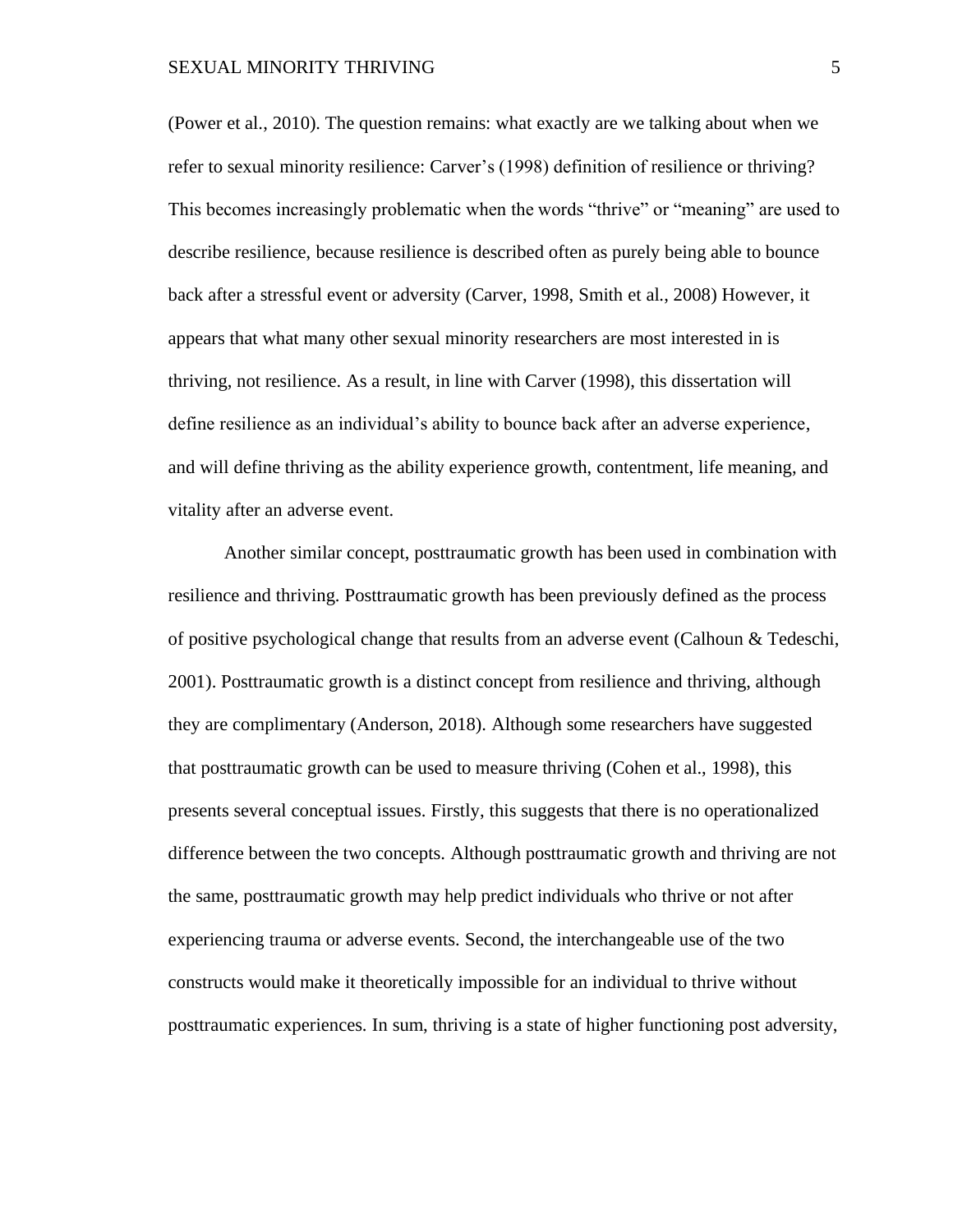whereas posttraumatic growth denotes the process of growth that may precipitate this state of thriving.

Currently, it appears as though there has been no research in the sexual minority literature that looks at the potential relationships between resilience and thriving – or the distinctions between them. It appears one study to date has investigated the role of discrimination on one element of thriving in sexual minorities, life meaning. Douglas et al. (2020) investigated the role of minority stress on life meaning in sexual minority individuals and found that discrimination displayed a negative indirect effect on life meaning through expectations of rejection and identity concealment. They speculated that when individuals are subject to heterosexist discrimination, having to conceal one's identity in expecting to be rejected for it can reduce the sense that life is meaningful.

#### **Existentialism and Sexual Minority Thriving**

Life meaning is a key tenet of existentialist philosophy. Existentialist philosophers such as Jean-Paul Sartre, Simone de Beauvior, Martin Heidegger, Edmund Husserl, and Karl Jaspers (among others) sought to understand the subjective human experience of what it means to *be* human. Existentialists believe that we have freedom and an internal locus of control and thus have responsibility for everything we do, which causes considerable anxiety (Bakewell, 2016). This anxiety, often referred to as existential anxiety, is created by the realization that our own death is inevitable and that we are then left with an immense amount of choice and responsibility to create a life of meaning. There are five core concerns that arise around existential anxiety: death, isolation, identity, freedom, and meaning (Glas, 2003, Koole et al., 2006).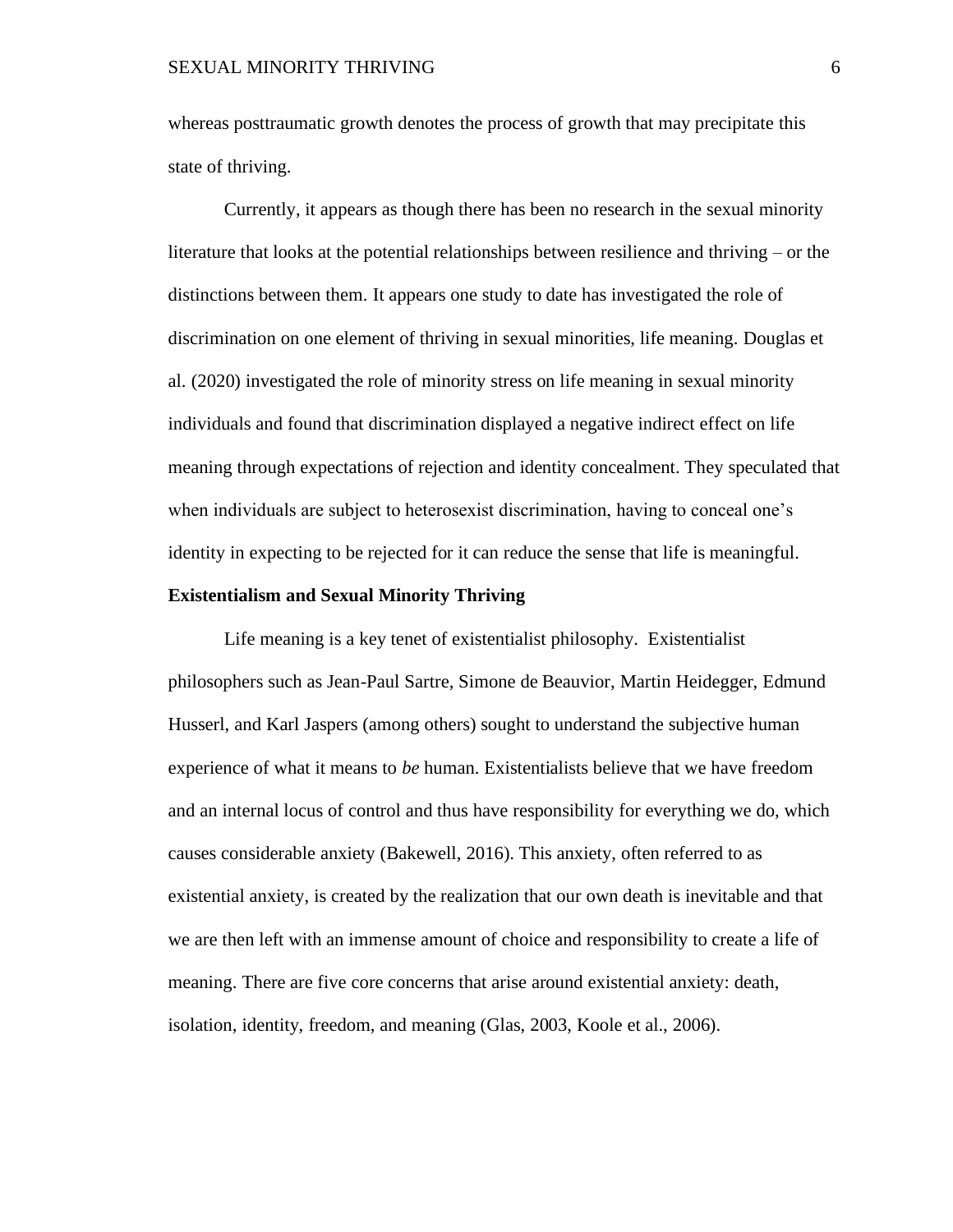It is clear to see the connection between these core existential concerns and holding a sexual minority identity. Douglas et al. (2020) already found that the experiences of discrimination and rejection reduce the sense that life is meaningful in sexual minorities, perhaps explained by the core concerns of identity, freedom, isolation, and meaning. Bakewell (2016) described a poignant nuance around the freedom described by existentialism: "On the other hand, I am only free within *situations*, which can include factors of my own biology and psychology as well as physical, historical, and social variables of the world into which I have been thrown" (pp. 34). Black existentialism, another branch of existentialist philosophy that seeks to provide the philosophical grounding of the struggle of living with inequity and historical oppression, concerns itself with the liberation of Black individuals who have historically not been viewed as human (Vereen et al., 2016). It seeks to illuminate that traditional existentialist concepts such as identity, freedom, free will, and existence, do not apply to Black individuals in the same way as more privileged groups.

Many of the concerns listed by Black existentialism have parallels with the sexual minority community. The longstanding narrative of rejection and deviancy of sexual minorities perhaps reduces the freedom that a sexual minority might experience as they may choose to hide their sexual minority identity in fear of rejection (isolation) and reject rather than embrace their minority identity. These concerns may reduce life meaning and quality of life in sexual minorities unless deliberately reflected upon and resolved. To date, little is known about sexual minority thriving, or how existential concerns might relate directly to that experience. Although Douglas et al. (2020) began to explore how discrimination relates to life meaning in sexual minorities, much more work needs to be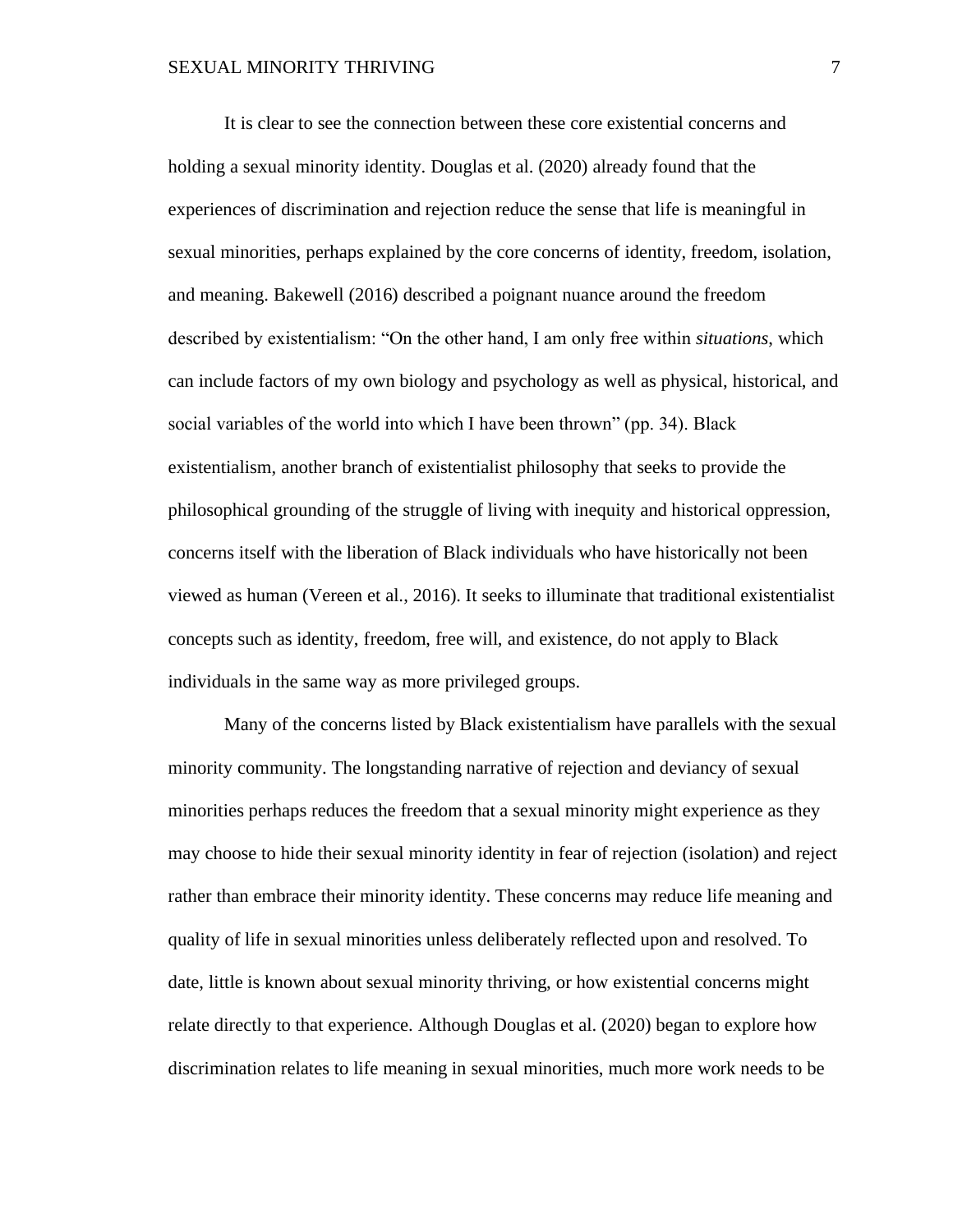#### SEXUAL MINORITY THRIVING **8**

done. Additional research is needed to clarify and explore the connections between resilience and thriving in sexual minorities, as this topic has been widely under studied and unclearly defined. Therefore, the studies in this dissertation will use an existential framework to investigate the role of existential anxiety in sexual minority resilience and thriving, as well as investigate how individuals who are high in thriving differ from those who are low in thriving. More specifically, study one will investigate whether existential anxiety and identity pride moderate the relationship between resilience and the posttraumatic growth needed to facilitate the movement from resilience to thriving in sexual minorities. Study two will investigate the patterns among sexual minority individuals who are high in thriving and low in thriving using cluster analysis.

Upon completion both articles will be submitted to either *Psychology of Sexual Orientation and Gender Diversity* or *Journal of LGBTQ Issues in Counseling*. Each article would contribute to counseling and psychology by highlighting characteristics of sexual minority individuals that are high in thriving and high in resilience which may help counseling practitioners identify and encourage these strengths to foster well-being in sexual minority clients. Additionally, investigating the predictive relationships between resilience and thriving will help counseling practitioners identify processes that help clients move from being solely resilient to thriving. Finally, the studies would contribute to the larger narrative around sexual minorities away from the negative stigmatized view and towards a more positive, strengths-based perception.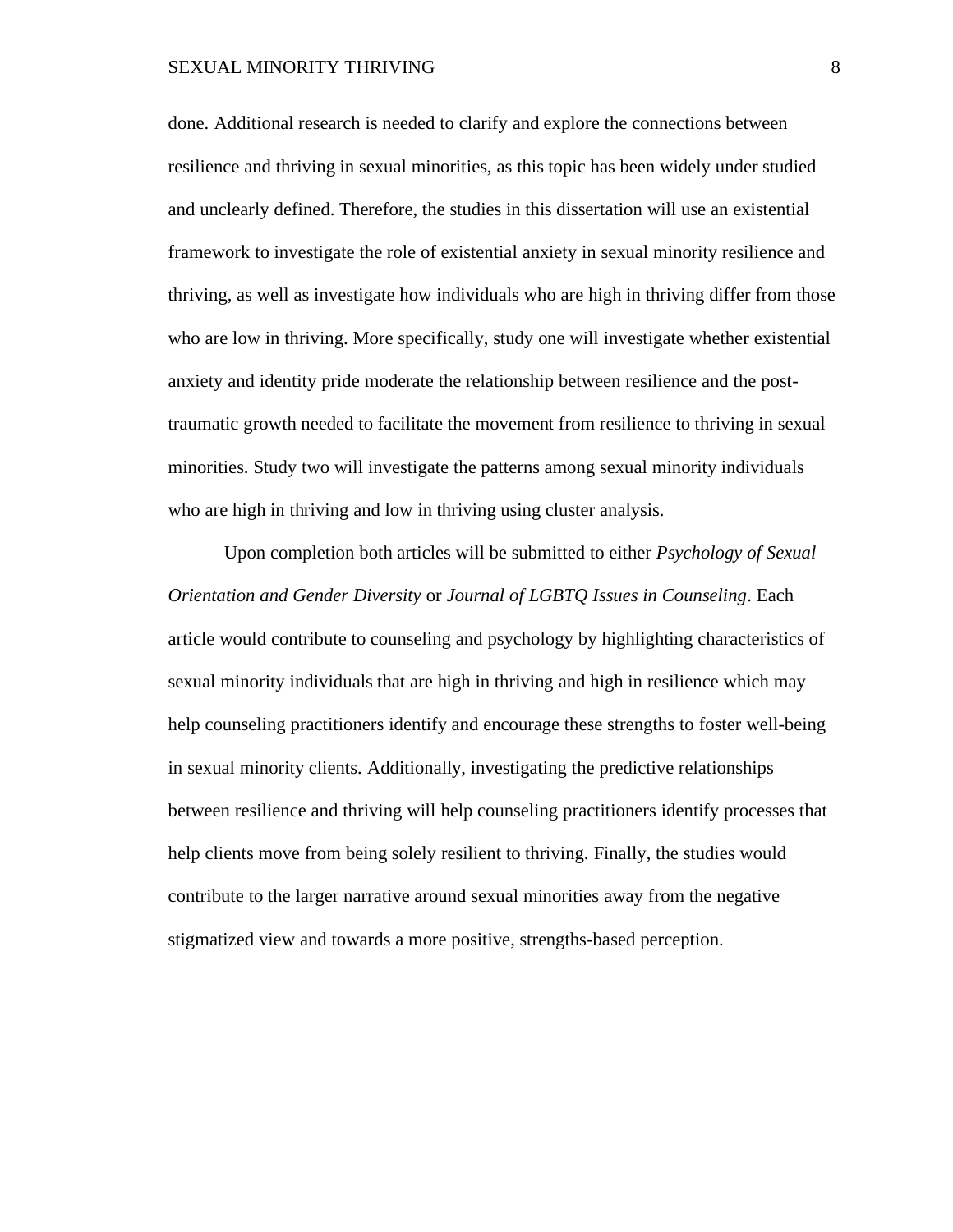# **Study One: Finding Meaning: The Role of Existential Anxiety, Identity Pride, and Posttraumatic Growth in LGBQ+ Resilience and Thriving**

Historically, most of the literature around sexual minority well-being centers around mental health disparities as they relate to discrimination and minority stress. Recently, there has been a surge in the literature focusing on sexual minority resilience to shift the narrative from a deficits-based approach to a strengths-based one. In a special issue of *Psychology of Sexual Orientation and Gender Diversity* dedicated to various aspects of resilience in sexual and gender minorities, Meyer (2015) presents a call to action to researchers to start to incorporate resilience into their studies of LGBTQ+ health. Meyer stated that resilience is a key element to understanding minority stress because many LGBTQ+ individuals are able to mount coping mechanisms and thrive despite this stress. Likewise, de Lira and de Morais (2018) echoed these assertions that starting to utilize a strengths-based model to conceptualize sexual minority well-being is necessary to shift the predominantly negative stigmatized view of the population as whole.

#### **Resilience vs. Thriving**

However, despite good intentions, the construct of resilience has struggled to be consensually operationally defined in the literature. Shaik and Kauppi (2010) highlighted that definitions of the construct of resilience has varied across disciplines and within disciplines. Unfortunately, the psychological study of LGBQ+ well-being is no exception. For example, Reisner et al. (2014) defined resilience as the absence of mental illness, at risk behaviors (suicidal ideation/self-harm), or psychosomatic symptoms while Meyer (2015) defined resilience as the ability to thrive despite adversity. Kwon (2013)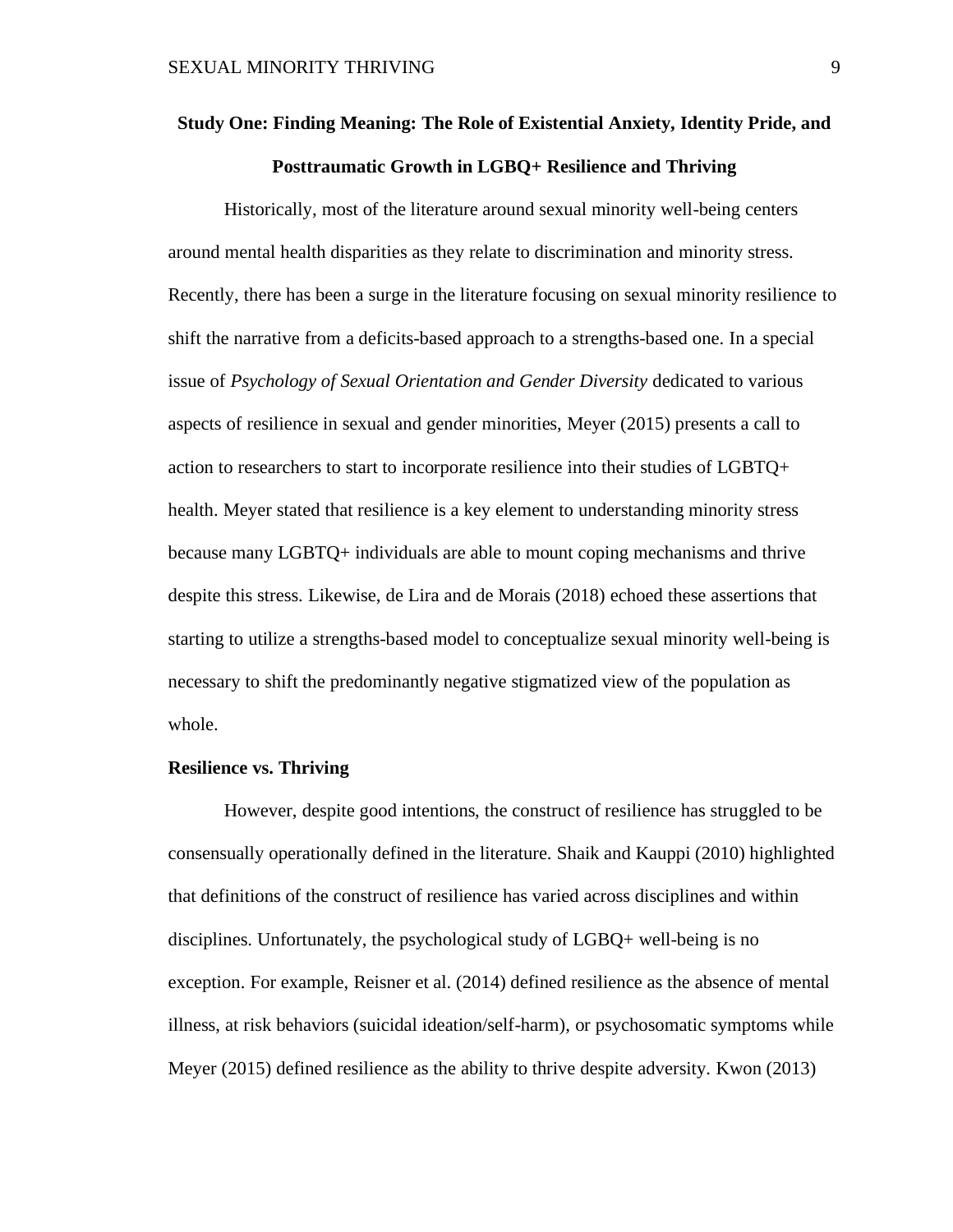defined resilience as a dynamic process of increasing psychological health by lowering reactivity to instances of prejudice with social support, emotional openness, and hope and optimism. Other types of resilience have also surfaced in the sexual minority literature such as community resilience (Shilo et al., 2015) and family resilience (Power et al., 2010).

In a seminal article, Carver (1998) discussed several different pathways that can denote individual responsiveness to adversity: 1) a downward slide after the adversity to which the individual succumbs to the stressor, 2) the person survives but is living with significant impairment, 3) the individual is able to return to the pre-adversity level of functioning, or 4) the individual surpasses their previous level of functioning and has an experience of growth as a result of the adversity. The latter two pathways denote two constructs that need to be separated: resilience and thriving. Therefore, arises two separate terms: resilience, or the ability for the individual to bounce back to the previous level of functioning and thriving, or the ability of the individual to bounce beyond their previous level of functioning and experience growth (Carver, 1998).

Thriving has also been a concept that has struggled to find a consensual operationalized definition (Brown, et al., 2017). Thriving in response to adversity has been conceptualized to result from three alternative processes: 1) after repeated exposure to adversity, the individual does not experience the downturn that is required to have to be resilient, 2) the initial exposure to adversity may enhance the person's ability to return to baseline more quickly to future adversity, and 3) that the individual comes to function higher than was the case before the event (Carver, 1998). The previously listed pathways highlight that for an individual to experience thriving, they first must experience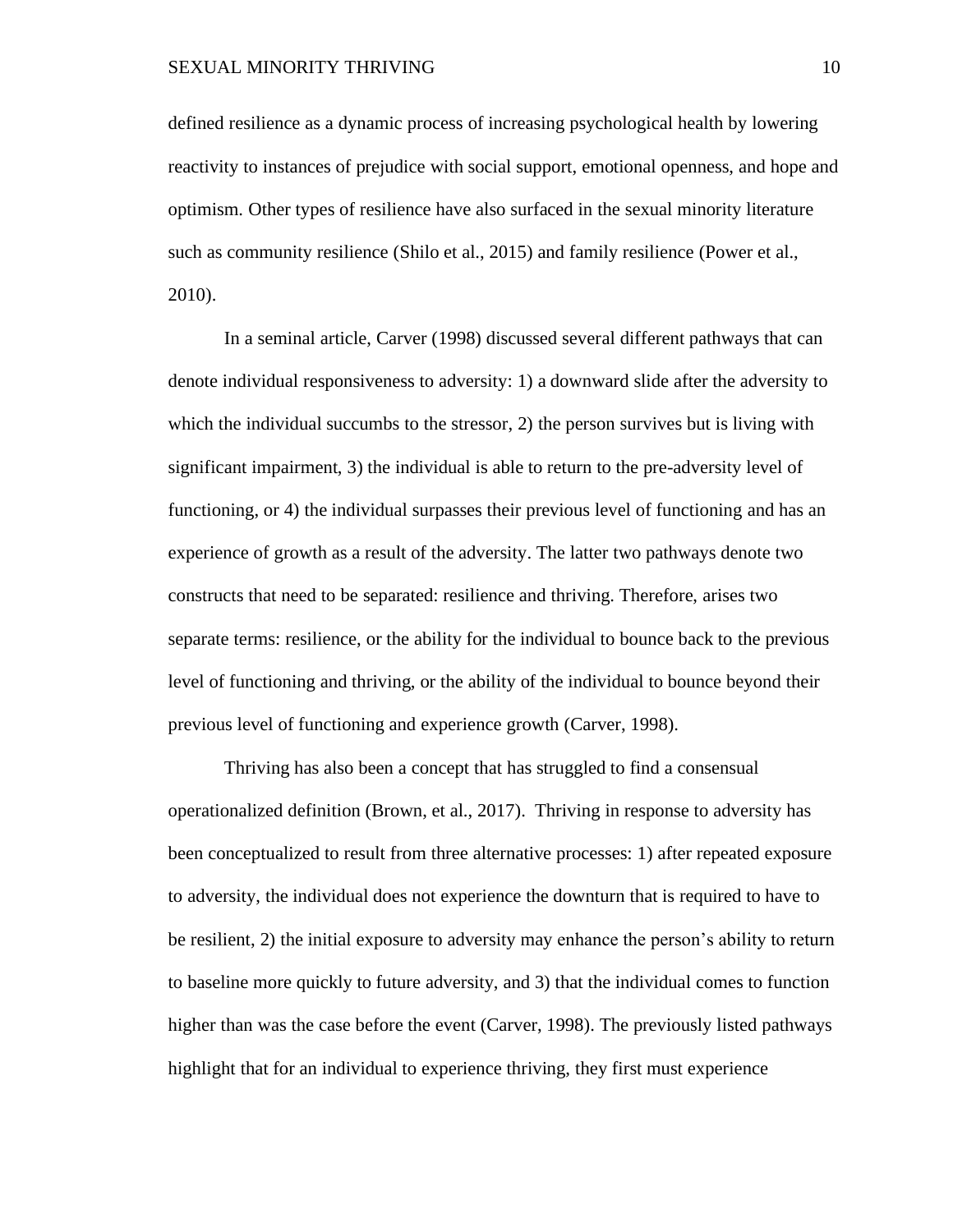resilience. One of the central features of thriving is that the individual benefits or grows in some way as a result of the adverse event(s). For example, Epel et al. (1998) defined thriving as any physiological change that occurs from facing adversity that leaves an individual with greater resilience than pre-adversity. Other definitions range from a higher level of functioning in a life domain after an adverse event (Park, 1998), a psychological state where individuals experience vitality and learning (Spreitzer et al., 2005), growth through daily experiences (Mahoney et al., 2014) and a state of the fullest range of positive functioning mentally, physically, and socially, including happiness, a sense of accomplishment, and supportive and rewarding relationships (Su et al., 2014). In other words, thriving appears to combine growth, life meaning, contentment, and vitality despite experiencing significant adversity. Therefore, in LGBQ+ individuals, thriving can be defined as an individual's ability to experience growth, contentment, life meaning, and vitality after an experience(s) of adversity, such as minority stress or discrimination.

In LGBQ+ individuals, thriving has been widely under studied. One study to date appears to look at one potential aspect of thriving, life meaning, as it relates to discrimination and identity concealment in LGBQ+ individuals (Douglas et al., 2020). Life meaning has previously been defined as the significance felt and sense made of one's existence and being (Steger et al., 2006). Results did not show a direct effect between discrimination and life meaning, but it did predict expectations of rejection, identity concealment, and internalized homophobia. However, discrimination displayed a negative indirect effect with life meaning through expectations of rejection. These results may suggest that experiencing minority stress and having to conceal one's sexual orientation are potential mechanisms that may reduce life meaning in LGBQ+ individuals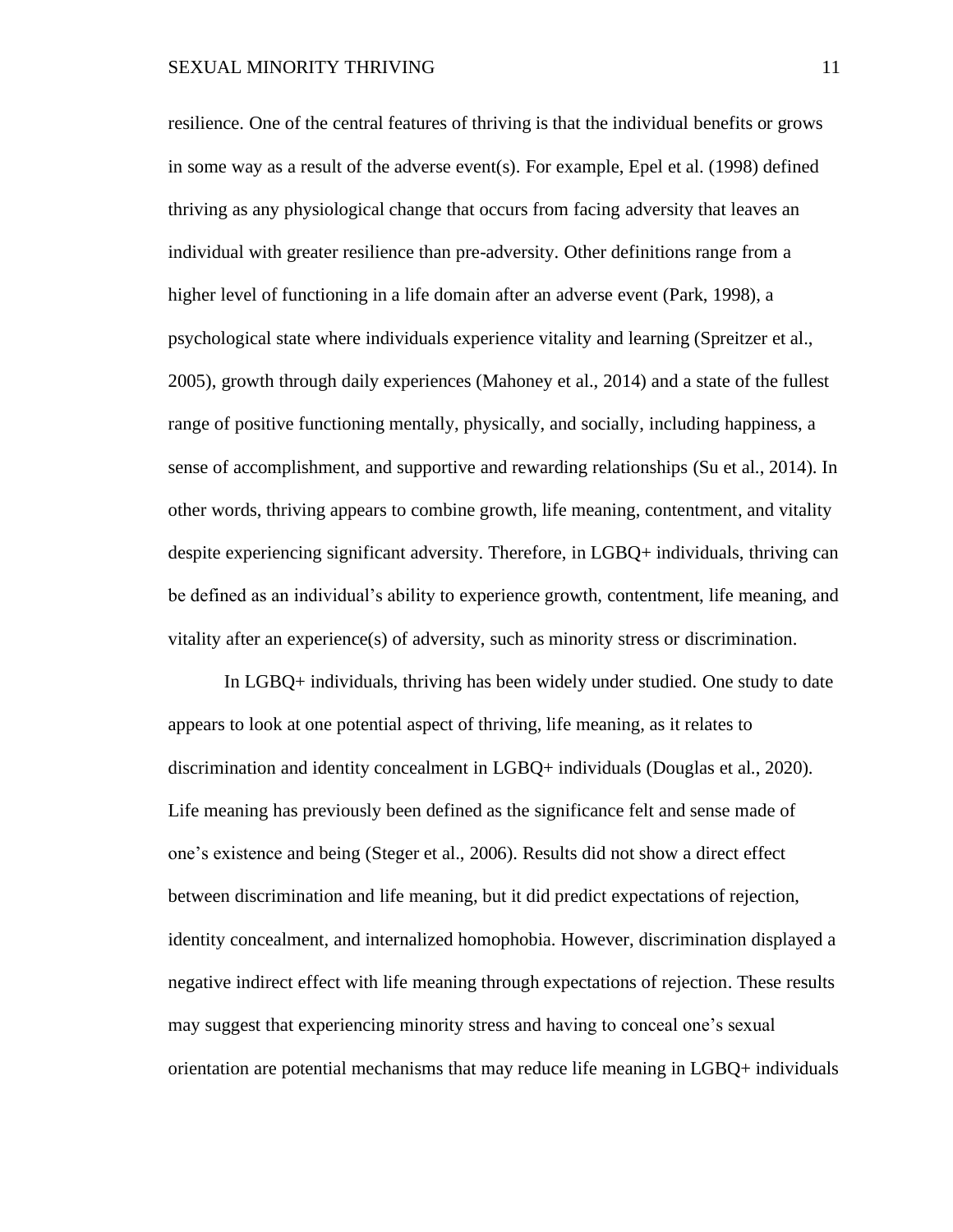(Douglas et al., 2020). Additionally, individuals who experience stressful events may seek to understand why those events occurred. LGBQ+ individuals may search for meaning to regain power and resist oppression (Wexler et al., 2009). Therefore, the search for meaning may be a process that moves individuals from being resilient to thriving, whereas the perception that your life has meaning may indicate thriving.

#### **Posttraumatic Growth as a Mechanism**

Posttraumatic growth refers to the process of positive psychological change as a result of highly challenging life events or circumstances (Calhoun & Tedeschi, 2001). Posttraumatic growth is distinct from resilience, but the two terms are complementary to one another (Anderson, 2018). Their distinctness is highlighted by the emphasis on growth. More specifically, individuals who have coping capacities in response to adversity may experience very little growth as a result of the experience. In other words, an individual can cope and be resilient without experiencing posttraumatic growth. Therefore, successful coping (or bouncing back) does not require or necessitate posttraumatic growth (Tedeschi & Calhoun, 2004). However, in order to experience posttraumatic growth, an individual must experience an adversity that is severe enough to challenge an individual's core beliefs about themselves and the world (Tedeschi & Calhoun, 2004). The distinction between posttraumatic growth and thriving has yet to be investigated, however, Cohen et al. (1998) suggested that posttraumatic growth be used to assess thriving. However, this presents several conceptual problems. First, using posttraumatic growth as the variable to describe the construct of thriving suggests that the two constructs are the same. However, posttraumatic growth and thriving are not the same, but rather, may explain the relationship between individuals who are thriving and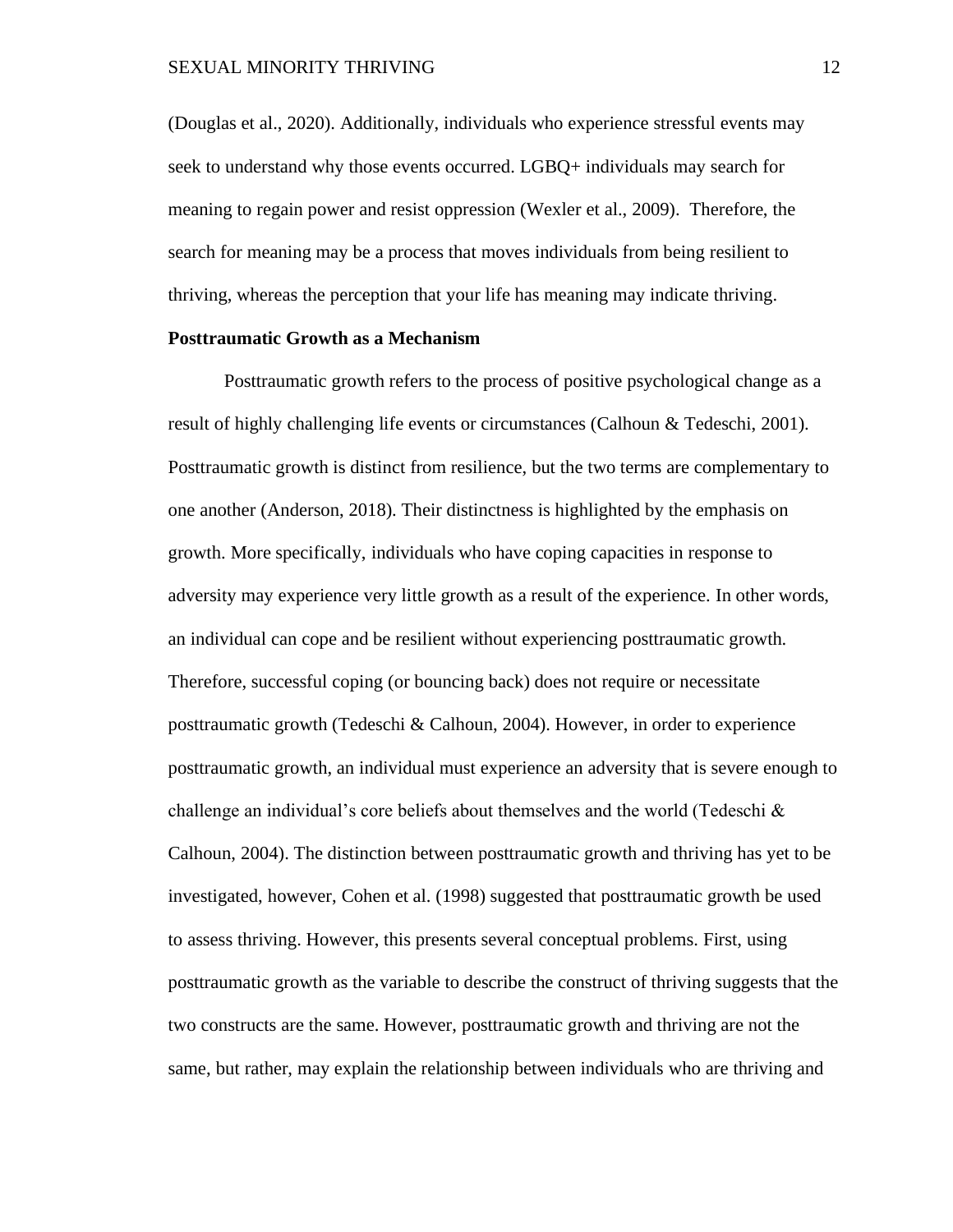those who are not after adverse events. As previously seen, thriving can be described as a state that has been the result of growth experiences, not the growth itself. Therefore, using posttraumatic growth as the sole variable to assess thriving disregards the state-like components to thriving. Second, it would theoretically make it impossible for individuals to thrive *without* posttraumatic experiences.

Several researchers have looked at posttraumatic growth as it relates to experiences of minority stress in LGBQ+ individuals. Ratcliff et al. (2020) investigated posttraumatic growth in LGBQ+ adults after they experienced general bullying or bullying specifically related to their minority identity in adolescence. Results indicated that individuals that attributed their bullying experiences to their sexual orientation reported overall greater posttraumatic growth than individuals who attributed their bullying to other elements such as weight or appearance. Additionally, the study showed that bullying severity positively predicted posttraumatic growth, suggesting that the experience of adversity must be seen as significant to trigger posttraumatic growth (Ratcliff et al., 2020). Posttraumatic growth has also been investigated regarding coming out, another stressful experience for LGBQ+ individuals. Zavala and Waters (2021) explored levels of posttraumatic stress and posttraumatic growth in LGBQ+ adults after their coming out experience. Study results revealed evidence of both posttraumatic stress symptoms and posttraumatic growth in the sample, and that a curvilinear relationship existed between posttraumatic symptoms and posttraumatic growth. In other words, individuals with moderate levels of posttraumatic stress symptoms after coming out displayed the highest levels of posttraumatic growth, with low and high posttraumatic stress symptom scores associated with lower posttraumatic growth (Zavala & Waters,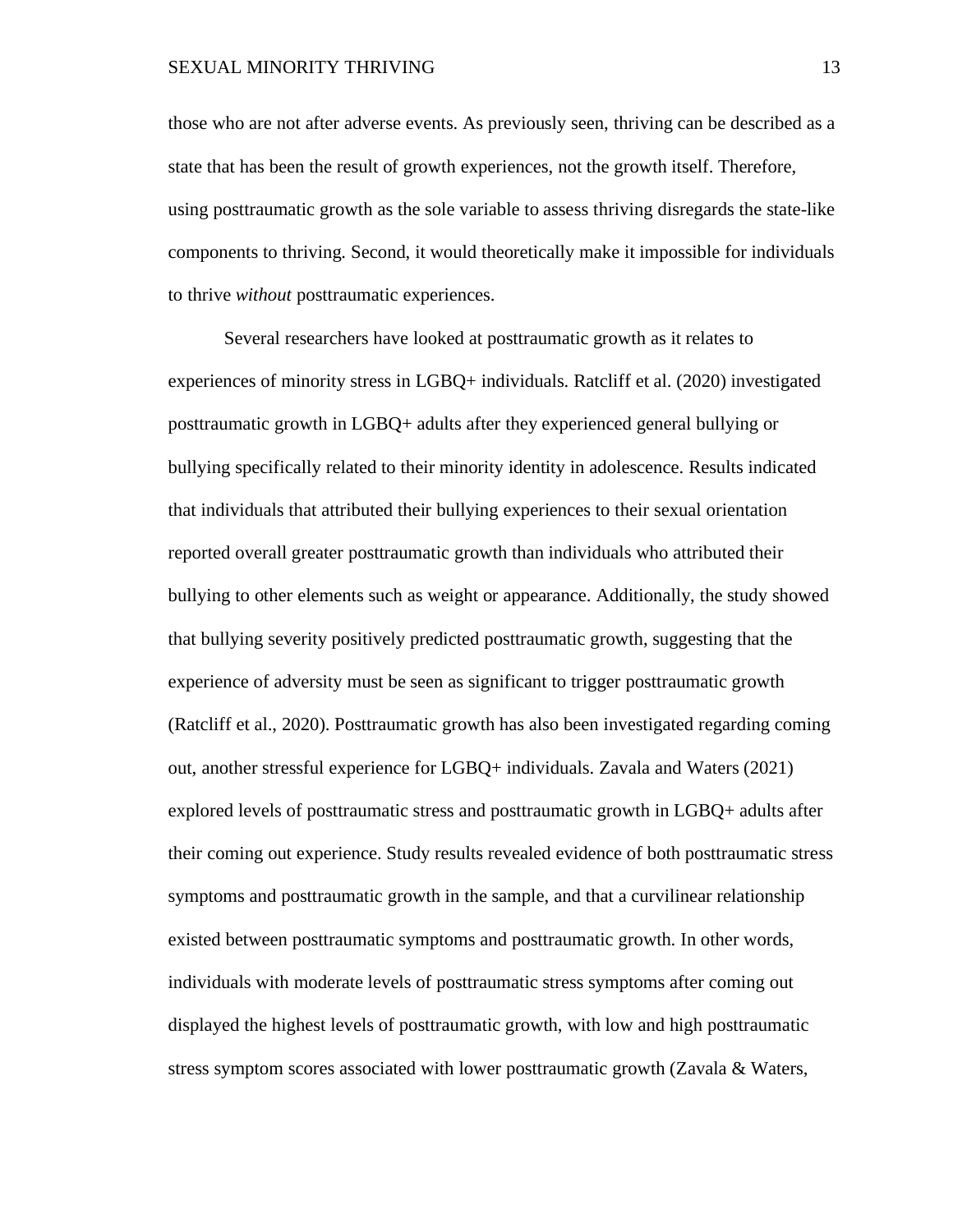#### SEXUAL MINORITY THRIVING 14

2021). Taken together, the results of these studies suggest that experiencing minority stress is a negative enough encounter to trigger posttraumatic growth in LGBQ+ individuals. This may provide evidence to support that posttraumatic growth may explain the relationship between resilience and thriving for sexual minorities.

#### **Existential Anxiety and Identity Pride as Moderators**

Existential anxiety has been defined as anxiety that reaches beyond concrete threats an relates to existence (Glas, 2003). Having to confront existential concerns generally occurs the most dramatically after experiencing adversity (Koole et al., 2006). Existential concerns fall into five general categories: death, isolation, identity, freedom, and meaning. Each of the concerns represents a fundamental existential problem. The existential concern around death represents the awareness of our unavoidable mortality and our desire for continued existence, isolation represents the need to feel connected to others and not feel rejected, identity refers to having a clear sense of who we are and how we fit into the world, freedom represents our experience of free will and responsibility, and meaning represent the desire to believe life is meaningful and not completely random (Koole et al., 2006).

Using existentialism to conceptualize current societal stigmas and oppression is relatively new. Black existentialism is a philosophical alternative to traditional European existentialism and discusses how Black individuals experience unique existential concerns due to not being viewed as human and rejected by society (Vereen et al., 2017). Although this focuses on the experiences of Black individuals, many parallels exist in the LGBQ+ community, where negative beliefs, rejection, discrimination, and prejudice still exist around this group (Meyer, 2015; Nadal, 2018).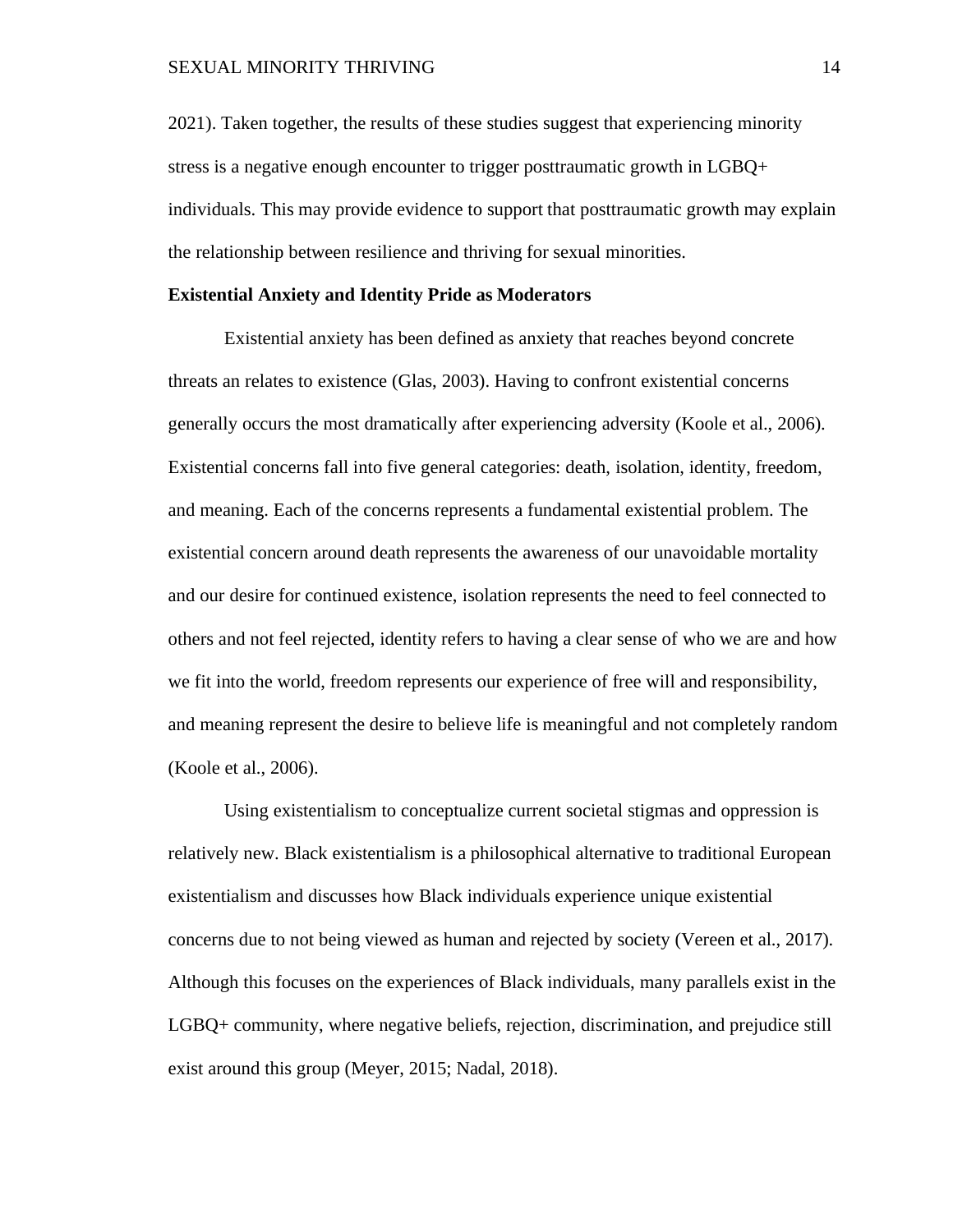These concerns relate to LGBQ+ individuals in several ways. As mentioned previously, experiences of discrimination can negatively affect life meaning in sexual minority individuals due to fear of being rejected (Douglas et al, 2020). These findings may relate to the existential concerns of both identity and isolation. Additionally, based on minority stress theory (Meyer, 2003), expectations of rejection are a common minority stressor experienced by LGBQ+ individuals. These fears around rejection may relate to the fundamental existential concern of isolation. Finally, the existential concern of freedom relates to LGBQ+ individuals due to the discrimination they experience. Due to homophobic attitudes that still exist in society, many individuals still report being denied experiences and human needs that are afforded to their heterosexual counterparts. For example, in a large-scale national study, over 22% of LGBTQ+ individuals reported that that they were personally discriminated against when seeking housing and 22% report being personally discriminated against in job hiring processes and promotion considerations (National Public Radio et al., 2017). These findings bring to question whether or not an LGBQ+ individual does in fact possess the same freedom that a heterosexual individual does.

As a result of experiencing discrimination, holding an LGBQ+ identity has the potential to be a stressful experience due to stigmatized beliefs, discrimination, and shame around one's identity (Meyer, 2003). However, despite experiencing these frequent adverse events, many LGBQ+ individuals thrive. Positive identity development has been shown to be negatively associated with internalized homophobia in a sample of young sexual minority men. Positive identity development has also been shown protect against mental health disparities, such as major depressive symptoms (Bruce et al., 2015).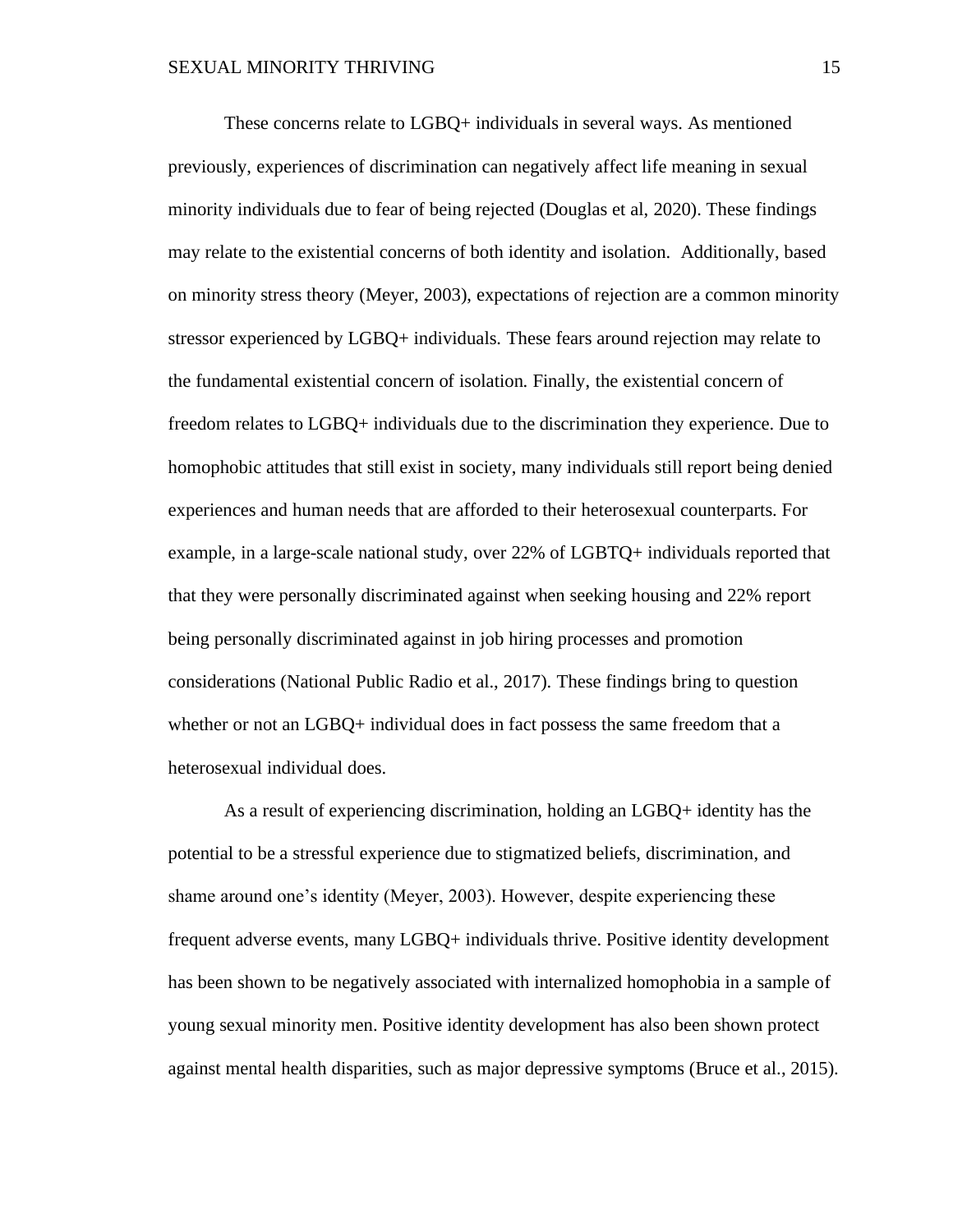The acceptance of one's sexual identity may have positive mental health outcomes (Bonet et al., 2007). For example, LGBQ+ identity has been shown to positively predict mental health in a sample of lesbian, gay, and bisexual individuals (Zoeterman & Wright, 2014). Some research has shown that coming out and maintaining a sexual minority identity can elicit stress-related growth which may buffer negative experiences such as losing friends or family members (Bonet et al., 2007). Bonet et al. (2007) investigated if sexual minority women experienced stress related growth after accepting their sexual identity and what factors were associated with this growth. Results revealed that stressrelated growth was associated with higher generativity and more attachment to the LGBTQ+ community. In other words, accepting an LGBQ+ identity may help buffer the effects of expectations of rejection or isolation and create experiences of growth and purpose in relationships and life.

#### **Current Study**

The current study seeks to understand some of the potential relationships between resilience and thriving for sexual minorities. More specifically, this study will test if posttraumatic growth mediates the relationship between resilience and thriving in LGBQ+ individuals. In addition, the study will test if identity pride and existential anxiety will moderate the relationship between resilience and posttraumatic growth. This study will test the following hypotheses: 1) The path between resilience and thriving will be mediated by posttraumatic growth. In other words, individuals that report greater resilience will also report more posttraumatic growth; in turn, more posttraumatic growth will predict greater thriving and 2) that the path between resilience and posttraumatic growth will be moderated by LGBQ+ identity pride and existential anxiety, such that the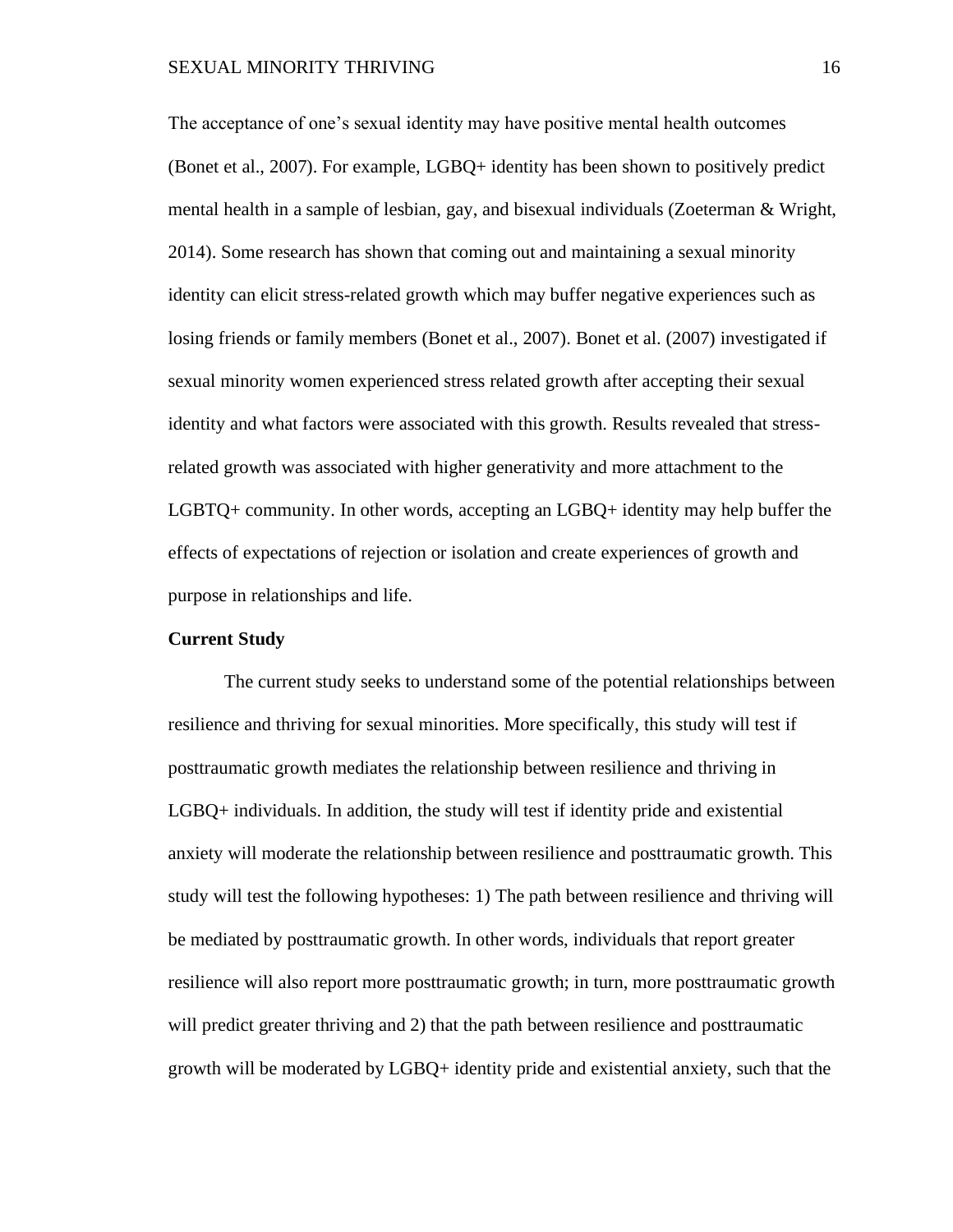relationship will be stronger when existential anxiety and identity pride are higher and weaker when existential anxiety and identity pride are low. The hypothesized model can be found in Figure 2.

#### **Method**

#### **Participants**

The participants were 303 individuals who identified as LGBQ+. Participants ranged in age from 18 to 59 ( $M = 31.48$ ,  $SD = 8.09$ ). Individuals were allowed to select multiple gender options to best describe their experience. Of the sample, most individuals identified as women (*N*=204), with a large percentage of gender diverse individuals (*N*=124), and a small percentage of men (*N*=33). Of the sample, approximately 36% of the sample identified as lesbian, 24% bisexual, 21% queer, 9% pansexual, and 1% asexual. Outness varied across the sample with approximately 37% reported being out to everyone, 20% to friends only, 20% to friends and family only, 6% not out, and 4% to family only. Participants mostly reported being partnered with 32% being married/domestic partnership/committed relationship and 31% reported currently dating. Roughly 33% of participants reported being single, 8% being separated or divorced, and 1 participant reported being widowed. The sample was roughly 83% White, 8% Latinx/Hispanic, 7% Black, and 4% Asian. The sample varied in level of education, with less than 1% with no high school/GED, 6% with high school diploma/GED, 16% with some college, 8% with a 2-year college degree, 32% with a 4-year degree, 28% with a master's degree, and 6% with a doctorate or professional degree. Social class was assessed using three questions where individuals were asked their ability to obtain their needs and wants. Scores ranged from 1-12, with higher scores indicating higher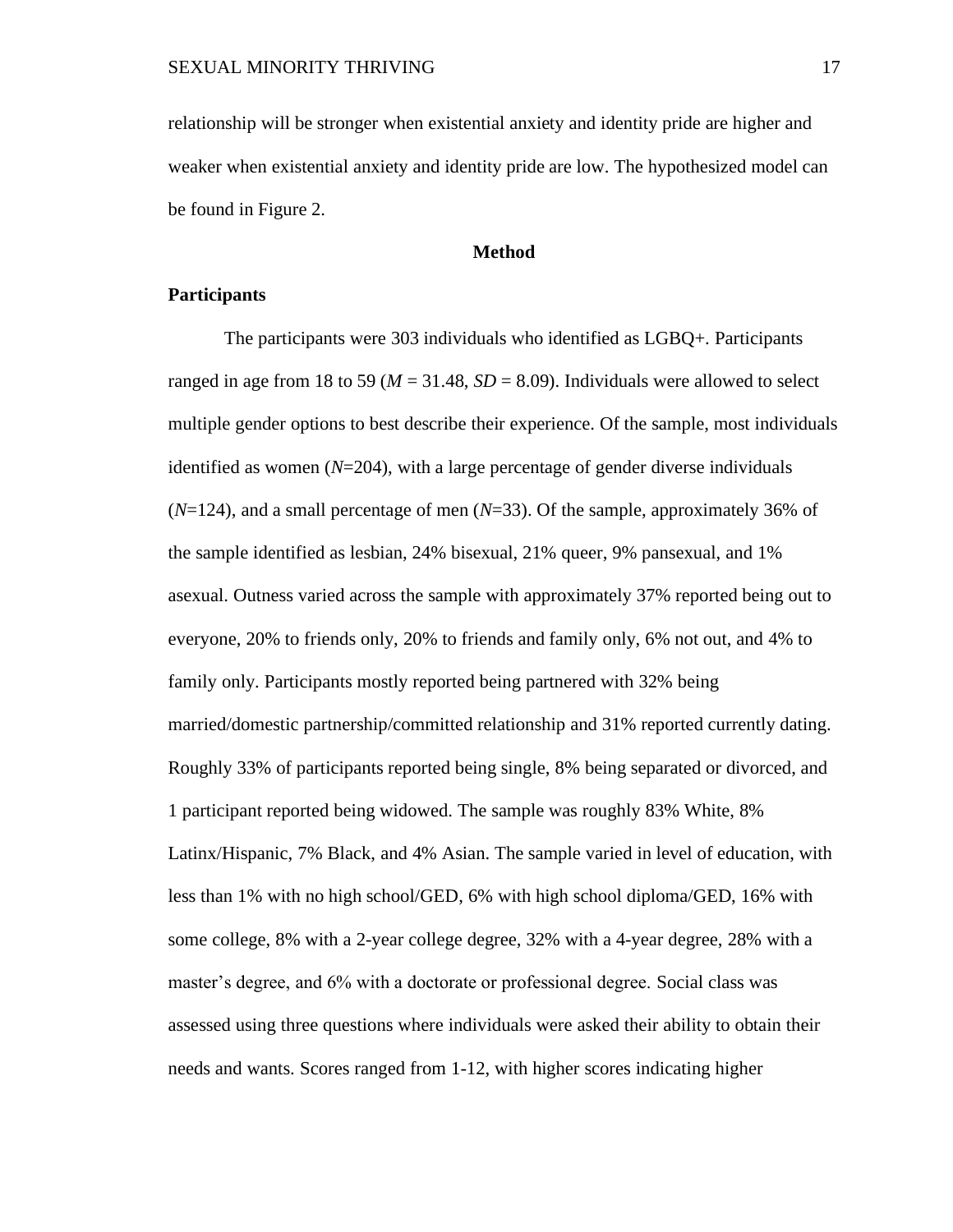socioeconomic status (*M*=6.91, *SD*=1.69). There was a relatively even split between regions of the United States of participants' residence, with roughly 23% residing in the northeast, 27% in the Midwest, 23% in the south, and 24% in the west. Most participants reported living in urban areas (50%) followed by suburban areas (37%), and rural areas  $(12\%)$ .

#### **Procedure**

Participants were recruited via social media from Facebook, Twitter, Instagram, Reddit, and TikTok via an online survey. Individuals were invited to participate if they identified as LGBQ+ and were at least 18 years of age. Participants were informed that the purpose of the study was to investigate potential relationships between resilience and thriving in LGBQ+ populations. Participants who participated were entered into a random drawing to win one of fifteen \$20 Amazon gift cards. After visiting the survey link, the first page of the survey was the informed consent page. Participants indicated consent by moving forward with the survey. Participants responded to inclusion criteria demographic questions and then were presented with the LGBIS first to ensure that individuals' LGBQ+ identity was salient before presenting the remaining scales. The remaining scales were presented randomly to reduce potential order effects. The remaining demographic questions were asked at the end of the survey.

A total of 724 participants consented to participate by clicking next on the consent page; however, 53 individuals did not complete any of the survey after that point and were removed from the data. Nine individuals were removed for being younger than 18, and four individuals were removed for not identifying as LGBQ+. A total of 181 participants were removed for missing more than 15% of total data. Attention checks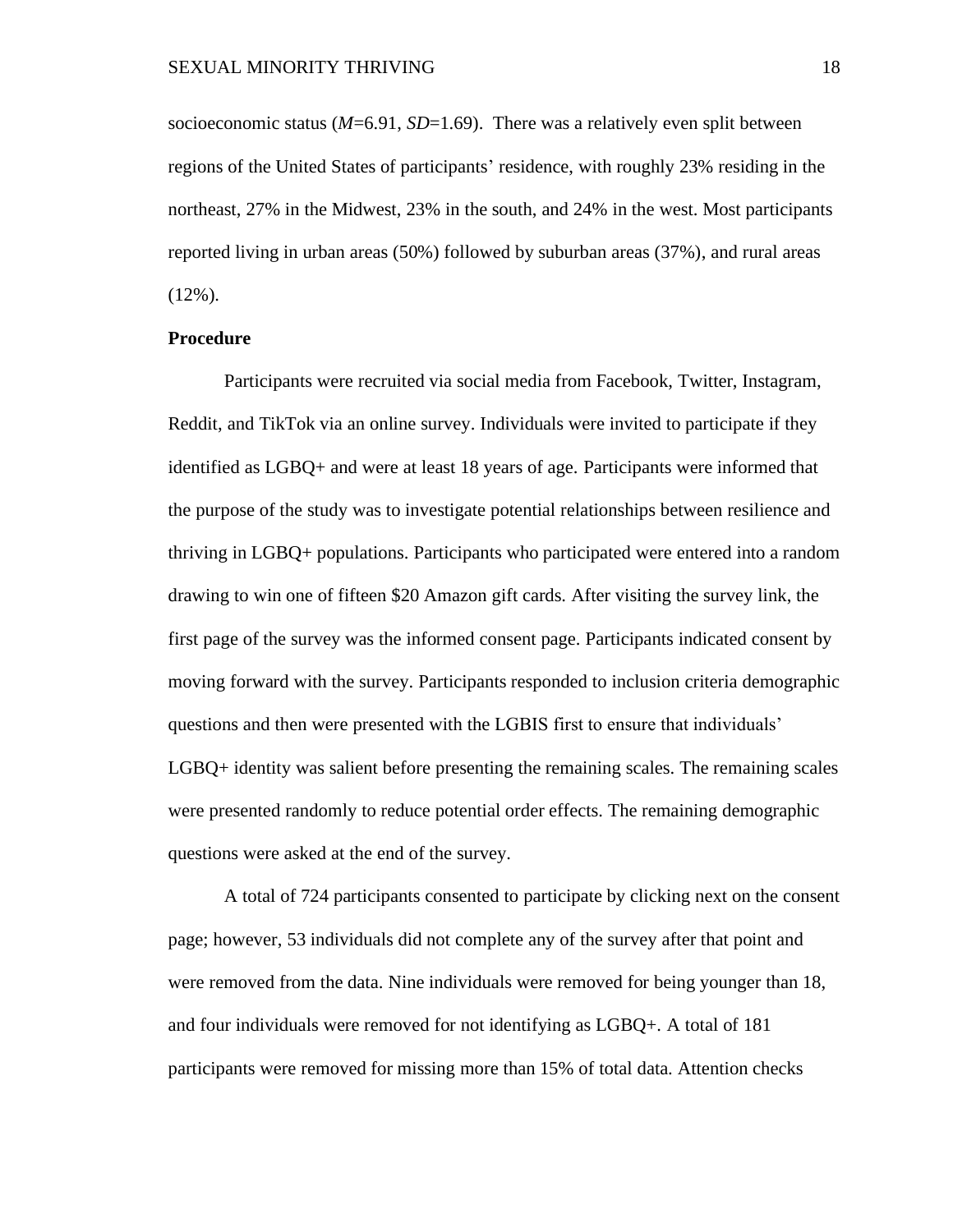were used to assess accurate data and check for the presence of bots. A total of 125 participants were removed for incorrectly answering two or more of the attention check questions. Forty-four individuals were removed due to not completing either of the outcome variable scales of the QOLS or the MILS. Four participants were removed for being univariate outliers. An outlier was defined as any data point greater than 3 standard deviations away from the mean on any scale. Lastly, one participant was removed for being a multivariate outlier.

#### **Measures**

#### *Demographic measure*

A demographic questionnaire asked participants their age, gender identity, sexual orientation, education, outness, socioeconomic status, and region of residence.

#### *Heterosexist discrimination*

Heterosexist discrimination was assessed using the Daily Heterosexist Experiences Questionnaire (DHEQ; Balsam et al., 2013). The measure is used to assess the various types of stressors that LGBQ+ individuals experience and the level of subjective stress those experiences have caused and contains 50 items. Participants are asked how much the items have distressed or bothered them in the last 12 months on a 6 point scale (*0 = did not happen/not applicable to 5 = it did happen and bothered the individual extremely*). Scores range from 0-250 where higher scores indicate higher occurrence of heterosexist discrimination. Sample scale experiences include: "hearing people make jokes about LGBT people" and "hiding your relationship from other people." The measure was scored based on occurrence. The DHEQ has shown to have correlations with other measures of anxiety, depression, perceived stress, and PTSD in a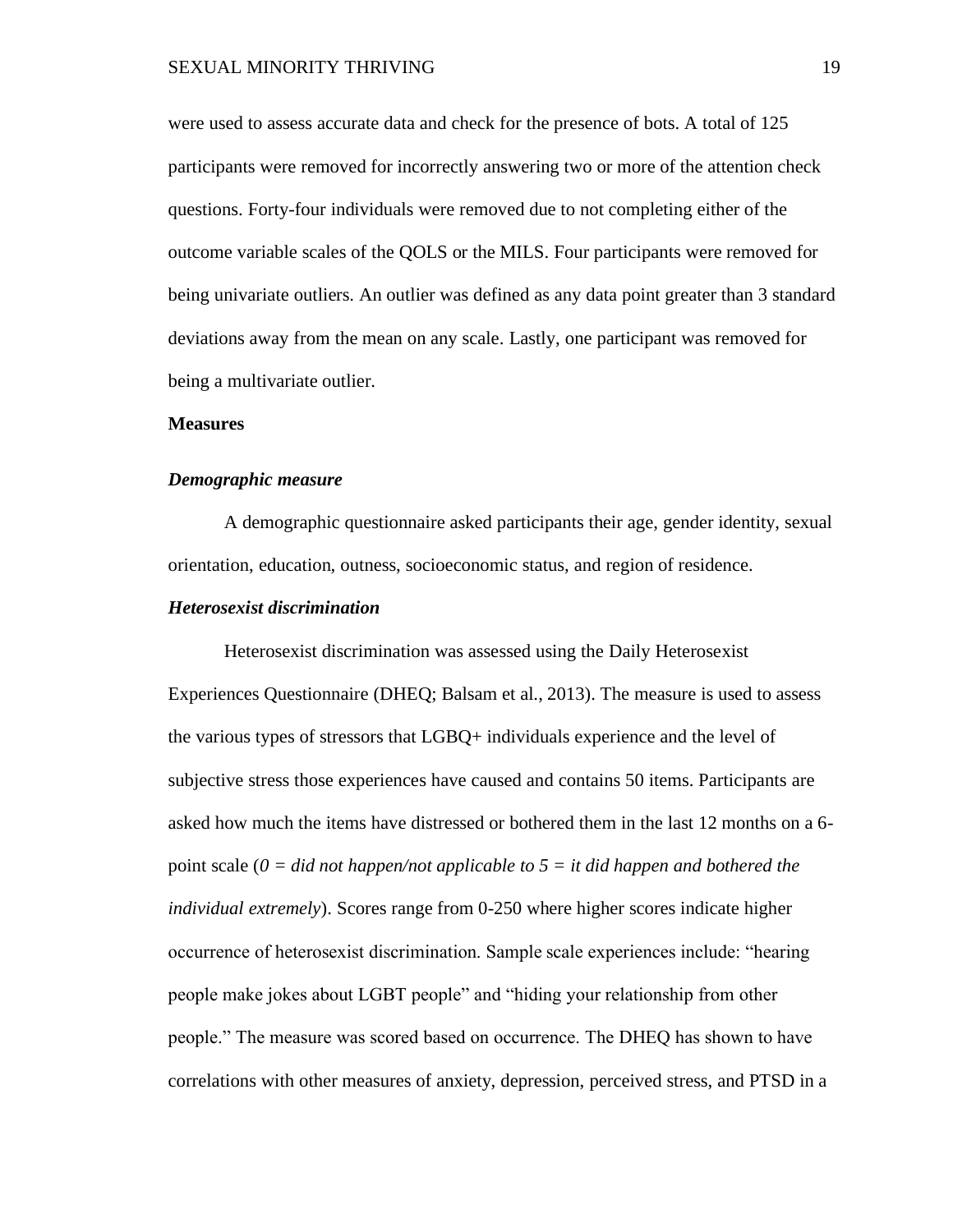sample of LGBT individuals(Balsam et al., 2013). Concurrent validity was also shown by moderate correlations with two other general LGB discrimination scales ranging from .34-.44. Additionally, the scale has been shown to have very strong internal consistency in LGB populations with a Cronbach's alpha of .92 (Balsam et al., 2013).

#### *Resilience*

Resilience was assessed using the Brief Resilience Scale (BRS; Smith et al., 2008). The measure assesses an individuals perceived ability to bounce back from stress. The scale contains 6 items on a 5-point Likert scale (*1 = strongly disagree, 5 = strongly agree*). Sample items include "I tend to bounce back quickly after hard times" and "I have a hard time making it through stressful events." Despite its shortened nature, the BRS has shown to have superior reliability and validity than other longer scales of resilience (Windle et al., 2011). Scores range from 6-30 with higher scores indicating greater resilience. The scale has been shown to have good internal consistency with Cronbach's alphas of .80-.91 across four samples of students and individuals with chronic pain and cardiac illness (Smith et al., 2008). Good convergent validity has been demonstrated with positive correlations with social support, other resilience measures, optimism, and purpose in life, while also being negatively correlated with pessimism and alexithymia (Smith et al., 2008). Because the BRS has not yet been validated for use in sexual minority populations, confirmatory factor analysis was performed to assess its viability with this population. The one factor model displayed excellent model fit based on the guidelines of Hu and Bentler (1999). The model fit indices of the one factor model were  $\chi^2(14) = 23.90$ ; CFI = .99; TLI = .99; RMSEA = .04 (90% CI [.005, .08]). The factor loadings of all items ranged from .77 to .82.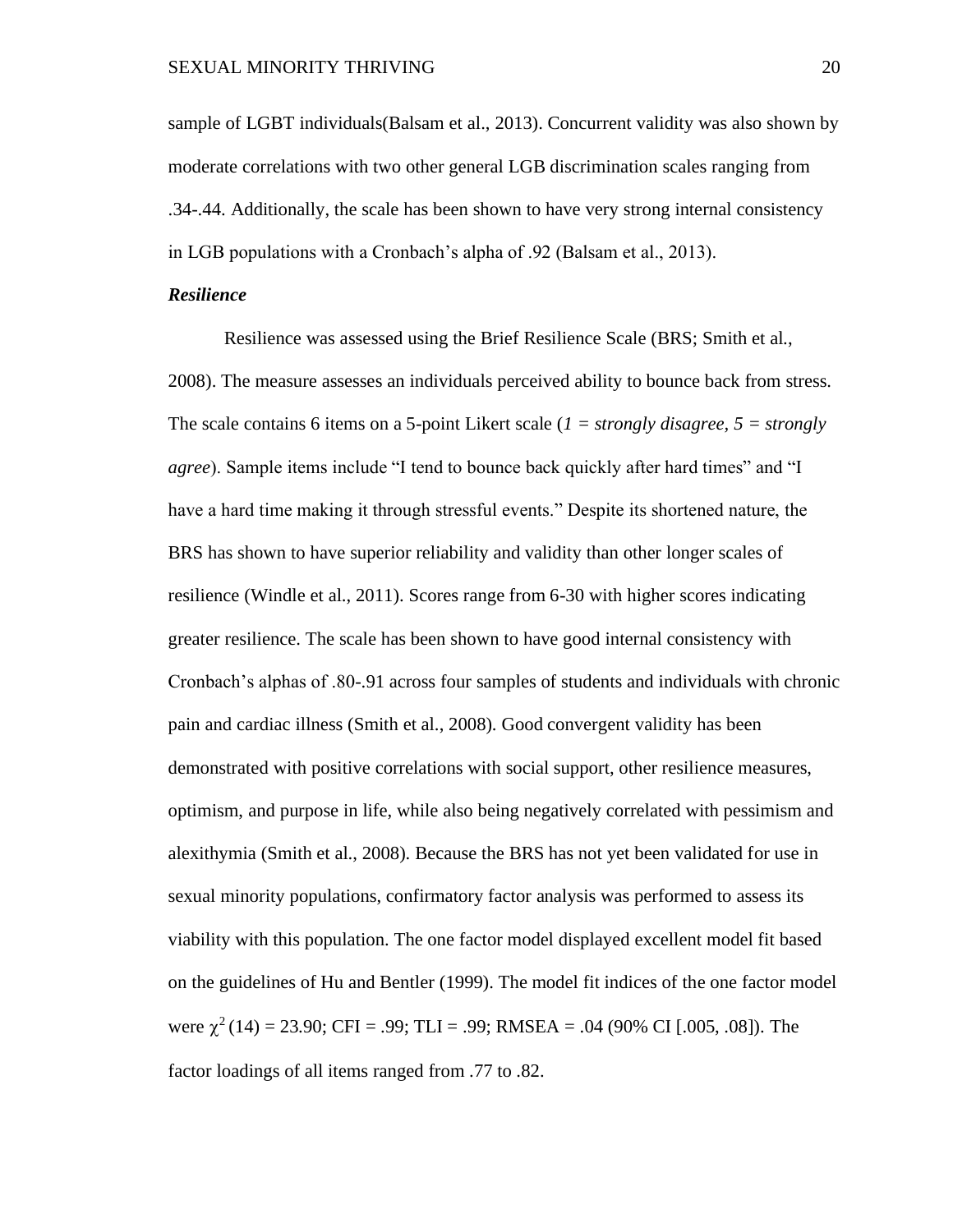#### *Posttraumatic Growth*

Posttraumatic growth was assessed using the Posttraumatic Growth Inventory (PTGI; Tedeschi & Calhoun, 1996). The measure assesses an individual's perception of growth after a stressful event. The measure is comprised of 21 items. Participants are asked on a 6-point Likert scale (*0 = I did not experience this change as a result of the event, 5 = I experienced this change to a great degree as a result of the event).* Scores range from 0-105 with higher scores associated with greater posttraumatic growth. The PTGI has been shown to have good internal consistency in a sample of college students with Cronbach's alphas of .90 (Tedeschi & Calhoun, 1996), although the scale has not yet been validated for use for LGBQ+ individuals. Concurrent and discriminant validity has been shown with correlations with optimism, religiosity, neuroticism, extraversion, openness, agreeableness, and conscientiousness. Because posttraumatic growth has not been validated for use in sexual minority populations, a confirmatory factor analysis was conducted. The model fit of the one factor model was  $\chi^2(189) = 854.42$ ; CFI = .79; TLI  $= .75$ ; RMSEA  $= .10$  (90% CI [.09, .11]), indicating poor fit. An EFA suggested that a two-factor model best fit the data. A follow-up CFA with the two factor model yielded a model fit of  $\chi^2(169) = 558.16$ ; CFI = .88; TLI = .85; RMSEA = .08 (90% CI [.07, .09]). The factor loadings of all items ranged from .5 to .8 except for item 18, which displayed a factor loading value of .29. As a result, item 18 was removed from the measure for this sample.

### *Thriving*

In order to measure an individual's contentment in multiple life domains and life meaning, thriving was assessed by created a composite variable combining the scores of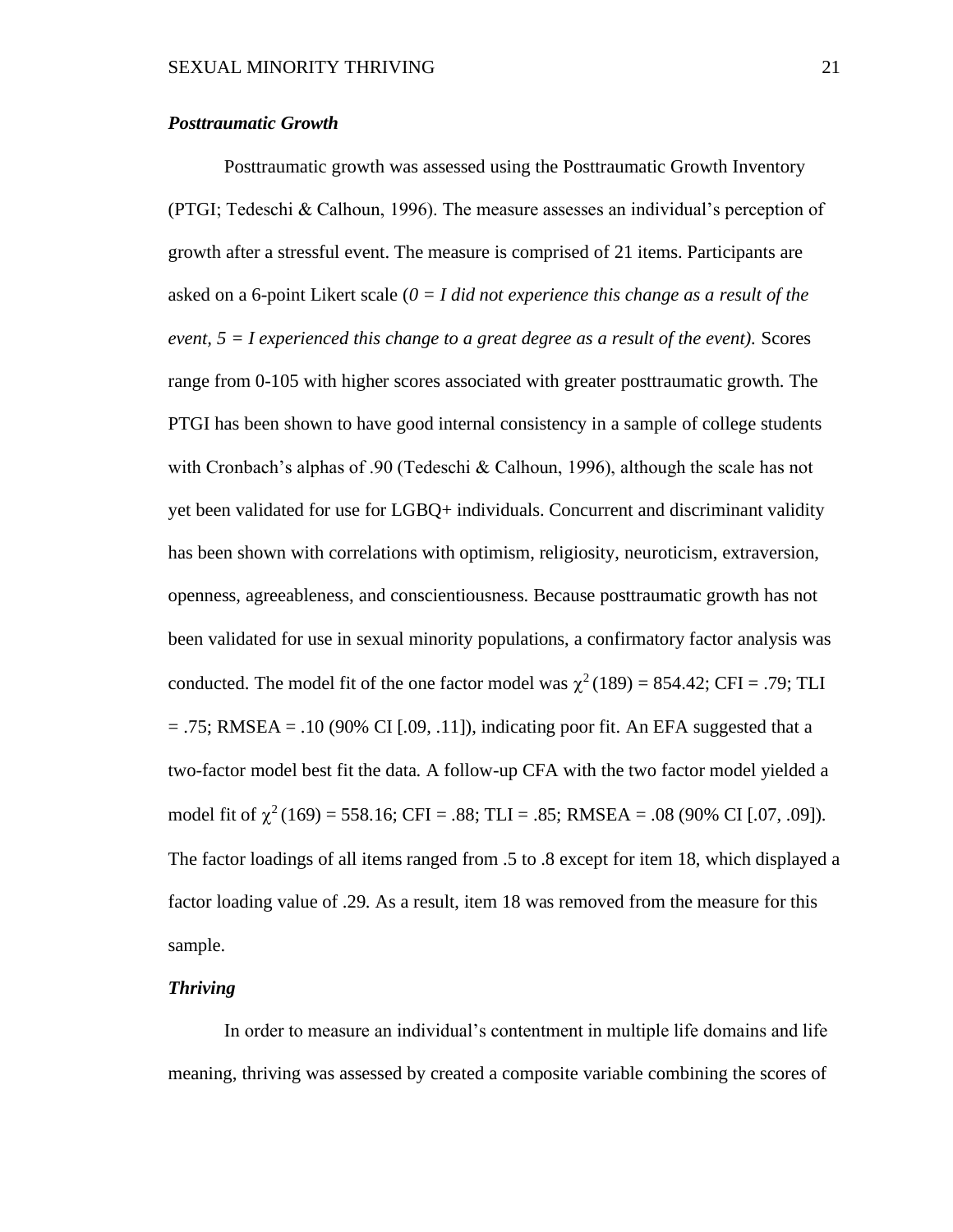the Quality of Life Scale (QOLS; Burckhardt & Anderson, 2003) and Meaning in Life Questionnaire (MLQ; Steger et al., 2006). The QOLS contains 16 items and scale items are measured on a 7-point Likert scale (*1 = terrible, 7 = delighted*). The scale asks participants to rate how satisfied they are with different elements in their lives such as material and physical well-being, relationships, and community. Items are summed and scores can range from 16-112, with higher scores representing higher perceived quality of life. The scale has shown good internal consistency in individuals with chronic illness with Cronbach's alpha ranging from .82-.92 across subscales. Convergent validity was demonstrated with high correlations between with QOLS and the Life Satisfaction Index with correlations ranging from .67-.75 across samples of patients with differing physical illnesses. (Buckhardt & Anderson, 2003).

The MLQ contains 10 items and measures how much individuals feel their lives have meaning. Items are scored on a 7-point Likert scale (*1 = absolutely untrue, 7= absolutely true*). Scores range from 10-70, with higher scores indicating greater life meaning and purpose. Sample items include "I understand my life's meaning" and "My life has a clear sense of purpose." Good internal consistency has been established in samples of undergraduate psychology students with Cronbach's alphas between .86-.88 (Steger et al., 2006). Convergent validity has been shown with correlations with other measures of meaning with correlations ranging from .61-.66. Discriminant validity has been shown with measures of other types of well-being with correlations around .38 (Steger et al., 2006). After combining the two measures, total thriving scores could range from 26-182 with higher scores indicating greater thriving in life.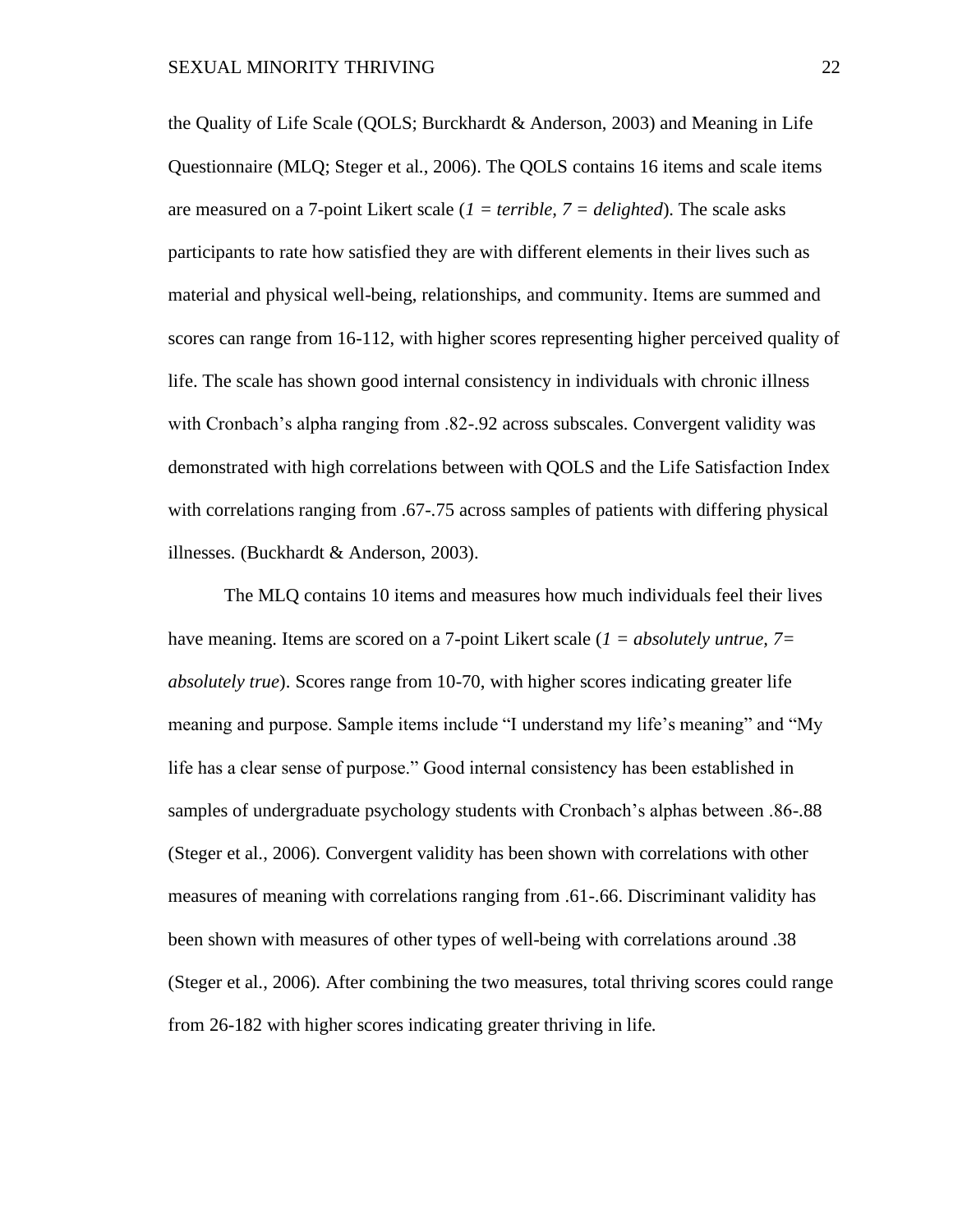Confirmatory factor analysis was also conducted for both the QOLS and MLQ. The model fit of the one factor model for QOLS was  $\chi^2(90) = 292.82$ ; CFI = .78; TLI = .70; RMSEA = .08 (90% CI [.07, .09]), indicating poor fit. An exploratory factor analysis suggested that a two-factor model was a better fit. The CFA for this two-factor model yielded these fit indices:  $\chi^2$  (65) = 222.99; CFI = .82; TLI = .84; RMSEA = .08 (90% CI [.07, .09]). The factor loadings of all items of the QOLS ranged from .4 to .6 except for items 3 and 4, which had factor loadings less than .3. As a result, these items were removed from the QOLS for this sample. For the MLQ, the model fit for the one factor model was very poor  $\chi^2(35) = 1196.53$ ; CFI = .47; TLI = .16; RMSEA = .31 (90% CI [.30, .33]). As with the QOLS, EFA results suggested a two-factor model. The model fit of a two-factor model from a CFA was adequate,  $\chi^2(34) = 126.28$ ; CFI = .96; TLI = .93; RMSEA = .09 (90% CI [.07, .11]). Factor loadings of all items ranged from .65 to .89. *Existential Anxiety*

Existential anxiety was assessed using the Existential Concerns Questionnaire (ECQ; van Bruggen et al., 2017). The measure contains 25 items and assesses the degree of existential anxiety an individual reports experiencing. The measure is scored on a 5 point Likert scale (*0 = never, 4 = very often*). Scores range from 0-100, with higher scores indicating greater existential anxiety. Sample items include "Existence feels threatening to me, as if at any moment something terrible could happen to me" and "It makes me anxious that my life is passing me by." Strong internal consistency has been shown in sample of undergraduate students and their relatives, with Cronbach's alpha of .92. Good convergent discriminant validity has been shown with correlations with measures of neuroticism (.55-.67), psychological distress (.53-.62), and meaning (.22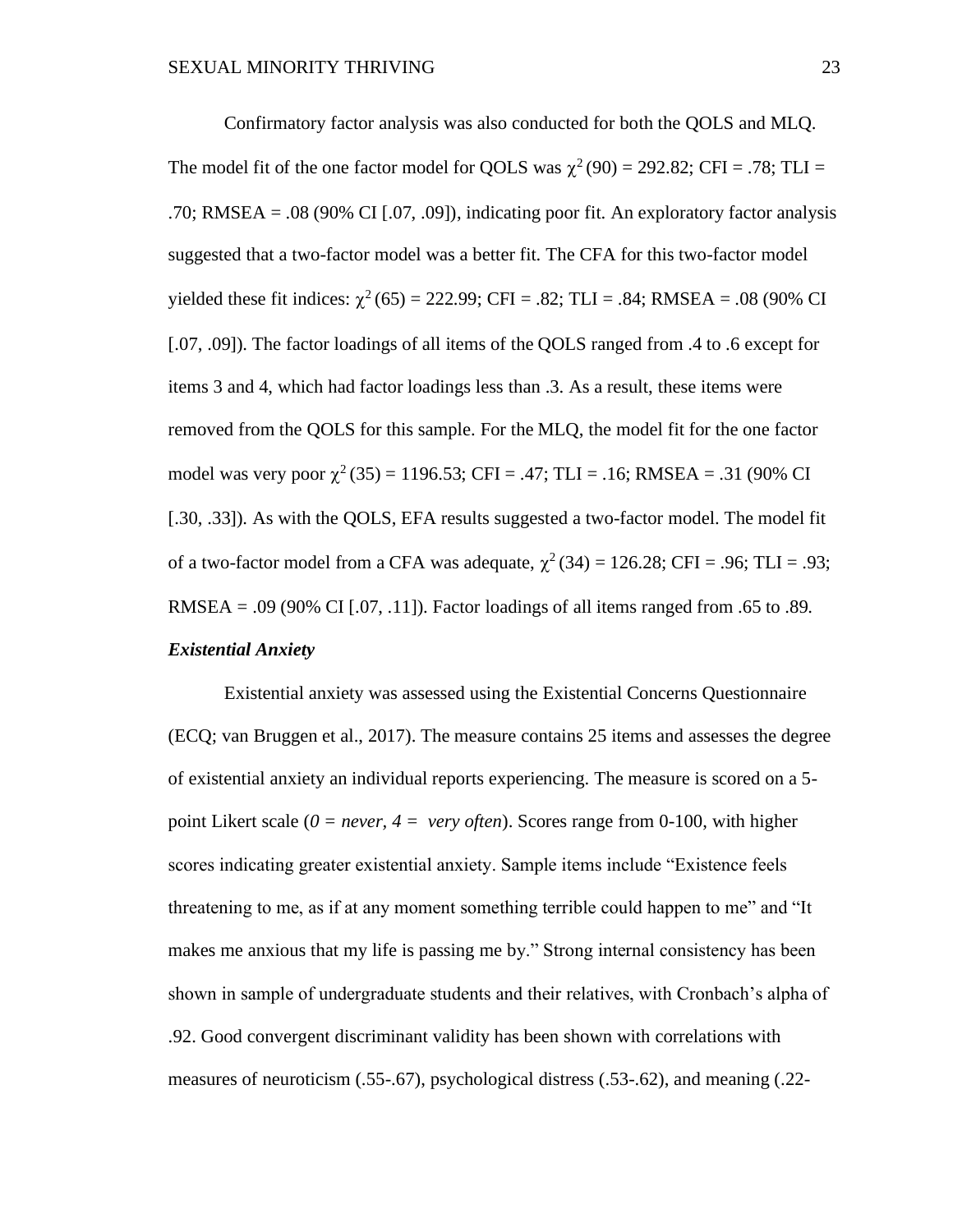.38). Since the ECQ has not yet been validated for use in sexual minorities, confirmatory factor analysis was performed. The model fit of the three-factor model was  $\chi^2(223)$  = 890.73; CFI = .81; TLI = .80; RMSEA = .09 (90% CI [.09, .10]), indicating poor fit. A follow-up EFA suggested a two-factor model was appropriate. A second CFA found the model fit of the two-factor model was  $\chi^2$  (208) = 779.94; CFI = .84; TLI = .82; RMSEA  $= .09$  (90% CI [.08, .1]).

#### *Identity Pride*

Identity pride was assessed using the Identity Centrality and Identity Affirmation subscales of the Lesbian, Gay, Bisexual Identity Scale (Mohr & Kendra, 2011). The Identity Centrality subscale measures the degree to which an individual's sexual orientation is central to their identity and contains 5 items. The Identity Affirmation subscale measures the degree an individual associates positive thoughts and feelings around their sexual orientation and belongingness to the larger LGB community and contains 3 items. Items are scored on a 5-point Likert scale (*1 = strongly disagree, 5 = strongly agree*). Scores on the two subscales will be summed to create an identity pride variable. Scores can range from 8-40, with higher scores indicating higher identity pride. Good internal consistency has been shown in a sample of LGB undergraduate students in both the Identity Affirmation and Identity Centrality subscales with Cronbach's alphas of .89 and .86, respectively. Both subscales have shown convergent validity with correlations with another measure of importance of identity with correlations ranging from .41-.44. Additional convergent validity has been shown with the subscales correlating with ego-dystonic homosexuality ranging from -.56 to -.64.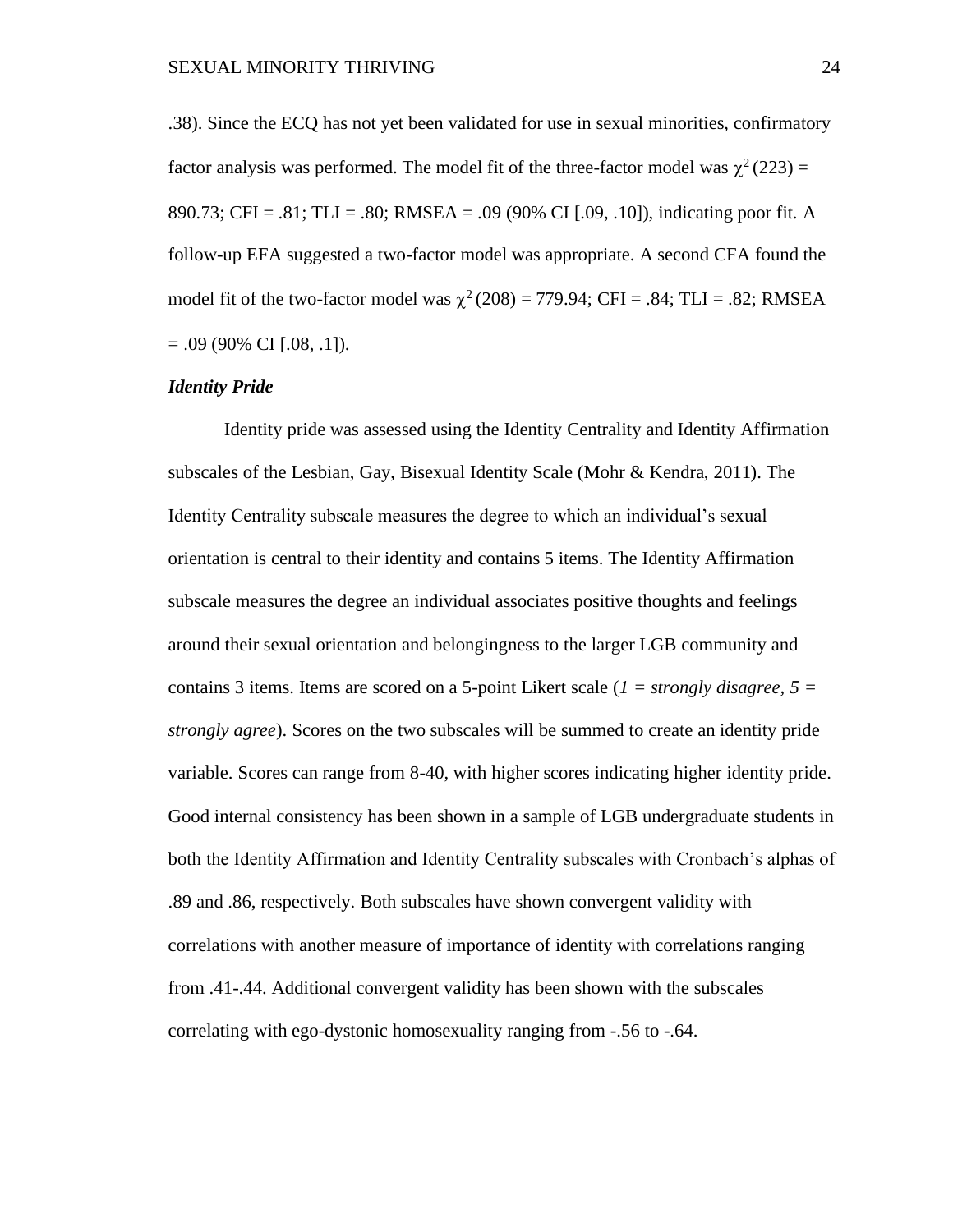#### **Results**

#### *Preliminary analysis*

Initial missing values analysis revealed no pattern in missing data and data appeared to be missing completely at random. Skewness and kurtosis were evaluated for each measure to check for assumptions of normality. All study variables displayed acceptable skewness (-.52 to .64) and kurtosis (-.77 to .29) values based on the guidelines of George and Mallery (2010).

Means, standard deviations, Cronbach's alphas, and correlations between the study's variables can be found in Table 1. The sample displayed moderate to high means for resilience, thriving, posttraumatic growth, existential anxiety, and identity pride. Notably, the sample displayed relatively low distress from discrimination experiences and high levels of identity pride. Consistent with the predicted relationships in the theorized moderated mediation analysis, resilience was positively correlated with thriving and posttraumatic growth. Additionally, distress from heterosexist discrimination was positively correlated with existential anxiety and negatively correlated with identity pride. In contrast to the hypothesized model, existential anxiety was negatively associated with thriving, resilience, and posttraumatic growth, suggesting that existential anxiety is not a mechanism that facilitates the experience of posttraumatic growth, but rather, may impede it.

To determine potential covariates, correlations were run to identify which demographic variables were related to the study's main variables. All categorical data were dummy coded into new separate variables to create interpretable data for the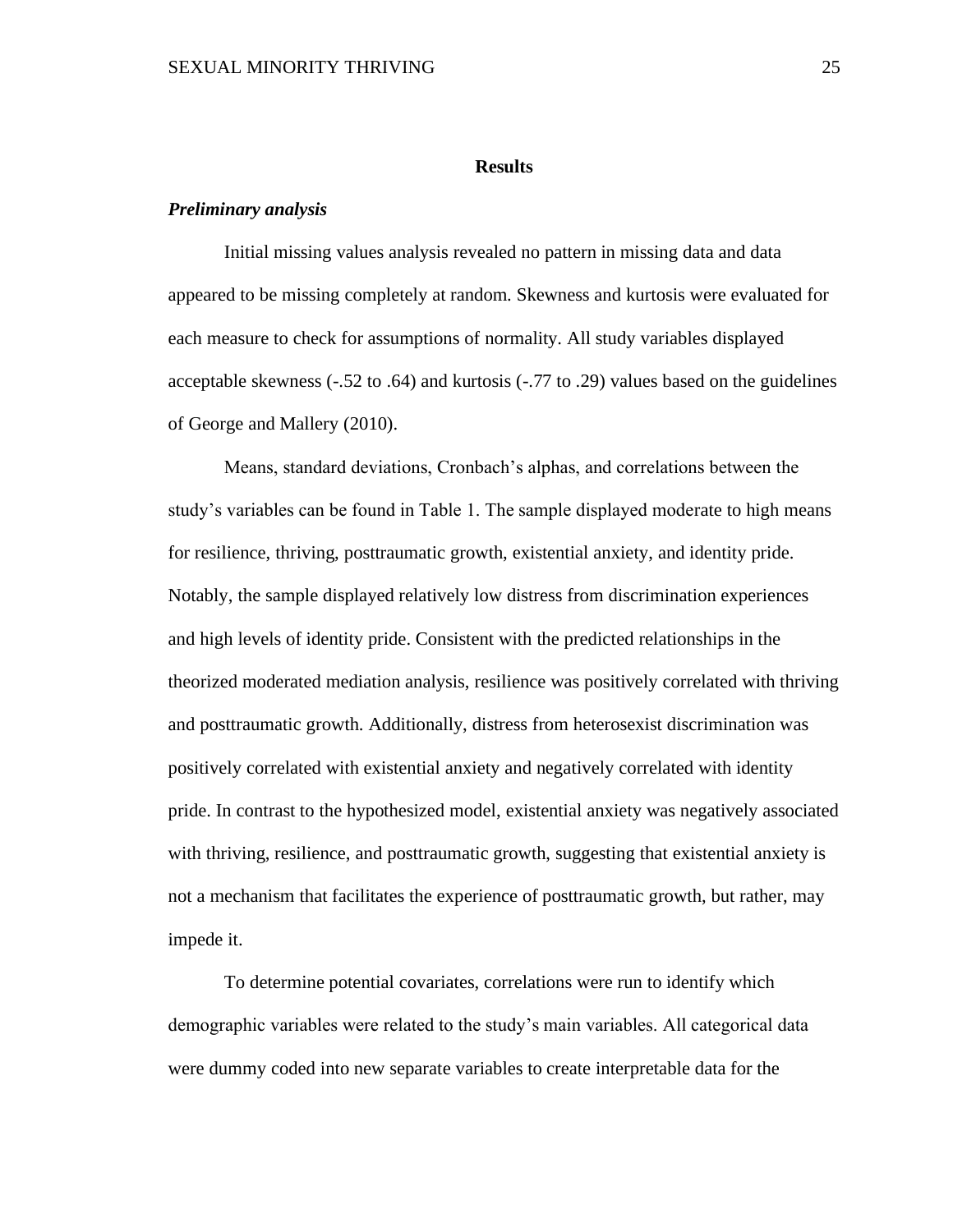correlation analyses. Thriving and resilience were negatively associated with socioeconomic status  $(r = -17, p < 0.01; r = -15, p < 0.01$ , respectively). These results suggest that individuals with more monetary means may tend to be less resilient and experience less quality and meaning of life, overall. Additionally, age was positively correlated with thriving and resilience  $(r = .15, p < .05, r = .14, p < .05$ , respectively). This result suggests that individuals who are older and perhaps have greater life experience may be more likely to display resilience and thriving in life. As a result, age and socioeconomic status were included as covariates in the main analysis.

#### *Moderated mediation analysis*

To test hypothesized relationships between resilience, thriving, posttraumatic growth, existential anxiety, and identity pride, PROCESS (Hayes, 2017) with bootstrapped standard errors and bias-corrected 95% confidence intervals was run. PROCESS is a regression path analysis modeling tool that estimates direct and indirect effects in mediator and moderator models. The double moderated mediation analysis was chosen to analyze all variables simultaneously. As hypothesized, resilience significantly predicted thriving  $(b = .40, SE = .12, p < .05, 95\% \text{ CI}$  [.06, .54]) in the current sample. Posttraumatic growth also significantly predicted thriving  $(b = .30, SE = .03, p < .001,$ 95% CI [.23, .37]). In contrast to the hypothesized model, resilience did not predict posttraumatic growth. The hypothesized model accounted for approximately 30% of the variance in thriving scores. A figure containing path weights in the moderated mediation model can be found in Figure 6. In order to isolate the variables contributing to the nonsignificant result in the model, each moderator variable was run separately as a single moderated mediation model. When run as separate moderation models, neither existential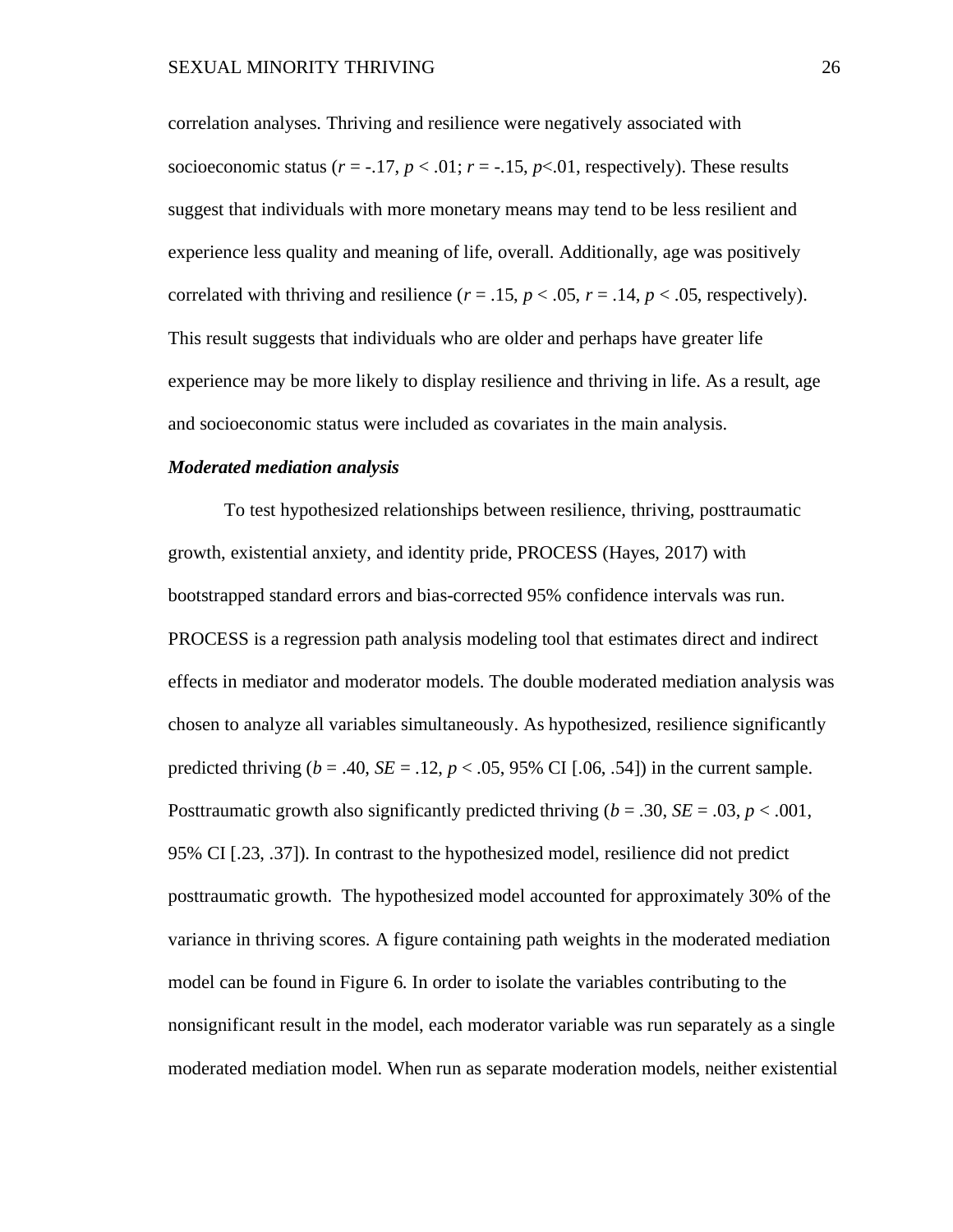anxiety nor identity pride produced a significant predictive relationship between resilience and posttraumatic growth. However, when the model was run without the moderator variables of identity pride and existential anxiety (as a simple mediation model), the relationship between resilience and posttraumatic growth was significant ( $b =$ .61, *SE* = .20, *p* < .0001, 95% CI [.22, 1.01]). The simple mediation model accounted for approximately 27% of the variance in thriving scores. Taken together, these findings suggest greater resilience predicted more posttraumatic growth, which in turn predicted greater thriving. However, identity pride and existential anxiety did not significantly moderate the relationship between resilience and posttraumatic growth. Neither of the covariates of socioeconomic status nor age displayed a significant interaction with the model.

#### **Discussion**

The current study investigated a moderated mediation model for LGBQ+ resilience and thriving. More specifically, the study tested whether posttraumatic growth significantly mediated the relationship between resilience and thriving in a sample of sexual minorities. In addition, it tested if the relationship between resilience and posttraumatic growth was moderated by existential anxiety and identity pride. The study found that the moderating roles of identity pride and existential anxiety were not supported, however, the mediating effect of posttraumatic growth on the relationship between resilience and thriving was supported. There are several potential explanations for the lack of significant findings for the moderating variables on the mediation analysis. First, the existential anxiety scale did not perform well with this sample. The model fit indices from the CFA did not indicate good model fit and suggest that theoretically the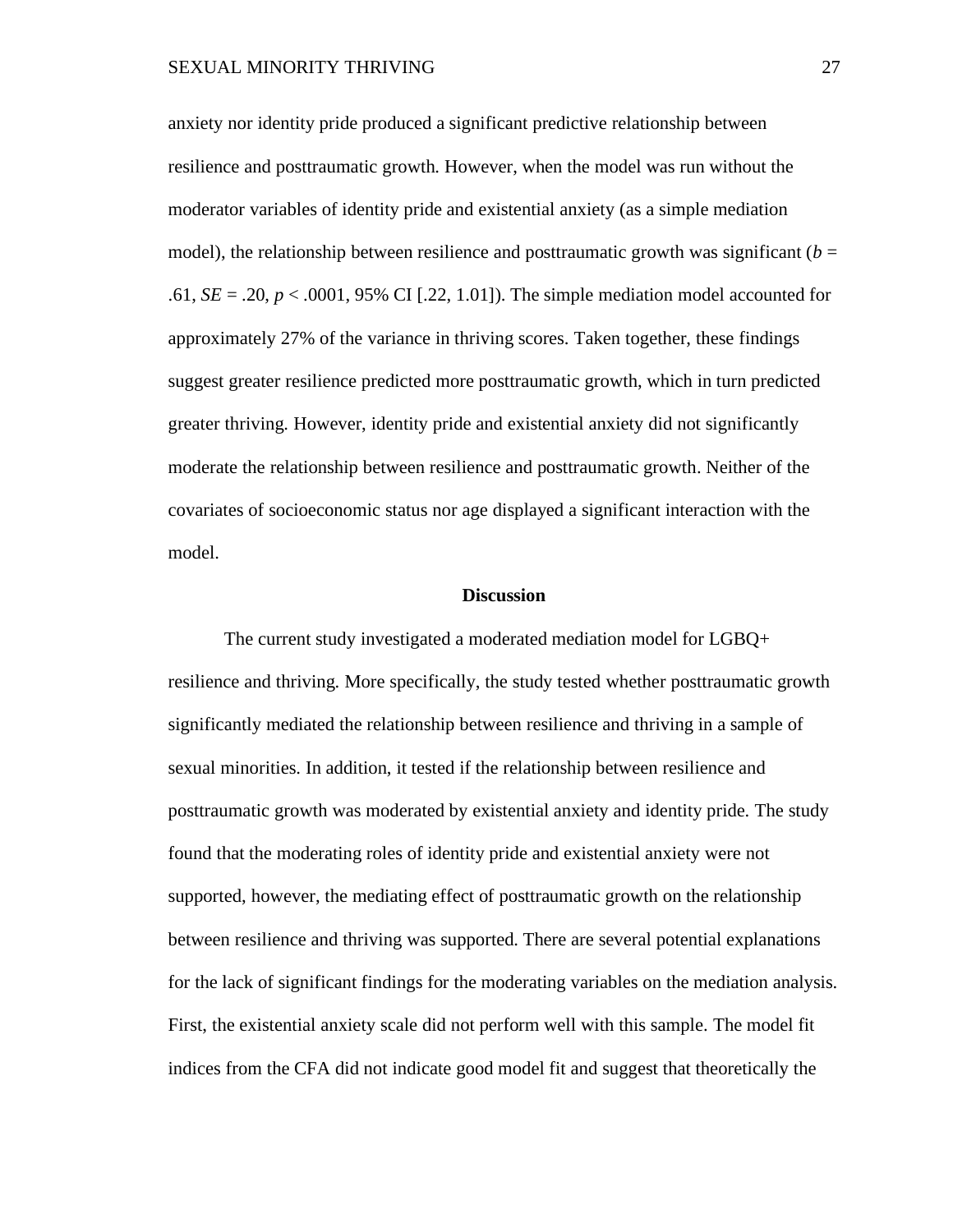scale is not a good fit for this sample. A different scale may perform better in assessing existential anxiety in sexual minorities. Perhaps a scale that highlights populationspecific existential concerns may provide a more useful avenue for assessing existential anxiety in sexual minorities.

Additionally, results indicated that existential anxiety was correlated positively with heterosexist discrimination, which supports the assertion that existential anxiety may increase as a result of experiencing heterosexist discrimination, perhaps in a similar vein as suggested by Black existentialism (Vereen et al., 2017). However, existential anxiety was correlated negatively with identity pride, thriving, and resilience, and demonstrated only a small negative relationship with posttraumatic growth. Although these results run counter to the hypothesized relationships, this finding may suggest that individuals must resolve their existential anxiety to experience posttraumatic growth, as opposed to be actively experiencing it. The ECQ is a scale that assesses current existential anxiety, and during the time an individual is grappling with these existential concerns they may also be experiencing psychological discomfort and lack of resilience or thriving. Perhaps a scale that measures past or completed processing of existential anxiety or a longitudinal study design that assesses the development of thriving and resilience during the resolution of existential concerns may provide further insight into the relationship between these constructs.

Previous research has suggested that experiencing discrimination can negatively affect meaning of life in LGBQ+ individuals because of the fear of rejection (Douglas et al., 2020, Meyer, 2003). This study hypothesized that this fear of rejection would relate to the existential concerns around identity and isolation. This study's results confirm the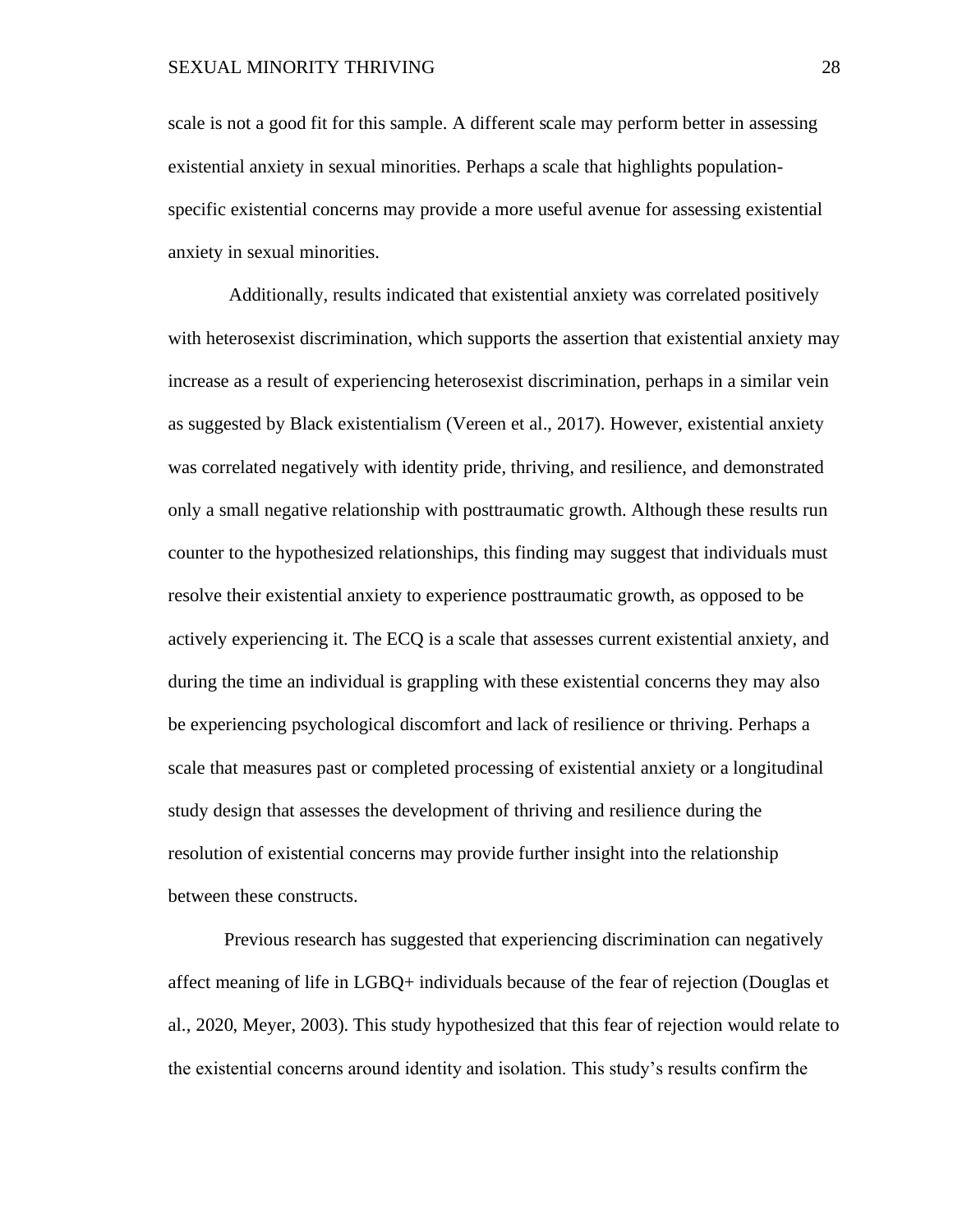#### SEXUAL MINORITY THRIVING 29

findings of Douglas et al. (2020) in that a significant negative relationship was found between heterosexist discrimination and meaning in life and quality of life as measured by the thriving variable. This study also found a significant positive correlation between heterosexist discrimination and existential anxiety as hypothesized, however, not through the proposed relational model. This finding suggests there is a mechanism happening between discrimination experiences and existential anxiety that needs to be further explored.

Identity pride also failed to show a significant moderating effect on the relationship between resilience and posttraumatic growth. While identity pride was positively correlated with both thriving and posttraumatic growth in the current sample, it did not display a significant correlation with resilience. Previous research has shown that identity pride may protect against mental health disparities (Bruce et al., 2015) and been shown to relate to positive mental health outcomes in sexual minorities (Bonet et al., 2007). Combined with the findings from this study, it may be that identity pride serves multiple functions, such as acting as a protective factor that may enhance thriving and posttraumatic growth. However, it appears that identity pride is not a factor that is required to bounce back from discrimination in this current sample.

After the removal of the moderating variables of identity pride and existential anxiety, the mediation effect of posttraumatic growth on the relationship between resilience and thriving was significant. This finding suggests that posttraumatic growth may be one of the mechanisms that helps push LGBQ+ individuals from being resilient to thriving. As theorized by Carver (1998), resilience denotes an individual's ability to bounce back from stressors whereas thriving indicates an individual's ability to grow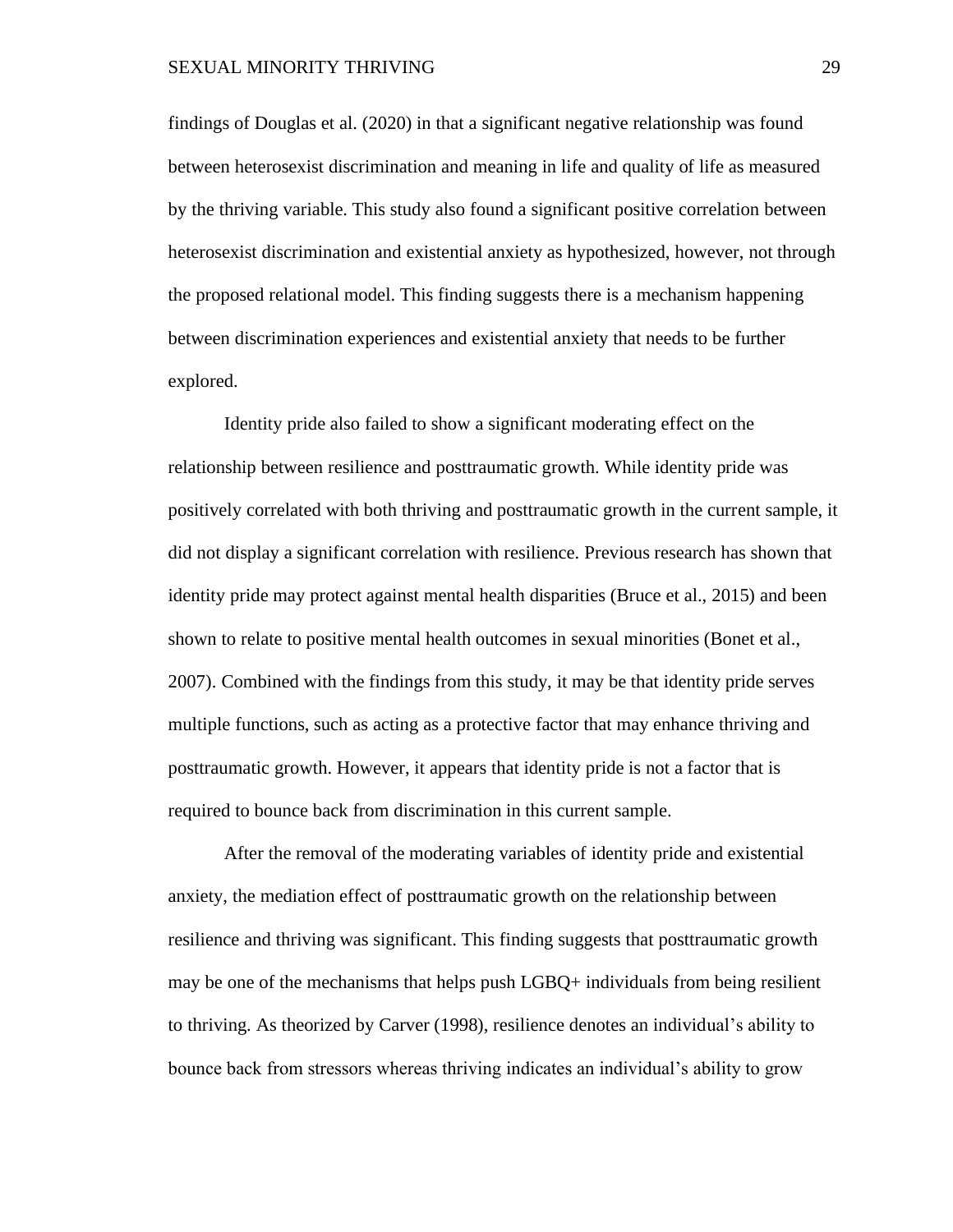from those stressors. While thriving is an outcome, posttraumatic growth highlights some of the specific components in which an individual has changed as a result of experiencing stressors (Calhoun & Tedeschi, 2001). In sexual minorities, our results highlight that the process of changing one's views about the world and refocusing on values and priorities was associated with greater quality and meaning of life as measured by the thriving variable. In addition, the moderate positive association between posttraumatic growth and thriving may present evidence that runs contrary to Cohen et al. (1998)'s assertion that posttraumatic growth can be used to assess thriving. If the two constructs were identical, there would have been a much higher association between them. However, the development of a measure that more accurately assesses thriving may provide avenues for future research in this area.

#### **Implications for Research and Practice**

The findings from this study present several implications for research and practice with LGBQ+ individuals. First, the study confirmed the role of posttraumatic growth in the trajectory for moving individuals from being solely resilient to thriving. Therefore, clinical interventions focused on increasing values clarification, understanding greater meaning of experiences of discrimination, and finding connection and purpose could be helpful in helping LGBQ+ individuals to thrive after experiencing heterosexist discrimination. As such, cognitive therapies may be helpful in aiding in values clarification work and schema/belief revisions may be helpful in facilitating posttraumatic growth. A component of posttraumatic growth suggests core belief restructuring occurs as a result of the adverse event (Calhoun & Tedeschi, 2001). As a result, cognitive therapies that facilitate the restructuring of core beliefs may be helpful in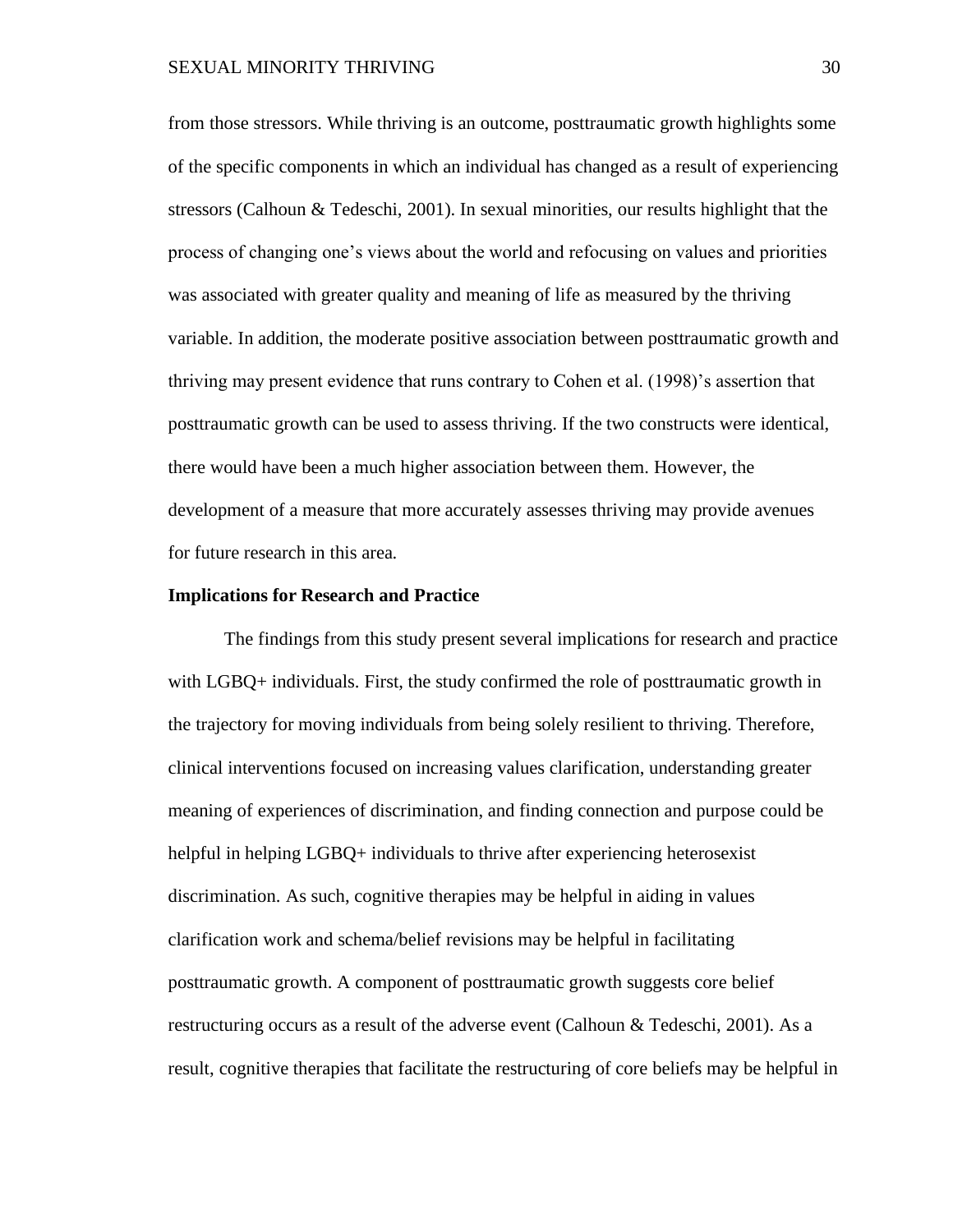making sense of experiences of discrimination. Additionally, experiential therapies may also be helpful in processing greater life meaning and addressing existential anxieties to help facilitate thriving during and after adverse events. Lastly, relational-cultural therapy may be useful in helping LGBQ+ individuals process oppression and focus on building connection and greater purpose.

To date, this appears to be the first study to focus on thriving in LGBQ+ individuals. Additional research should be done to ascertain additional factors that may contribute to the process of moving towards thriving in sexual minorities. In this study's model, existential anxiety and identity pride were not significant in the moderated mediation model. Additional research should be done to ascertain these variables' roles in resilience, posttraumatic growth, and thriving in this population.

Lastly, many of the scales used in this study have not yet been validated for use in LGBQ+ populations and several did not perform well with regard to demonstrating expected factor structures with the sample in this study. Further research should be done to ascertain the psychometric properties for these scales and their viability for use in this population. Additionally, it is clear that minority individuals face different stressors than those in the dominant majority. Scale development should continue around developing scales that specifically address these and other variables in minority populations to better understand these variables from their experience.

#### **Limitations**

There are several limitations to this study. First, the main outcome variable, thriving, does not yet have a scale that has been created to assess this construct. As a result, this study created its own by combining two already existing scales in an attempt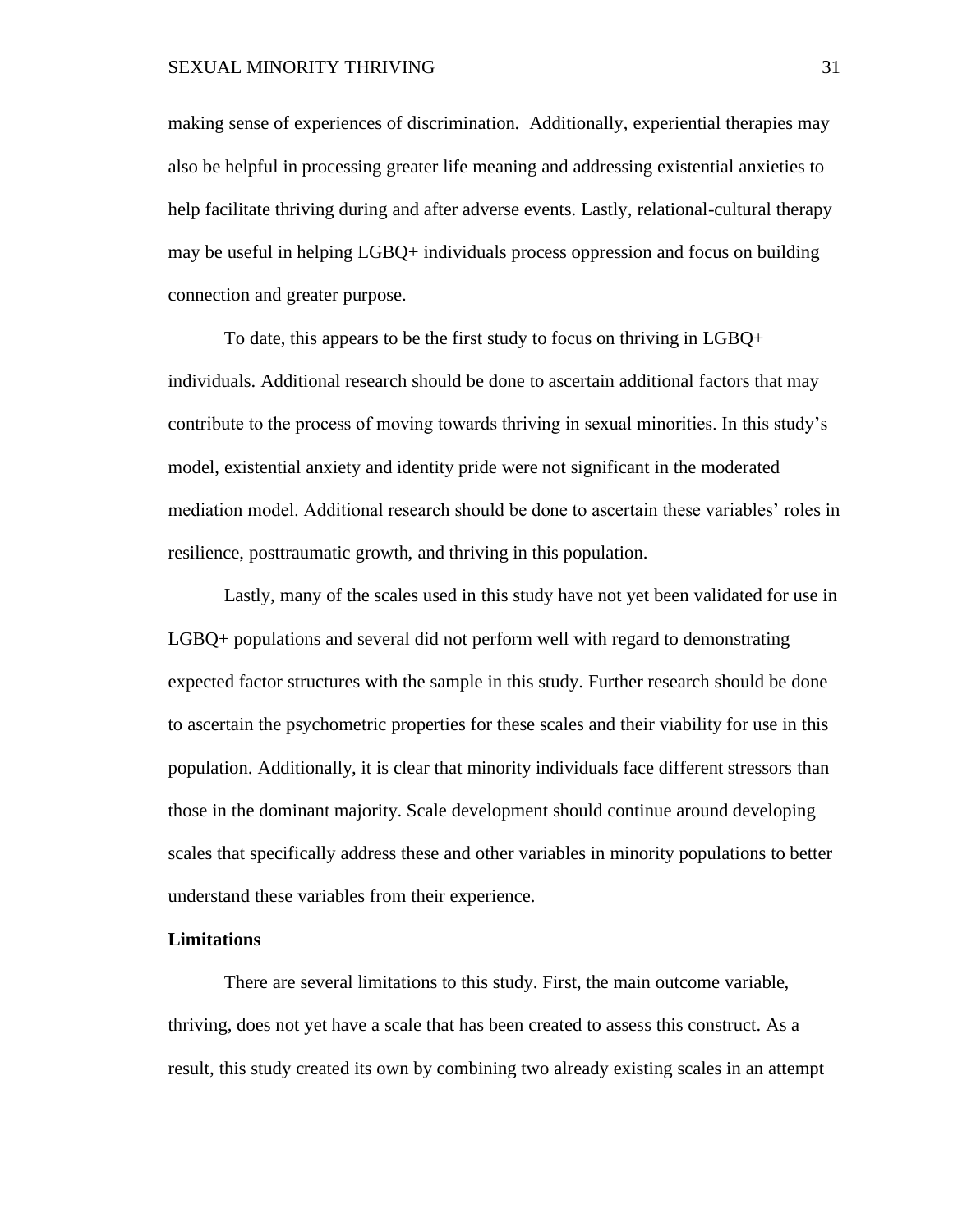to get close to the construct definition based on previous research. The PTGI, QOLS, MILS, and ECQ did not display good model fit despite altering their structure and deleting problematic items after confirmatory and exploratory factor analyses in this sample. This may affect construct validity in this sample and may have affected the findings.

An additional limitation with the study is that this study focused solely on individuals who identified as sexual minorities. Our results did not display any significant differences in scores for individuals who identify as gender minorities, however, care should be taken in applying these findings to gender diverse individuals. While individuals who identify as gender minorities may share similar experiences with their other LGBTQ+ counterparts, they do have differing experiences with prejudice and discrimination. Additional research should focus on resilience and thriving in gender diverse populations to best understand this experience. Additionally, the sample in this study was primarily White. This limits generalizability to racial and ethnic minorities who may experience other forms of prejudice and discrimination related to their racial and ethnic identities.

Although this study found a significant correlation between posttraumatic growth and heterosexist discrimination, due to the nature of correlations, we cannot infer that the posttraumatic growth experiences happened as a result of heterosexist discrimination. Individuals in the sample may have experienced posttraumatic growth due to other factors or forms of trauma. Research that can isolate posttraumatic growth based on specific instances of discrimination and its relation to constructs such as resilience and thriving will be helpful in further clarifying this potential effect. Similarly, this study did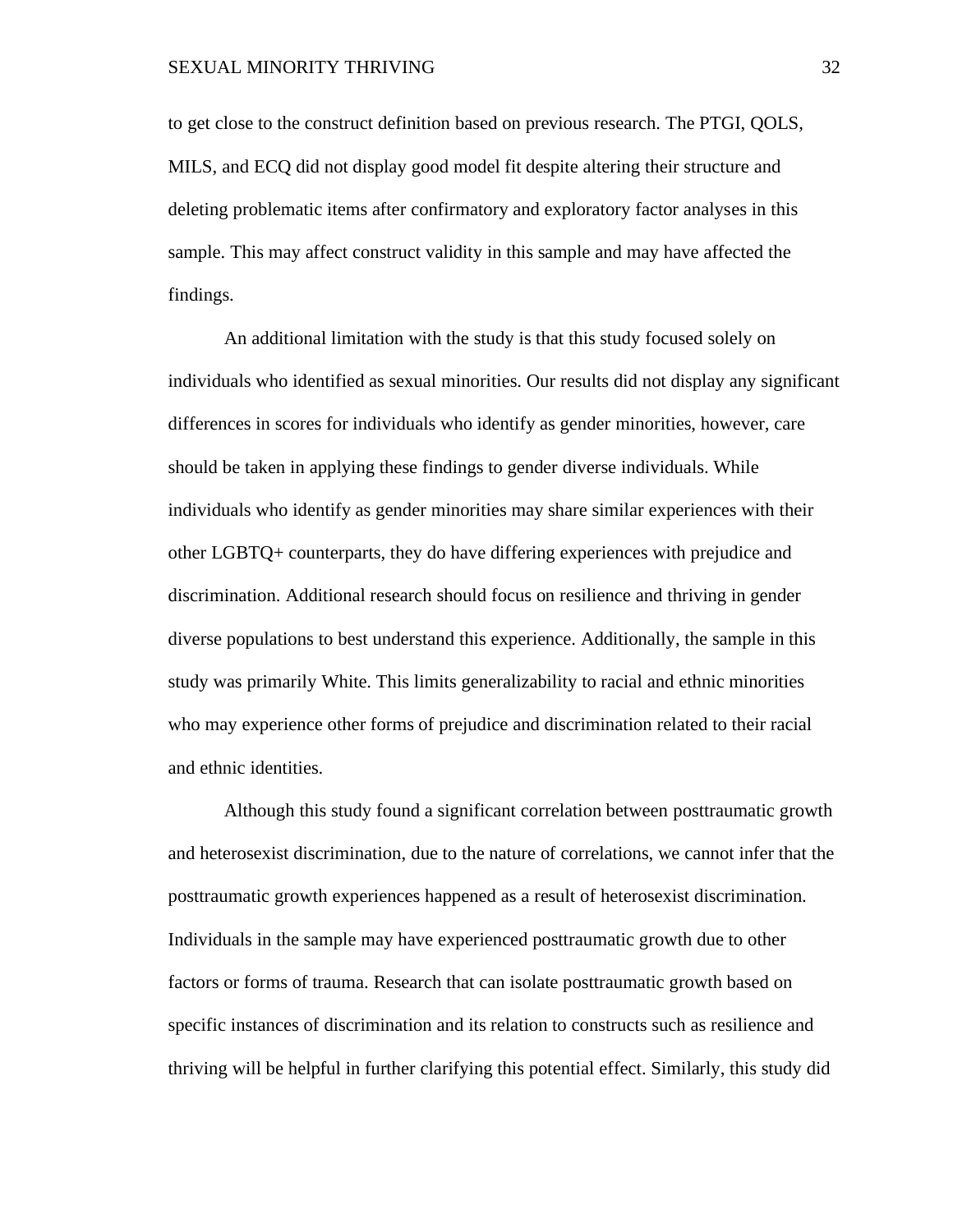not specify or categorize prejudice or discrimination events by severity or type, but rather, a total score for events experienced were used. The self-report nature of this study is another limitation. Finally, this study utilizes a descriptive design and thus, no causal relationships should be determined from these findings.

#### **Conclusion**

Although LGBQ+ individuals continue to experience oppression and discrimination, not all of these individuals experience poor mental health outcomes. Many of these individuals are resilient and even thrive despite facing this adversity (Meyer, 2015). Carver (1998) theorized that individuals can respond to adversity in several different pathways, notably, through resilience and thriving. The current study tested these pathways in LGBQ+ populations, and examined potential variables that may help individuals push towards thriving despite this oppression and discrimination. Results of this study found that although posttraumatic growth mediated the relationship between resilience and thriving, the hypothesized moderating effects of identity pride and existential anxiety were not supported. The application of these findings for clinical work with LGBQ+ individuals provides guidance for mental health practitioners to help increase quality and meaning of life in LGBQ+ individuals despite experiencing oppression and discrimination. A final important note is that although this study provides support and potential strategies for LGBQ+ individuals to thrive despite oppression, it should not be used to invalidate the negative impact that discrimination and prejudice can have on LGBQ+ individuals lives. Efforts should continue to be made to push for the eradication of this oppression and increase equality.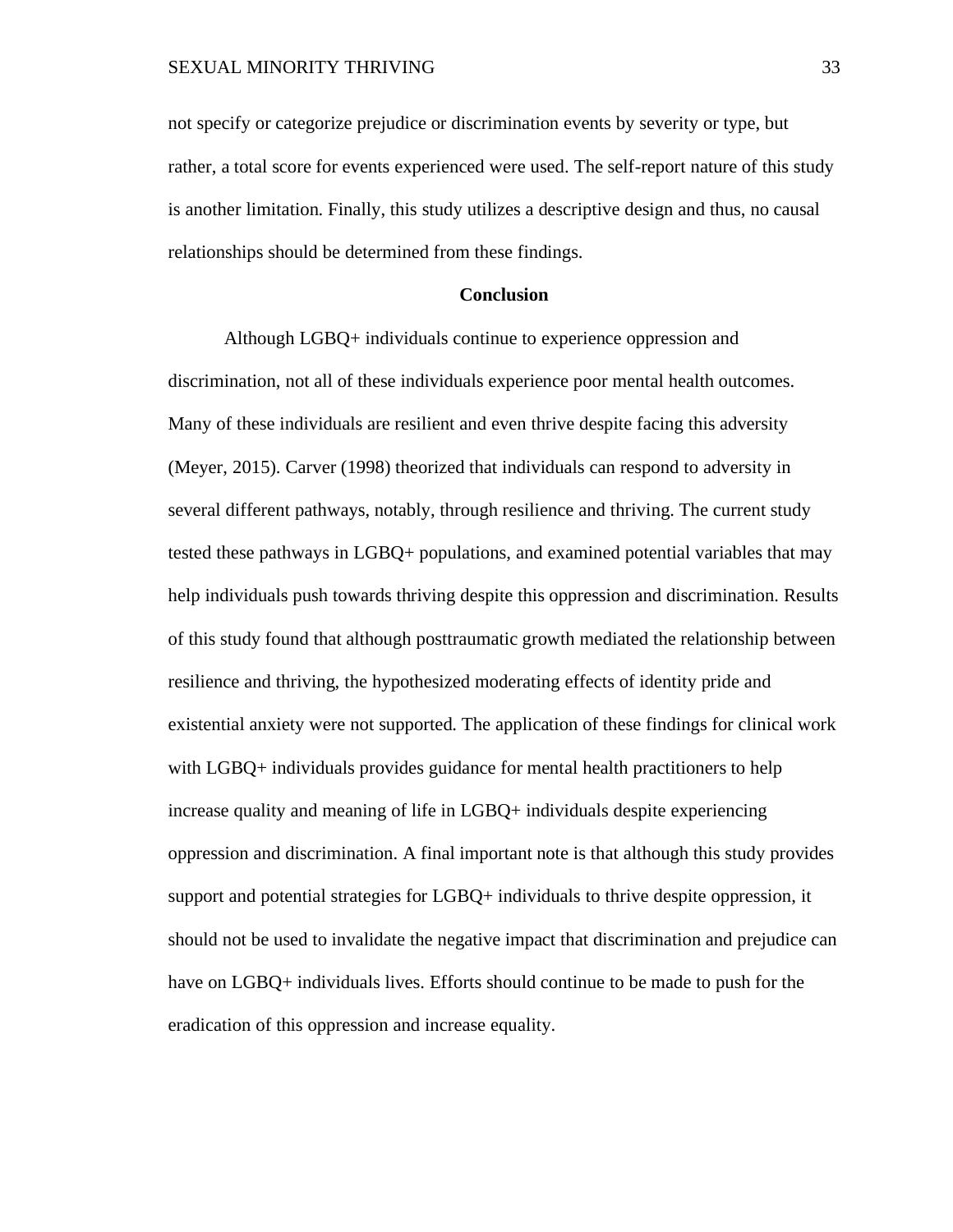# **Study Two: Patterns Among Resilient and Thriving LGBQ+ Individuals: A Cluster Analysis Investigation**

Frequently, research on sexual minority individuals centers around negative aspects of identifying as LGBQ+ such as negative mental health outcomes, minoritybased stress, and stigma. While this research has been integral to understanding the mental health processes around identifying as LGBQ+, it is also important to highlight the positive qualities and strengths that LGBQ+ individuals possess to shift the stigmatizing narrative that these individuals are sick or damaged (de Lira  $\&$  de Morais, 2018). Various articles have highlighted differing variables that usually relate a predictor variable, such as social support or outness, to some positive psychological outcome, such as psychological well-being (Perrin et al., 2020). However, little has been investigated about what factors are generally associated with or contribute to resilience or thriving in sexual minorities. This study will add to this literature by examining patterns in characteristics among LGBQ+ individuals who are resilient and thriving.

Historically, resilience and thriving have struggled to find consistent definitions in the literature, often varying from researcher to researcher and across disciplines (Brown et al, 2017; Shaik & Kauppi, 2010). Sometimes resilience and thriving are used interchangeably but they are in fact two different mechanisms that need to be understood separately, along with the interaction between them. The two constructs have been understudied in the LGBTQ+ literature. In a seminal article, Carver (1998) posited that resilience and thriving denote two different responses to adversity; resilience denotes an individual's ability to bounce back after adversity, whereas thriving denotes an individual experiencing growth and functioning at a higher level as a result of the adversity. Based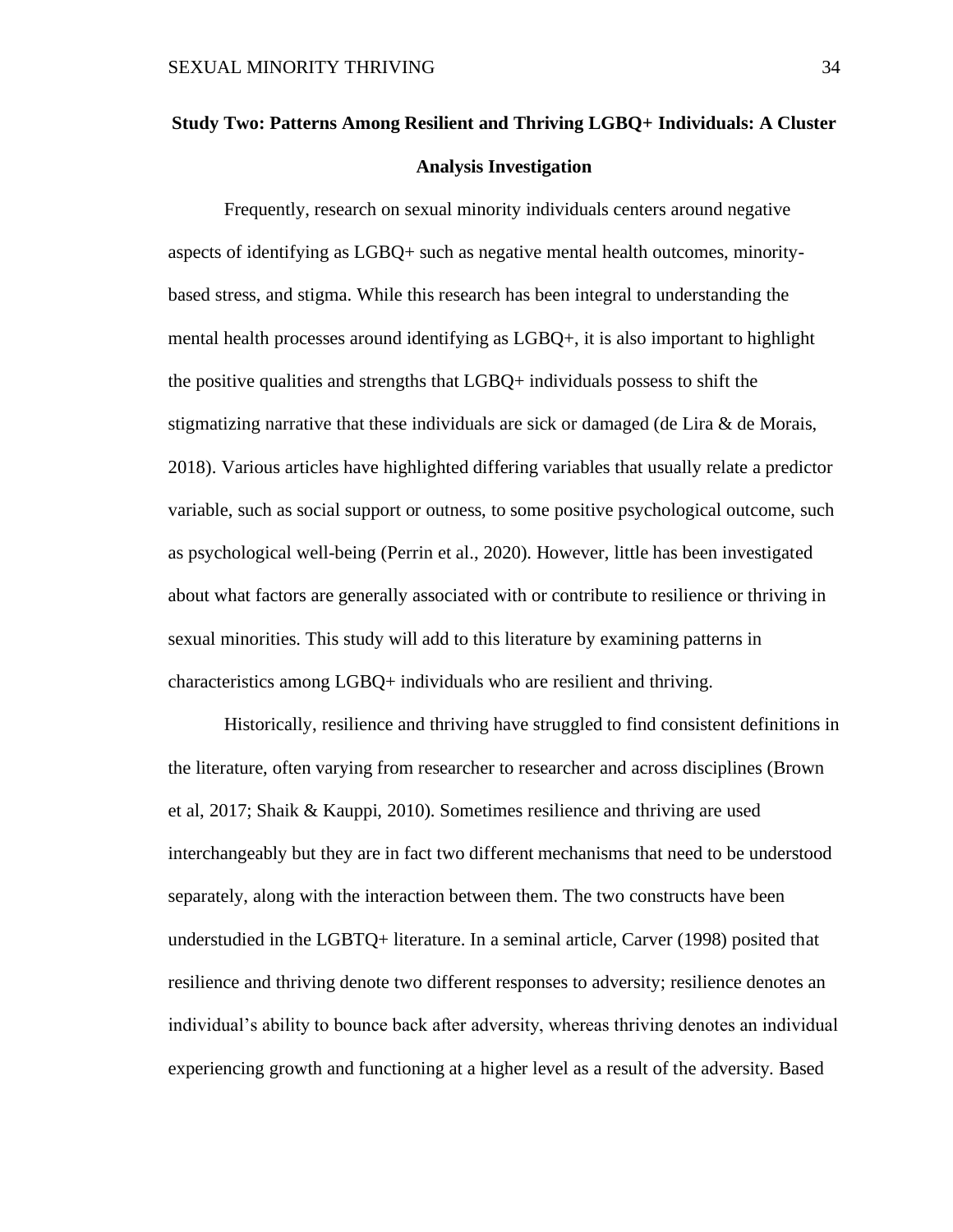on Carver's definitions of resilience and thriving, it would be possible to cluster individuals based on level of functioning and presence of growth experiences to separate individuals who are resilient from ones who are thriving. However, Carver did not address minoritized populations in his model, and as the minority stress model states, the stressors that sexual minorities face are unique to them, which may limit the utility of Carver's model for minority populations. As a result, it is important to understand the additional qualities that LGBQ+ individuals possess that allow them to be resilient and thrive despite the stressors that they face due to their identification as a sexual minority.

#### **Variables Related to Thriving and Resilience**

Although the research on specific variables related to resilience and thriving in LGBQ+ populations have been sparse, some research has highlighted several variables that may relate to resilience in this population. For example, Perrin et al (2020) created a minority strengths model as a response to the Meyer (2003) minority stress model to investigate the personal and collective strengths minority individuals possess to create positive outcomes despite stress. Their path analysis model found positive mental health and positive health behaviors were successively predicted by social support, identity pride, self-esteem, and resilience. Social support has been repeatedly shown to be a buffer between stressful life events and psychological distress (Bränström, 2017; Lehavot & Simoni, 2011). Bränström (2017) found that social support significantly mediated the relationship between LGB victimization and number of psychiatric visits and antidepressant use in a sample of over 30,000 Swedish lesbian, gay, and bisexual adults. Some research has also revealed that social support may be associated with resilience in the general population (Netuvelli et al., 2008; Perrin et al., 2020). For example, research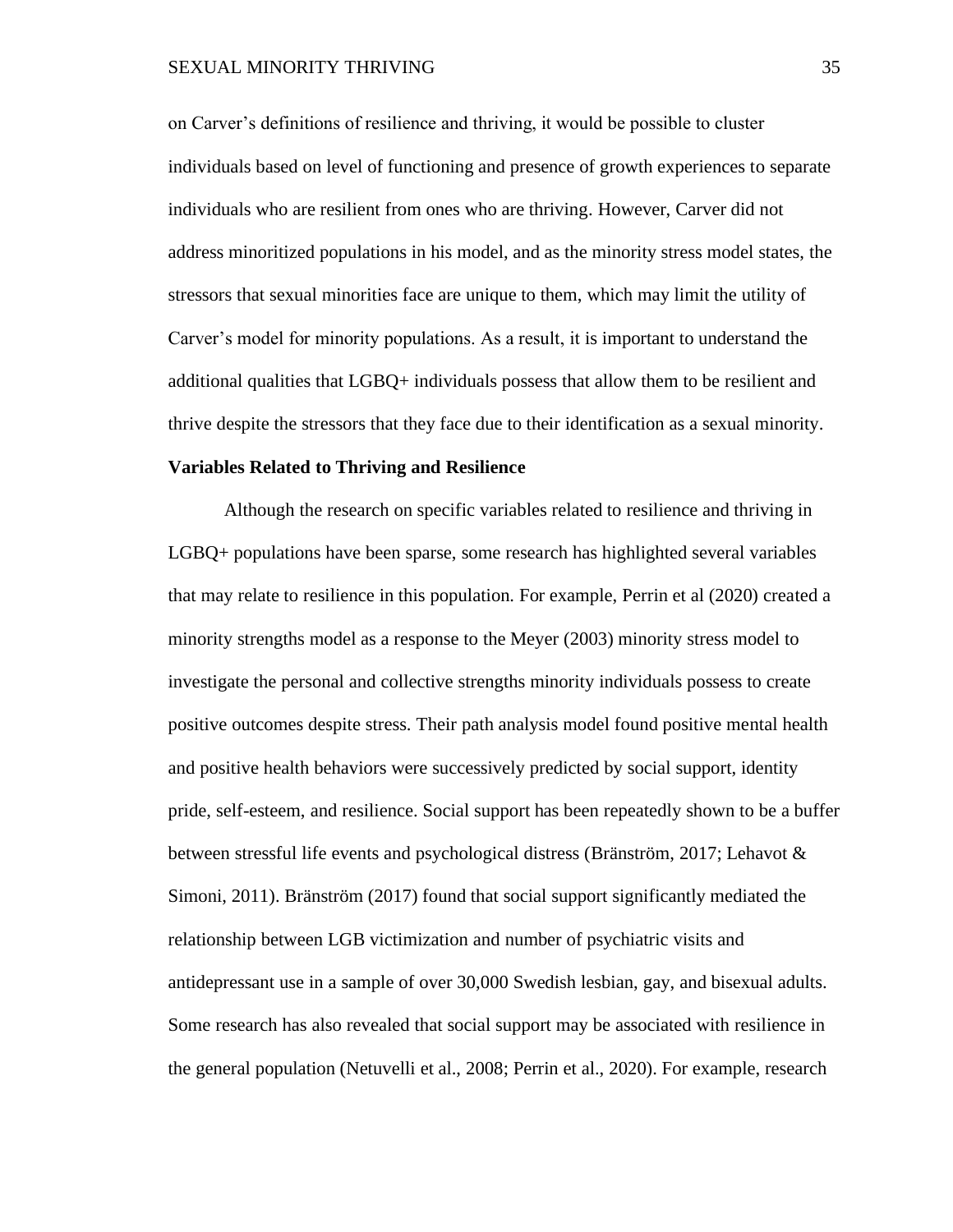conducted on a large sample of British older adults revealed that individuals with higher social support pre-adversity were more likely to be resilient than those with lower social support post-adversity (Netuvelli et al., 2008). Relatedly, researchers have also theorized that social support may also be related to resilience in LGBQ+ populations (Fenaughty and Harré, 2008; Kwon, 2013) however, empirical testing of this has yet to be shown. Kwon (2013) believed that social support may promote resilience in sexual minorities by 1) providing a sense of connection to the sexual minority community to increase psychological health, and 2) that social support would provide a buffer against reactivity to prejudice. However, some research has shown that social support does not serve as a buffer between minority stress and psychological distress (Bruce et al., 2015; Szymanski, 2009), although the reasons why this disparity in findings exist in different samples remains unclear. Therefore, understanding what other variables are high and low in relation to social support may provide an explanation for why social support may or not be important in some individuals versus others.

Having pride and seeing value in one's minority identity, referred to as identity pride, is more likely to be associated with greater social resources, which in turn, has been predicted to increase resilience (Kwon, 2013). Additionally, identity pride may predict individual self-esteem (Pyszczynski et al., 2004), which has been posited to help minority individuals cope positively after adversity (Luthar, 2006). Szymanski (2009) investigated the moderating role of self-esteem on the relationship between heterosexist discrimination and psychological distress in a sample of gay and bisexual men. Results of the study found that recent heterosexist events significantly predicted psychological distress in gay and bisexual men with low self-esteem. Other research has shown that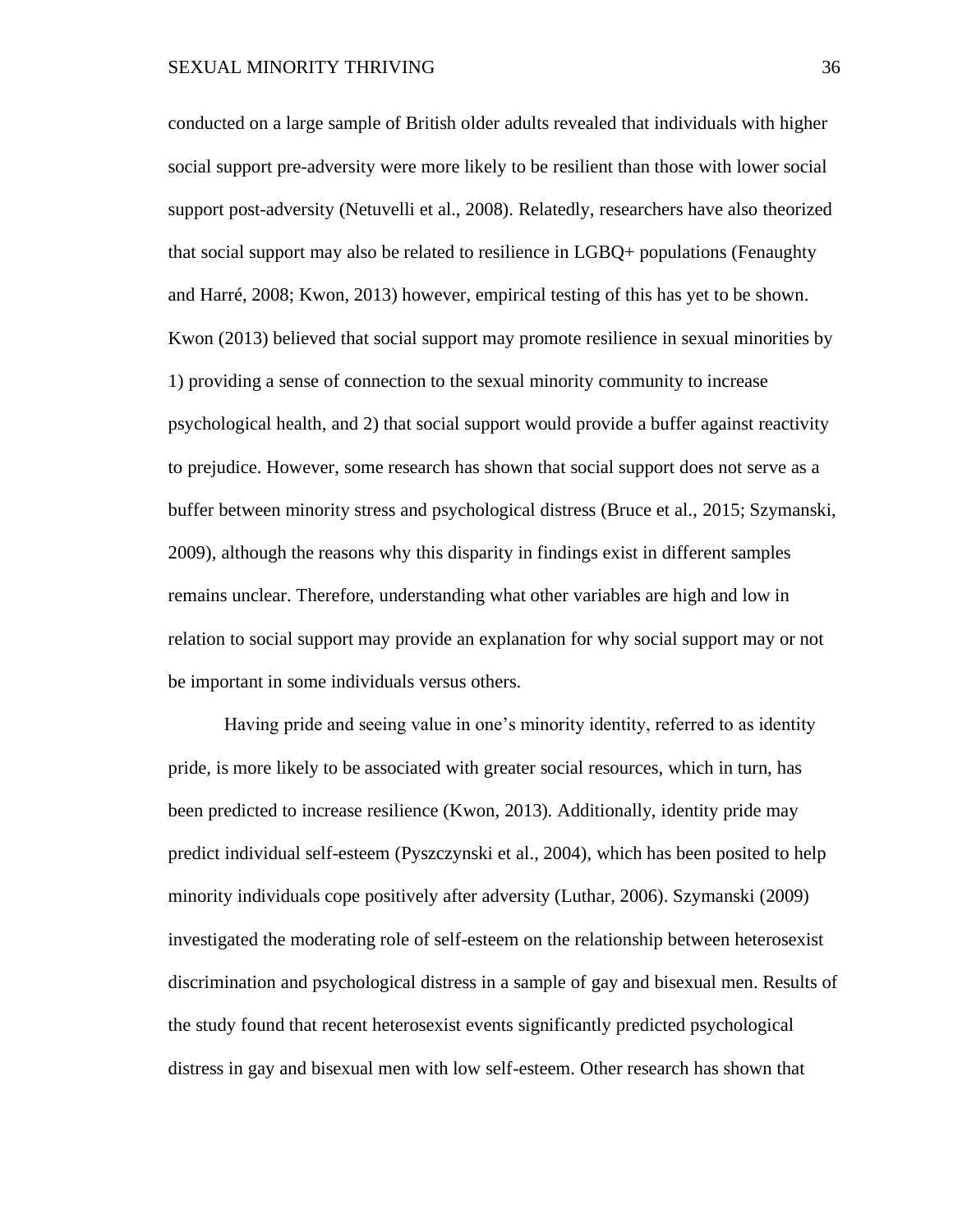identity pride and acceptance have been associated with less internalized homophobia and depression (Bruce et al., 2015). More specifically, in a sample of 200 sexual minority men, positive identity development partially mediated the relationship between concealment stress and internalized homophobia, which in turn positively predicted depressive symptoms (Bruce et al., 2015). This suggests that having a positive view of one's sexual identity protects against later development of internalized homophobia which decreases later possibility of depressive symptoms. Additionally, coming to terms with one's sexual identity has been shown to positively predict positive mental health outcomes (Zoeterman & Wright, 2014), while also eliciting stress-related growth and stress buffering from loss (Bonet et al., 2007). Taken together, the results of these studies highlight the potential role of positive identity development on the well-being of sexual minorities that may relate to their resilience and thriving.

As previously mentioned, Carver (1998) highlighted that thriving differs from resilience by the presence of growth. More specifically, growth is not a necessary component of resilience, but is one for thriving. One way that research has investigated this growth has been through the concept of posttraumatic growth. Posttraumatic growth can be defined as the process of positive psychological change that occurs after an adverse event (Calhoun & Tedeschi, 2001). Research has shown that some elements of minority stress are severe enough to trigger posttraumatic growth in LGBQ+ individuals (Ratcliff et al., 2020; Zavala & Waters, 2021). Posttraumatic growth usually results in a core belief restructuring after an adverse event (Calhoun & Tedeschi, 2001), where sexual minority individuals may try make meaning of the adverse event (Wexler et al., 2009). One way that this may occur is through existential anxiety. Existential anxiety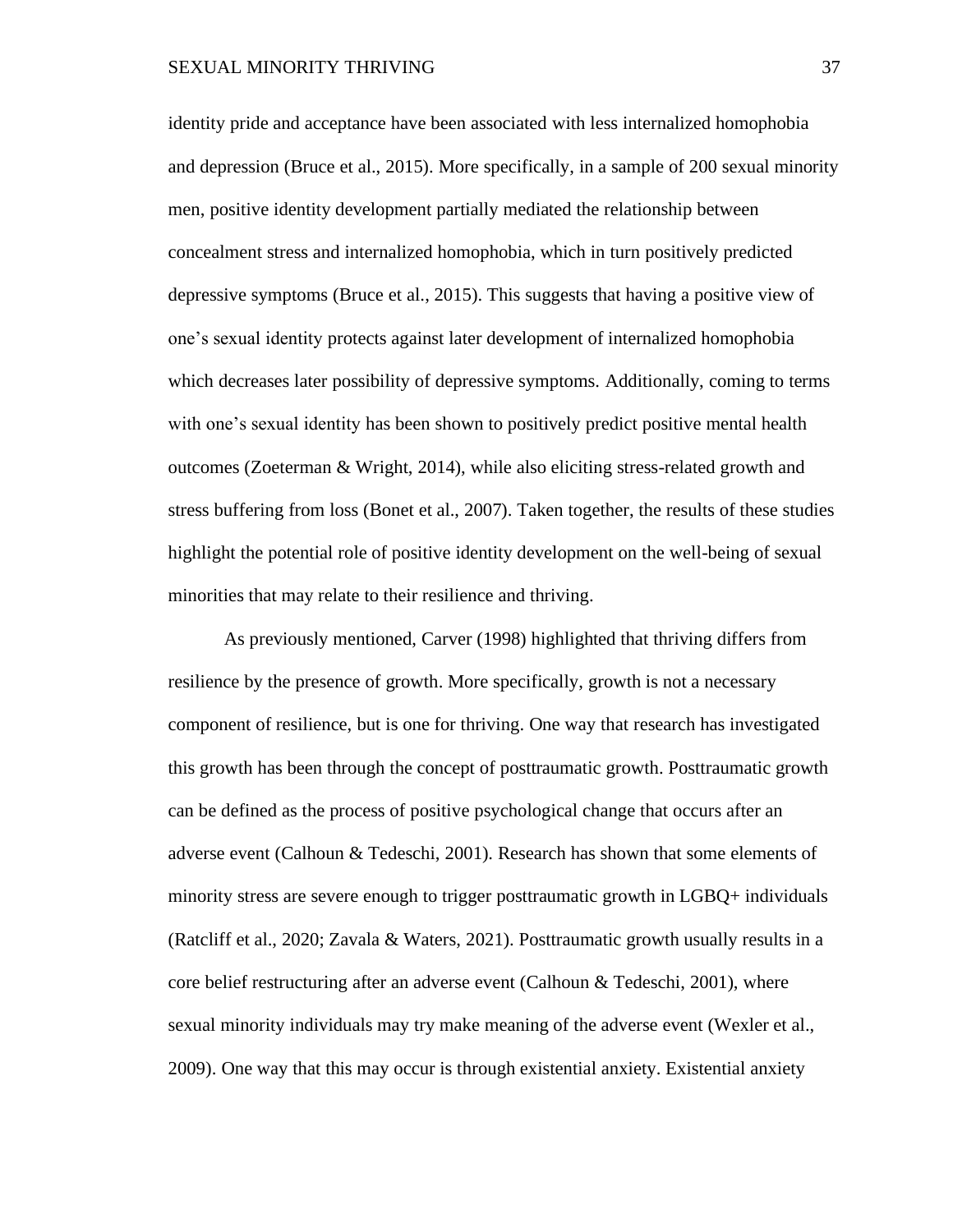### SEXUAL MINORITY THRIVING 38

refers to anxiety related to the core existential concerns around existence such as death, isolation, identity, freedom, and meaning (Koole et al., 2006). Many elements of sexual minority discrimination and prejudice center around fear of rejection, safety, isolation, and freedom due to homophobic attitudes and stigma. However, the role of existential anxiety as it relates to sexual minorities has not yet been investigated.

#### **Cluster Analysis**

Cluster analysis is a statistical technique used to group entities based on similarity in respect to the selected variables (Clatworthy et al., 2005). The goal of cluster analysis is to create groups where the cases within the groups are as similar as possible to those within the same group and as different as possible from the other groups. The analysis creates opportunities to organize large quantities of multivariate data (Clatworthy et al., 2005). In many ways, cluster analysis has a strong orientation towards advocacy, as it helps to identify groups of individuals so that researchers can easily identify what characteristics should be enhanced and fostered in counseling interventions to help individuals move towards better mental health outcomes. Cluster analysis is considered an exploratory analysis, as there is no hypothesis testing of any kind. Rather, the analysis assumes that the variables included are relevant to the phenomenon being studied (Meyers et al., 2017).

### **Current Study**

Taken together, social support, posttraumatic growth, identity pride, and existential anxiety have been shown or posited to be associated with resilience and/or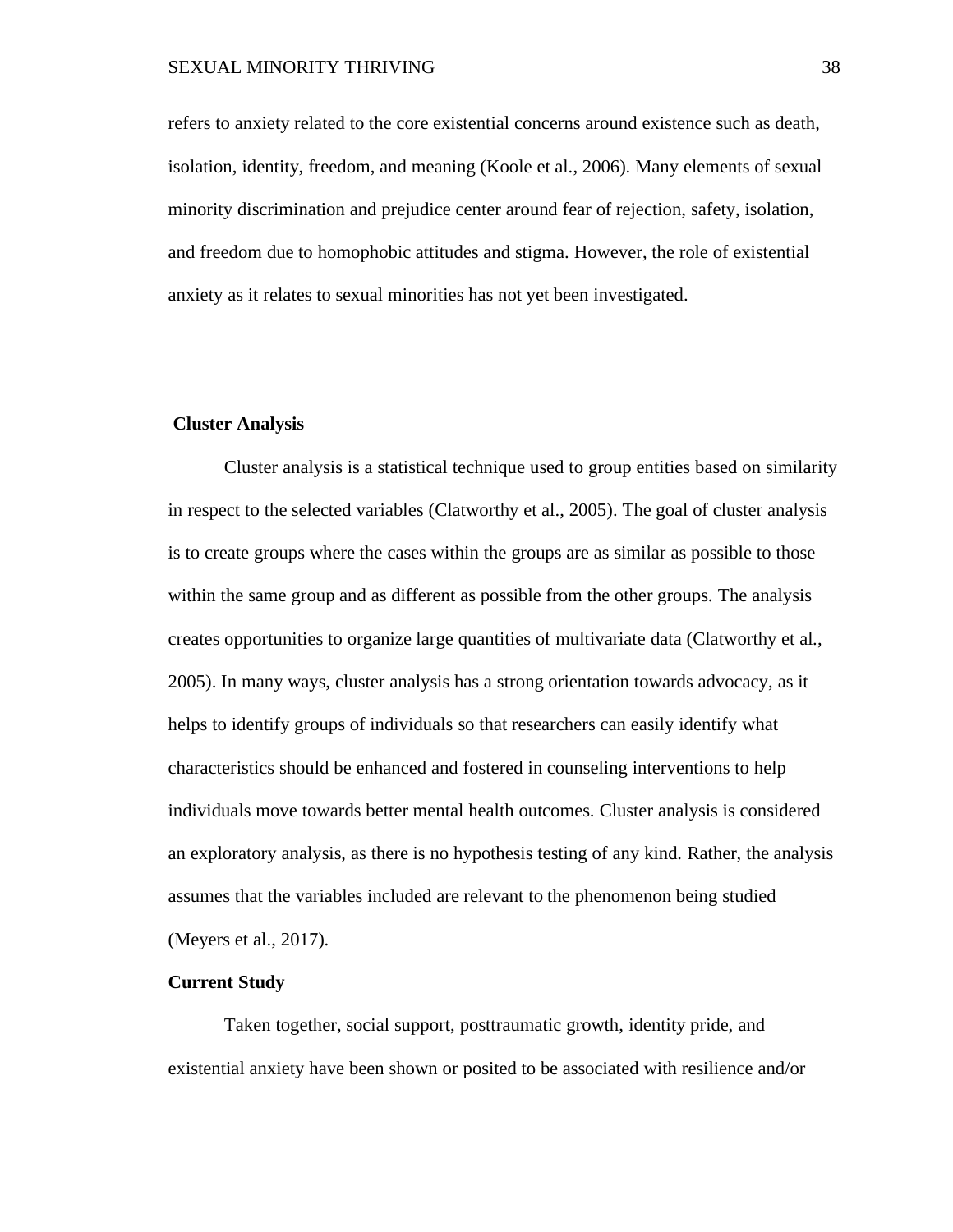thriving in sexual minority individuals. The current study sought to understand different profiles of individuals who experience differing levels of resilience and thriving and how those individuals differ in key variables. Understanding these groups of individuals and how they differ on the study's variables will help researchers and practitioners better understand and foster these strengths and characteristics among sexual minorities. As a result, this study utilized cluster analysis to identify resilient and thriving individuals based on the Carver (1998) conceptualizations of responses to adversity. Carver's (1998) model can be found in Figure 2. Based on this framework, the thriving group was identified with higher scores on quality of life and posttraumatic growth while the resilient group showed higher scores on quality of life and lower scores on posttraumatic growth. The other two groups constituted Carver's survival with impairment response to adversity as well as a transitioning group. The survival with impairment group was identified with lower scores on both quality of life and posttraumatic growth while the transitioning group was identified with low scores on quality of life and higher scores on posttraumatic growth. A model of these proposed clusters can be found in Figure 3. In addition, the study hypothesized that individuals in the resilient and thriving groups would show greater social support, existential anxiety, and identity pride than the survival with impairment group.

#### **Method**

#### **Procedure**

Participants filled out an anonymous online survey from a link found in email or social media announcements on Facebook, Twitter, Instagram, or Reddit. After clicking the hyperlink, participants were taken to a webpage containing the informed consent page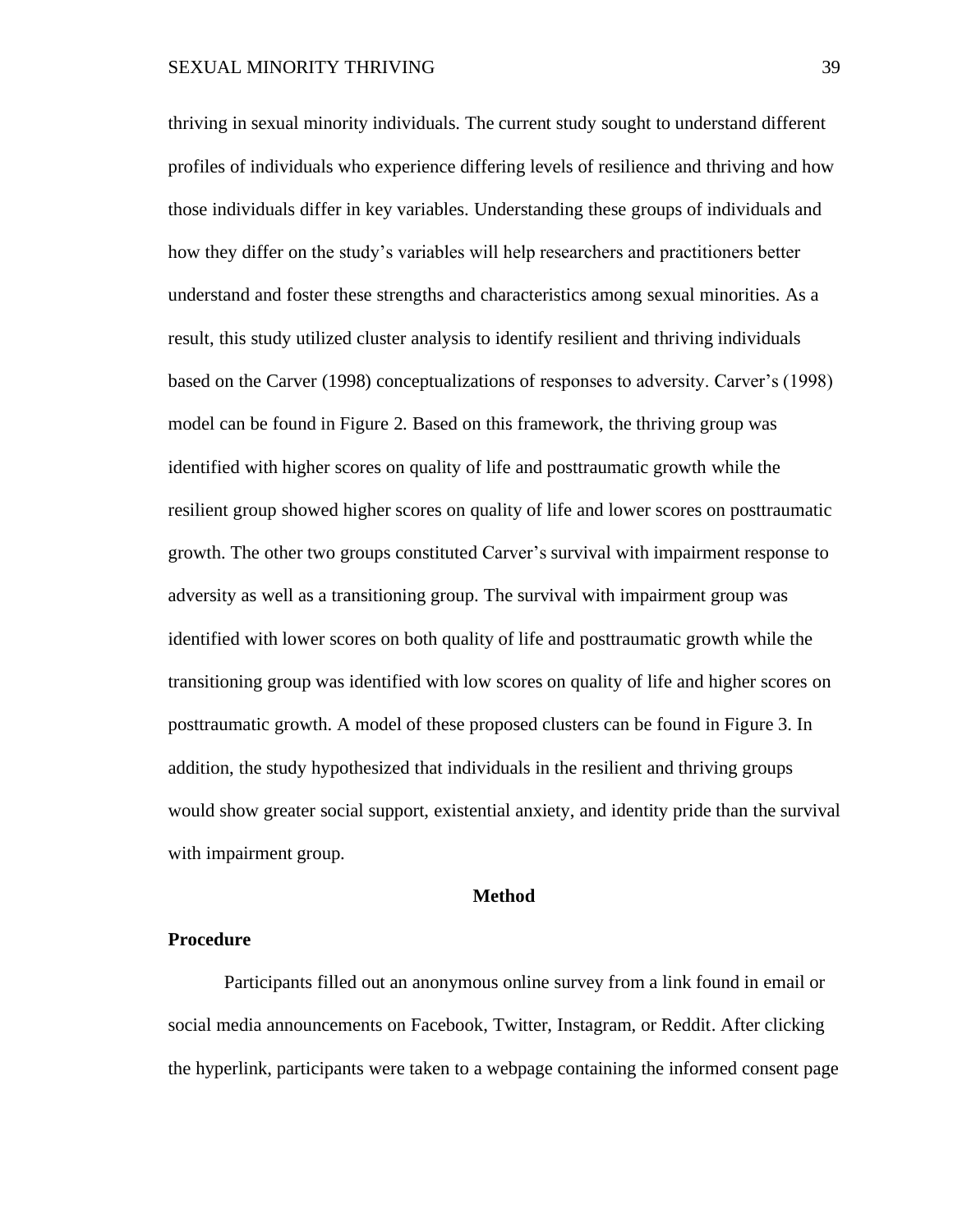of the study. Participants indicated consent by moving forward with the study. Items related to study inclusion were asked first (age and sexual orientation). Following inclusion criteria, identity pride was presented first to ensure identity salience before existential anxiety questions. All other study measures were randomly presented to reduce potential order effects. Demographic questions were asked last to ensure that only sexual orientation is salient when answering study measures. Additionally, three attention check questions were presented throughout the survey to reduce random responses or detect the presence of online bots. Any individual who incorrectly answered two or more of the attention check questions were removed from the data set.

# **Participants**

The final sample of participants were 294 individuals who identified as LGBQ+. Approximately 724 individuals consented to participate in the study, however, 234 individuals were removed for missing more than 25% of study data. Approximately 125 individuals were removed for incorrectly answering two or more of the attention check questions. Thirteen individuals were removed for not meeting the study criteria (were not 18 or older or did not identify as LGBQ+). Ten individuals were removed for not completing either the variables used for clustering (posttraumatic growth and quality of life). Four individuals were identified as univariate outliers and were removed from the data. An outlier was defined as a score that exceeded 3 standard deviations from the mean. Lastly, one individual was removed for being a multivariate outlier.

In the study's sample, the age of participants ranged from  $18-59$  ( $M = 31.45$ ,  $SD =$ 8.05). Participants were allowed to select multiple gender identity labels to best describe their experience. Approximately 203 individuals identified as women, 119 identified as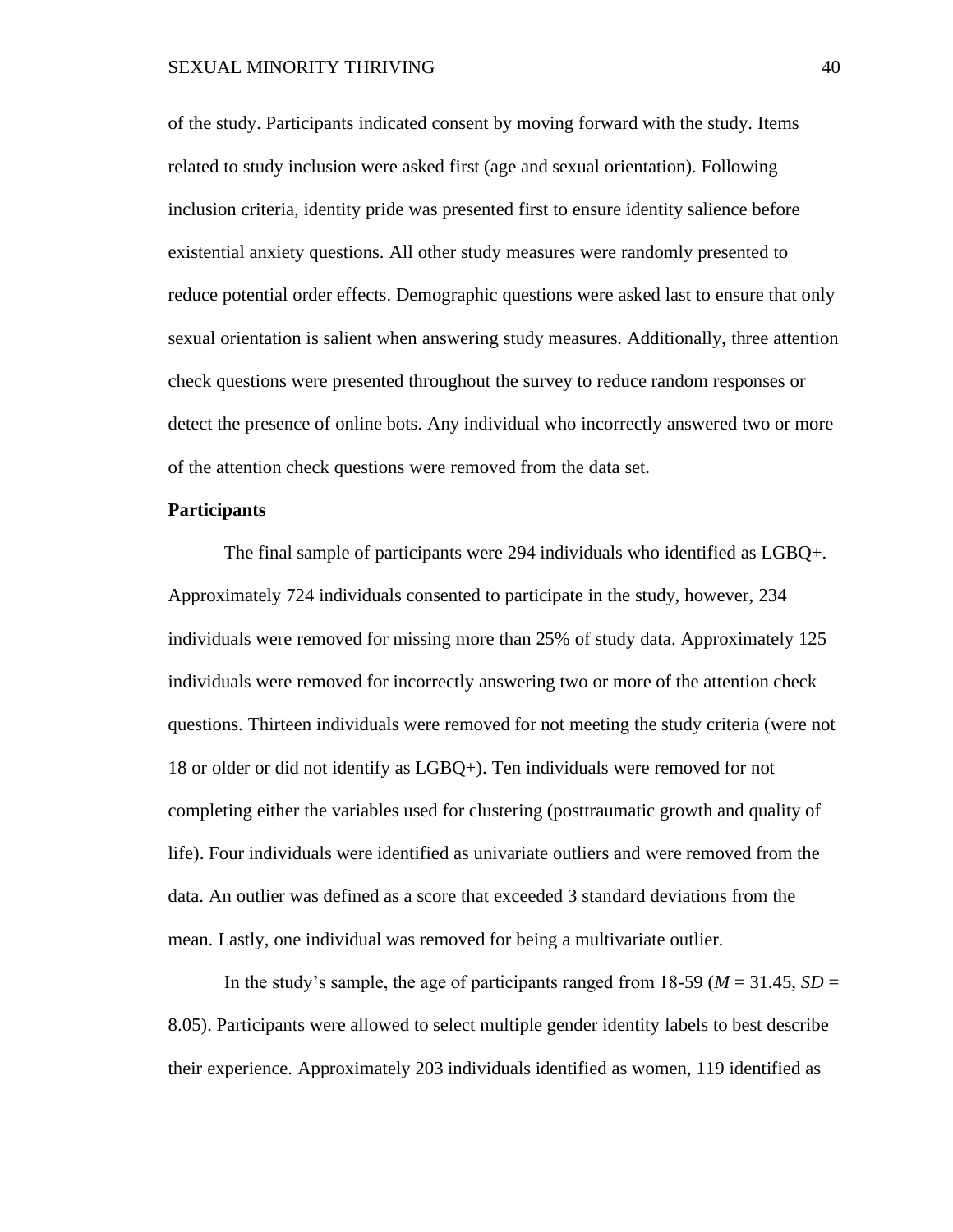gender diverse (individuals who identified as transgender, nonbinary, two spirit, agender, or genderqueer), and 23 identified as men. Most of the sample identified as bisexual or pansexual  $(N = 113)$ , followed by lesbian  $(N = 106)$ , queer  $(N = 64)$ , gay  $(N = 26)$ , and asexual (*N*=5). In relation to outness, roughly 31% of individuals identified being out to everyone, 21% to friends only, 20% to both friends and family, 4% to family only, and 7% were not out at all. Most individuals were partnered (32% married or domestic partnership and 31% dating) while 34% reported being single, 7% divorced/separated, and 1 individual reported being widowed. The sample was roughly 83% White, 8% Latinx/Hispanic, 7% Black, and 4% Asian. As for education, less than 1% of individuals reported not having a high school diploma or GED, roughly 7% had a high school diploma or GED equivalent, 17% with some college, 9% with a two year degree, 32% with a four year degree, 28% with a master's degree, and 7% with a doctorate or professional degree. Socioeconomic status was assessed using three questions asking participants their perceived ability to obtain wants and needs. Scores can range from 3-12 with higher scores indicating higher perceived social class. Participants perceived social class ranged from  $3 - 12$  ( $M = 6.93$ ,  $SD = 1.7$ ). There was a roughly even split among region of residence of participants with roughly 23% living in the Northeast, 27% in the Midwest, 23% in the South, and 25% in the West. Participants mostly reported living in urban areas (49%) followed by suburban areas (38%) and rural areas (12%).

### **Measures**

#### *Demographic measure*

A demographic questionnaire asking participants their age, gender identity, sexual orientation, education, outness, socioeconomic status, and region of residence.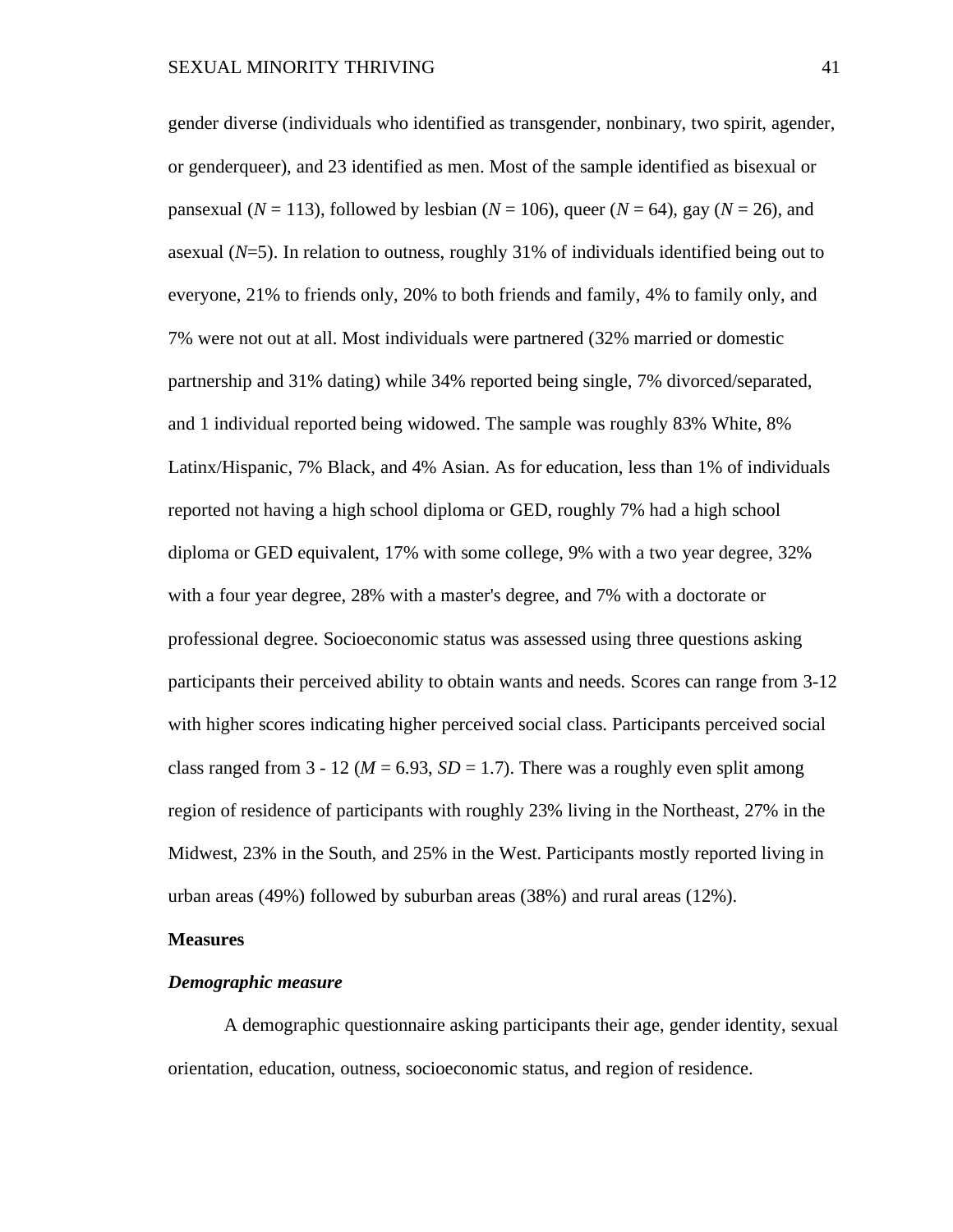### *Heterosexist Discrimination*

Heterosexist discrimination was assessed using the Daily Heterosexist Experiences Questionnaire (DHEQ; Balsam et al., 2013). The measure is used to assess the various types of discrimination experiences that LGBQ+ individuals experience and the level of subjective stress those experiences have caused. Participants are asked how much the items have distressed them in the last 12 months on a 6-point scale from 0 (*did not happen/not applicable*) to 5 (*happened and bothered me a lot*). Scores range from 0- 250 with higher scores indicating higher occurrence and distress of heterosexist discrimination. Sample scale items include: "hearing people make jokes about LGBT people" and "hiding your relationship from other people." The measure will be scored based on distress and occurrence. The DHEQ has shown to have correlations with other measures of anxiety, depression, perceived stress, and PTSD in a sample of LGBT individuals. Concurrent validity was also shown by moderate correlations with two other general LGB discrimination scales ranging from .34-.44. Very strong internal consistency in this population has been established with a Cronbach's alpha of .92 (Balsam et al., 2013).

#### *Social Support*

Social support was assessed using the Multidimensional Scale of Perceived Social Support (MSPSS; Zimet et al., 1988). The measure assesses an individual's perceptions of social support from friends, family, and significant other(s). The scale contains 12 items rated on a 7-point Likert scale ranging from 1(*very strongly disagree*) to 7(*very strongly agree*). Scores range from 12-84 with higher scores reflecting greater social support. Sample items include "There is a special person with whom I can share my joys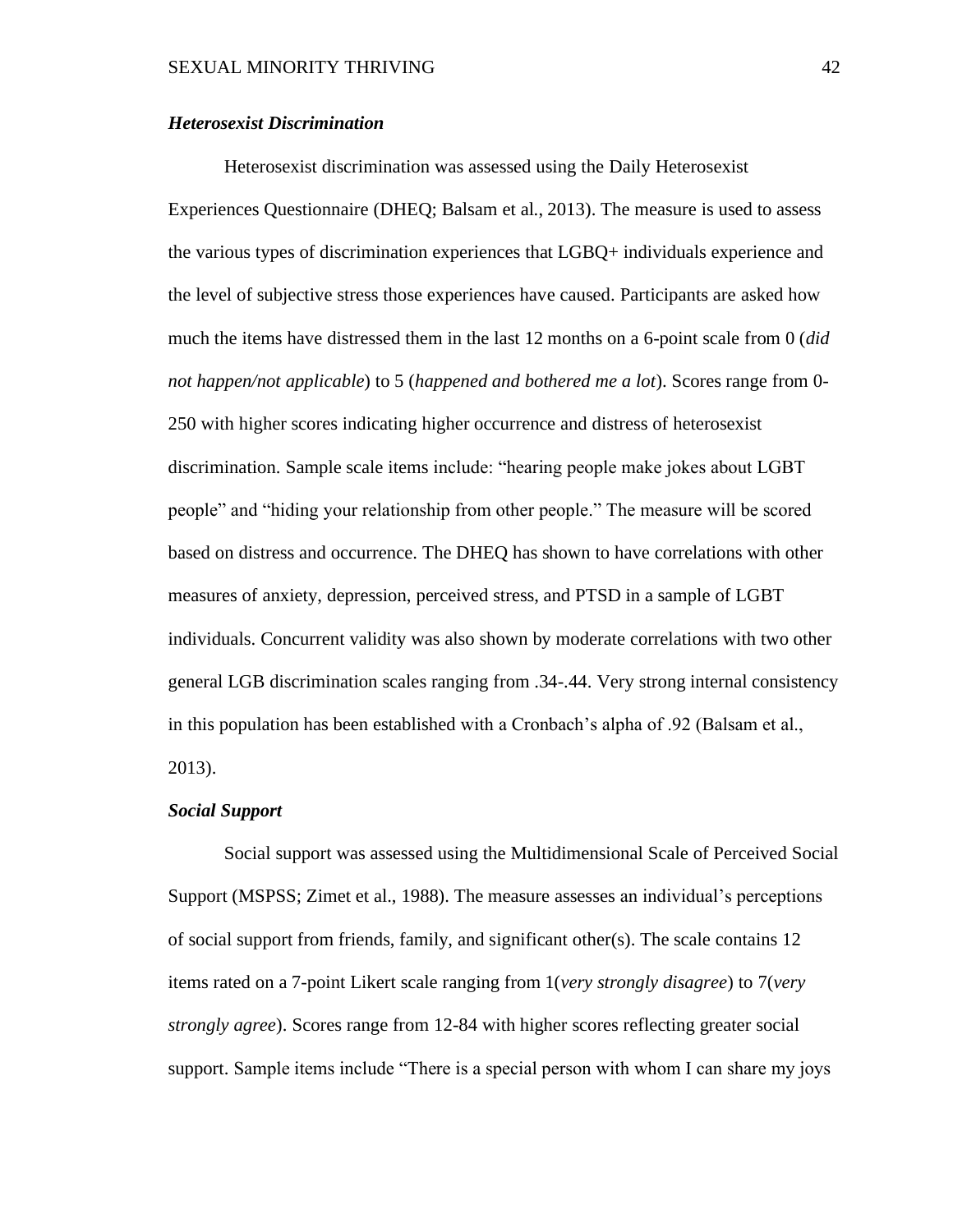and sorrows" and "I can count on my friends when things go wrong." Very strong internal consistency has been shown with Cronbach's alpha of .92. Convergent and discriminant validity has been established using the Adolescent Family Caring Scale (AFCS), where the family subscale of the MSPSS correlated strongest with the AFCS than the other subscales. Confirmatory factor analysis was conducted for the MSPSS since it has not yet been validated for use in LGBQ+ populations. The model fit of the theorized three factor model was  $\chi^2(51) = 129.28$ ; CFI = .98; TLI = .96; RMSEA = .07 (90% CI [.05, .08]); these values indicate adequate fit. All items displayed factor loadings between .7 to .8.

# *Quality of Life*

Quality of life was assessed using the Quality of Life Scale (QOLS; Burckhardt and Anderson., 2003) The QOLS contains 16 items and scale items are measured on a 7 point Likert scale ranging from 1 (*terrible*) to 7 (*delighted*). The scale has participants rate their satisfaction with different elements in their life such as material well-being, physical well-being, relationships, and community with correlations ranging from .67-.75 across samples of patients with various physical illnesses. Scores range from 16-112, with higher scores representing higher perceived quality of life. Good internal consistency has been established with Cronbach's alpha ranging from .82-.92 across subscales (Buckhardt & Anderson, 2003). Confirmatory factor analysis was conducted for the QOLS since it has not yet been validated for use in LGBQ+ populations. The model fit of the one factor model for QOLS was  $\chi^2(90) = 292.82$ ; CFI = .78; TLI = .70; RMSEA =  $.08$  (90% CI [ $.07, .09$ ]), indicating poor fit. An EFA suggested that a twofactor model best fit the data. A follow-up CFA with the two factor model yielded a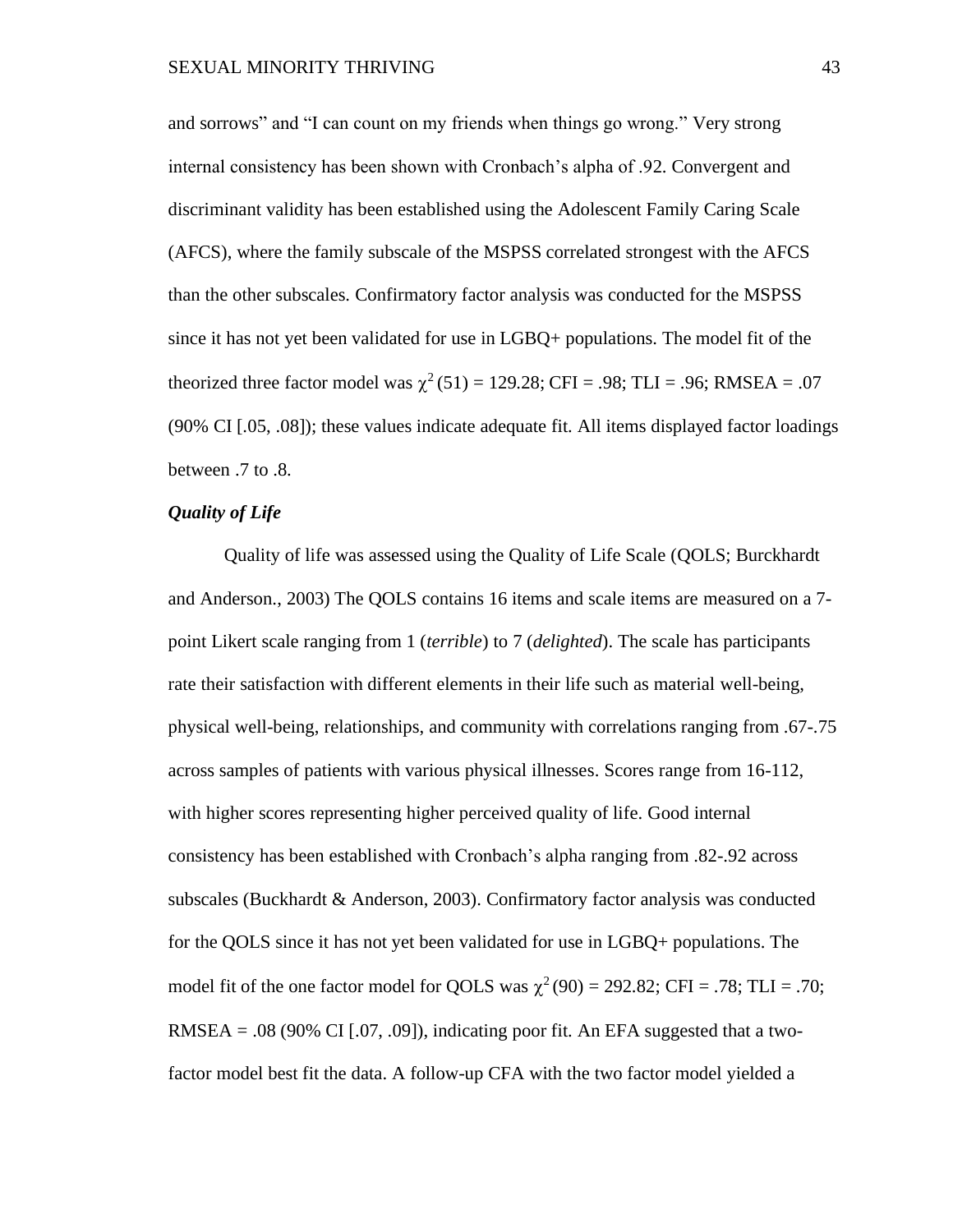model fit of  $\chi^2$  (65) = 222.99; CFI = .82; TLI = .84; RMSEA = .08 (90% CI [.07, .09]), indicating better fit. The factor loadings of all items of the QOLS were greater than .5 except for items 3 and 4, which had factor loadings less than .3. As a result, these items were removed from the QOLS for this sample.

# *Existential Anxiety*

Existential anxiety was assessed using the Existential Concerns Questionnaire (ECQ; van Bruggen et al., 2017). The measure contains 22 items and assesses the degree of existential anxiety an individual experiences. The measure is scored on a 5-point Likert scale 0 (*never*) to 4 (*very often*). Scores range from 0-88, with higher scores indicating greater existential anxiety. Sample items include "Existence feels threatening to me, as if at any moment something terrible could happen to me" and "It makes me anxious that my life is passing me by." Strong internal consistency has been established with Cronbach's alpha of .92 in a samples of students with and without mental health diagnoses. Good convergent discriminant validity has been shown with correlations with measures of neuroticism (.55-.67), psychological distress (.53-.62), and meaning (.22-.38) (van Bruggen et al., 2017). Since the ECQ has not yet been validated for use in sexual minorities, confirmatory factor analysis was performed. The model fit of the three-factor model was  $\chi^2(223) = 890.73$ ; CFI = .81; TLI = .80; RMSEA = .09 (90% CI [.09, .10]) indicating poor fit. An EFA suggested that a two-factor model best fit the data .A followup CFA with the two factor model yielded a model fit of  $\chi^2(208) = 779.94$ ; CFI = .84; TLI = .82; RMSEA = .09 (90% CI [.08, .1]) indicating better fit.

#### *Posttraumatic Growth*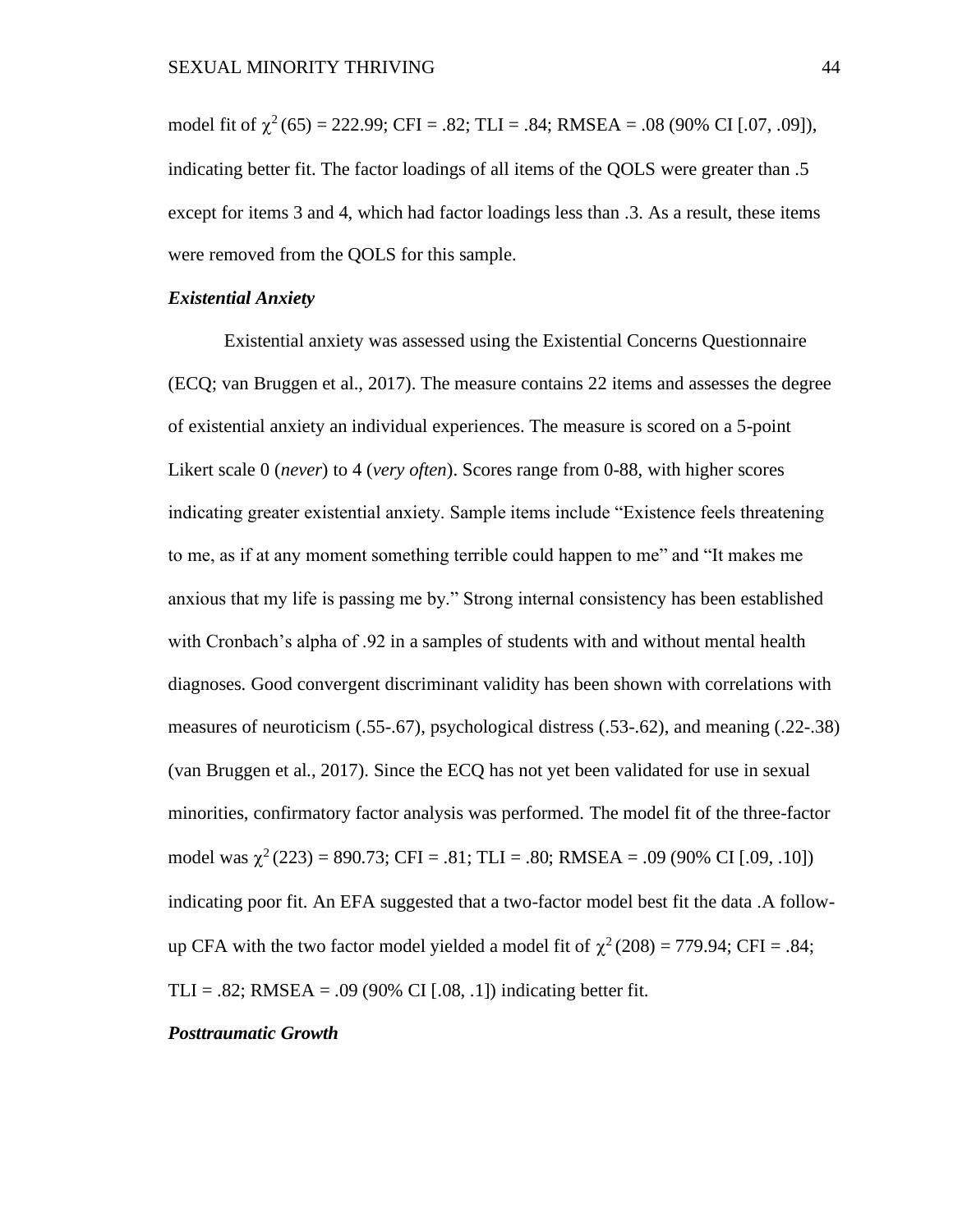Posttraumatic growth was assessed using the Posttraumatic Growth Inventory (PTGI; Tedeschi & Calhoun, 1996). The measures assesses an individual's perception of growth after a stressful event. The measure is comprised of 21 items. Participants are asked on a 6-point Likert scale ranging from 0 (*I did not experience this change as a result of the event*) to 5 (*I experienced this change to a great degree as a result of the event).* Scores range from 0-105 with higher scores associated with greater posttraumatic growth. Good internal consistency has been established with Cronbach's alphas of .90 in a sample of college students (Tedeschi & Calhoun, 1996), although the scale has not yet been validated for use for LGBQ+ individuals. Concurrent and discriminant validity have been shown with correlations with optimism, religiosity, neuroticism, extraversion, openness, agreeableness, and conscientiousness in a sample of undergraduate psychology students with correlations ranging from -.17-.20 (Tedeschi & Calhoun, 1996). The PTGI has not yet been validated for use in LGBT+ populations, therefore, confirmatory factor analysis was conducted. The model fit of the one factor model was  $\chi^2(189) = 854.42$ ;  $CFI = .79$ ; TLI = .75; RMSEA = .10 (90% CI [.09, .11]). An EFA suggested that a twofactor model best fit the data .A follow-up CFA with the two factor model yielded a model fit of  $\chi^2(169) = 558.16$ ; CFI = .88; TLI = .85; RMSEA = .08 (90% CI [.07, .09]). The factor loadings of all items ranged from .5 to .8 except for item 18, which displayed a factor loading value of .29. As a result, item 18 was removed from the measure for this sample.

# *LGBQ+ Identity*

The Lesbian, Gay, Bisexual Identity Scale (LGBIS; Mohr & Kendra, 2011) is a measure that assesses eight dimensions of LGB identity. The measure has 8 subscales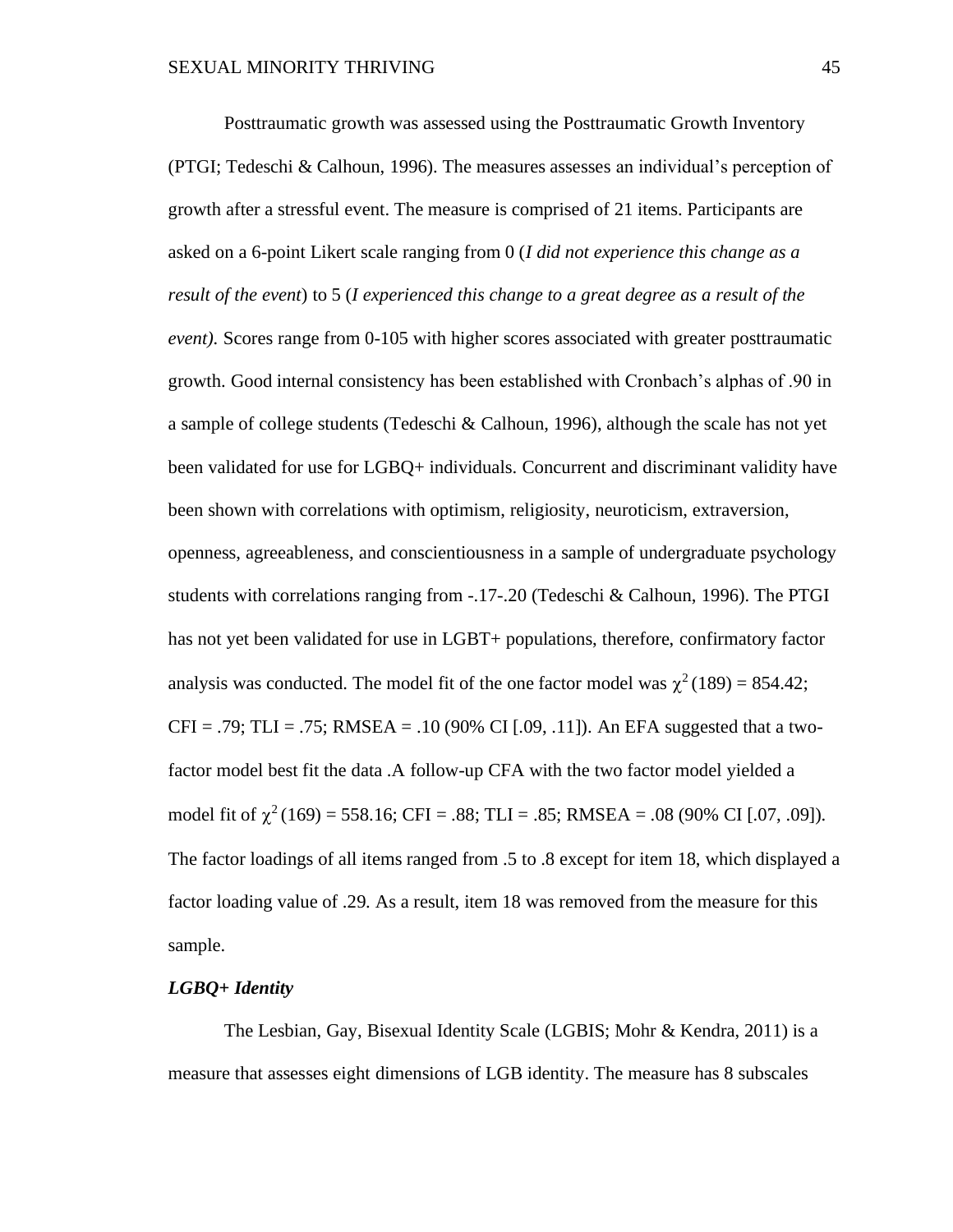(*Acceptance Concerns, Concealment Motivation, Identity Uncertainty, Internalized Homonegativity, Difficult Process, Identity Superiority, Identity Affirmation, and Identity Centrality*) and contains 27 items. Participants indicate their experiences using a 6-point Likert scale ranging from 1 (*disagree strongly*) to 6 (*agree strongly*). Scores range from 27-162 with higher scores reflecting greater LGB identity development. Moderate to high internal consistency has been shown with Cronbach's alphas ranging from .76-.89 across all subscales. The study will look at each subscale individually in the cluster analysis. Good convergent validity has been shown with other related identity measures ranging from .41-.44 (Mohr & Kendra, 2011).

#### **Results**

Initial missing values analysis revealed no pattern in the missing data and data appeared to be missing completely at random. Skewness and kurtosis were evaluated using the guidelines of George and Mallery (2010) for each measure to check for assumptions of normality. All study variables displayed acceptable skewness (-.52 to .64) and kurtosis (-.77 to .29).

Means, standard deviations, Cronbach's alphas, and correlations between the study's variables can be found in Table 2. The sample displayed moderately high levels of identity pride and social support, in addition to moderate levels of posttraumatic growth, existential anxiety, quality of life, and distress from heterosexist discrimination. In regard to demographic variables, holding a genderqueer identity was positively associated with posttraumatic growth  $(r = .15, p < .01)$ , suggesting that holding a gender identity outside of the gender binary may have facilitated additional processing and growth related to adverse events. Similarly, pansexual sexual identity was positively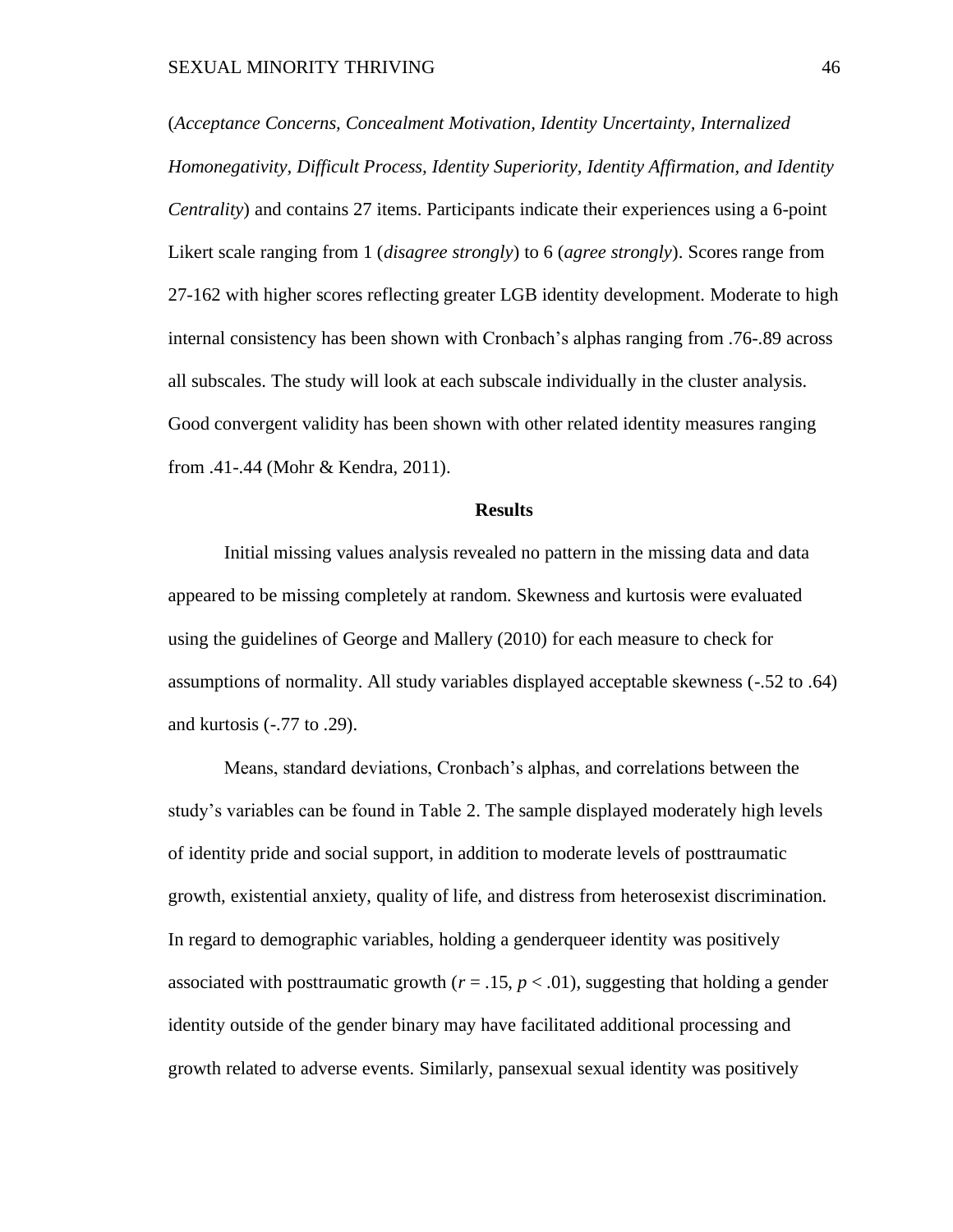associated with quality of life ( $r = .18$ ,  $p < .01$ ). Taken together, these results suggest that individuals not being constrained to a particular binary and having freedom to choose may facilitate both posttraumatic growth and quality of life. Lastly, socioeconomic status was negatively associated with both quality of life  $(r = -0.21, p < 0.01)$  and social support  $(r = -0.21, p < 0.01)$  $=$  -.13,  $p < .01$ ), suggesting that as individuals gain monetary means they report less social support and less quality of life overall.

K-means cluster analysis in SPSS Version 27 was used to identify the four clustered groups. K-means cluster analysis is an iterative partitioning method that begins by dividing cases into the required number of clusters and calculating the center of each of those selected variables. Following the calculation of the cluster center, cases are relocated to their nearest cluster center. This process continued until all entities are closer to their own cluster center than to any other. Four clusters were determined prior to analysis to align with the Carver (1998) model. The two variables used in the cluster analysis (posttraumatic growth and quality of life) were converted into standardized scores prior to clustering. The final cluster centers (in standardized form) can be found in Table 3. Each of the clustered groups differed significantly from one another in posttraumatic growth *F* (3, 287) = 196.14,  $p < .001$  and quality of life *F* (3, 287) = 297.13,  $p < .001$ , indicating distinct clusters. Figure 4 displays a graph of score means for posttraumatic growth and quality of life in each of the clusters. As hypothesized, the four clustered groups that emerged aligned with the study's hypotheses: the thriving group emerged with higher scores on both posttraumatic growth and quality of life, the resilient group emerged with higher scores on quality of life and lower posttraumatic growth, the survival with impairment group emerged with lower scores on quality of life and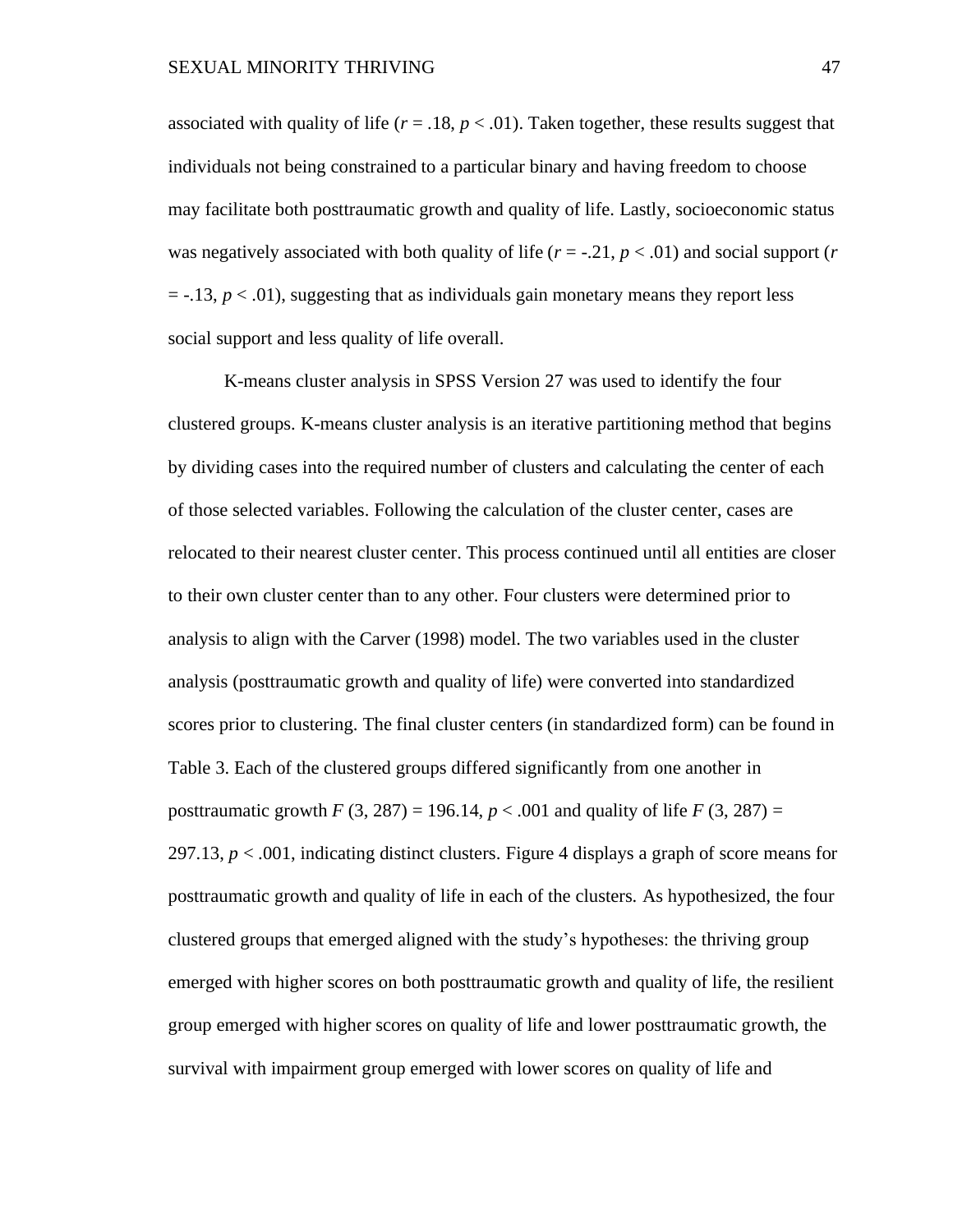posttraumatic growth, as well as a transitioning group with lower scores on quality of life and higher scores on posttraumatic growth.

After the groups were identified, separate ANOVAs were run to examine how each of the clustered groups differed on levels of social support, existential anxiety, distress experienced from heterosexist discrimination, and identity pride. Each clustered group differed significantly on level of distress from heterosexist discrimination *F* (3,  $250$  = 5.37,  $p < .001$ . Individuals in the thriving group experienced the lowest levels of distress from heterosexist discrimination ( $M = 92.77$ ,  $SD = 22.30$ ) whereas the survival with impairment group experienced the highest levels of distress from heterosexist discrimination ( $M = 107.17$ ,  $SD = 23.64$ ). As hypthesized, results from post hoc Tukey's test showed that individuals in the survival with impairment group showed significantly greater distress from heterosexist discrimination than both the resilient ( $p < .05$ ) and thriving  $(p < .01)$  groups.

Each of the clustered group differed significantly on levels of social support *F* (3,  $284$ ) = 17.7,  $p < .001$ . Those in the thriving group displayed the highest scores for social support ( $M = 67.31$ ,  $SD = 11.64$ ) and the survival with impairment group displayed lowest scores for social support ( $M = 51.40$ ,  $SD = 15.17$ ). Results from post hoc Tukey's test showed that consistent with hypothesis, individuals in the survival with impairment group displayed significantly less social support than the other three groups, but the greatest difference was with the thriving group ( $p < .001$ ).

Individuals across clusters also differed significantly in regard existential anxiety,  $F(3,285) = 24.75$ ,  $p < .001$ . Individuals in the survival with impairment group displayed the highest scores of existential anxiety ( $M = 71.0$ ,  $SD = 16.66$ ), whereas the thriving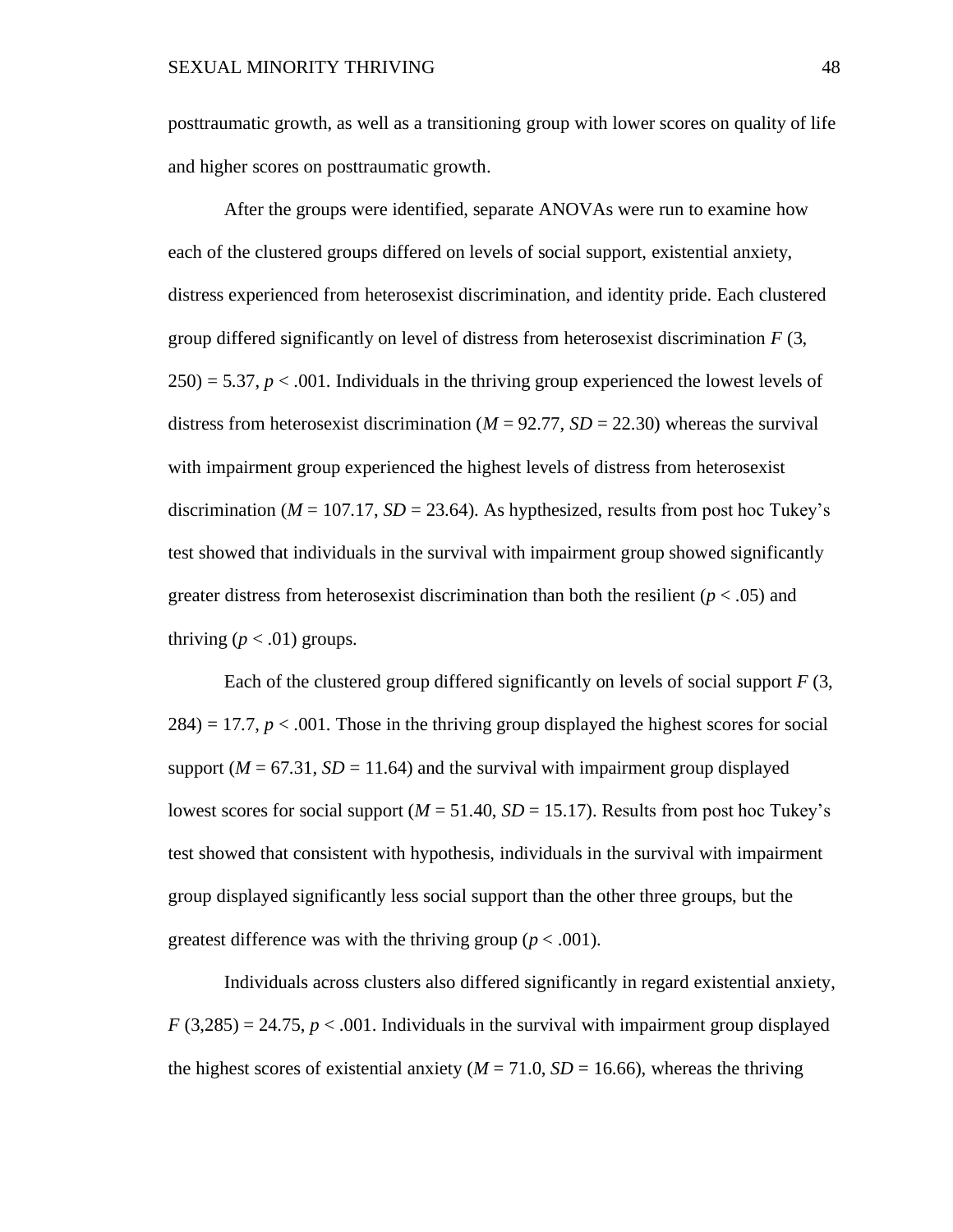group had the lowest scores ( $M = 48.29$ ,  $SD = 17.07$ ). Post hoc Tukey's test results showed that individuals in the survival with impairment group displayed significantly higher existential anxiety than those in the transitioning ( $p < .01$ ), resilient ( $p < .001$ ), and thriving  $(p < .001)$  groups. This finding runs counter to the hypothesis that individuals in the thriving group would display higher existential anxiety than those in other groups.

Lastly, the four clusters also differed significantly in levels of identity pride *F*  $(3,287) = 15.36$ ,  $p < .001$ . Individuals in the transitioning group displayed the highest scores of identity pride ( $M = 38.68$ ,  $SD = 5.40$ ), followed very closely by the thriving group ( $M = 38.07$ ,  $SD = 5.73$ ), whereas individuals in the survival with impairment group displayed the lowest scores on identity pride  $(M = 32.75, SD = 7.60)$ . Post hoc Tukey's test revealed that individuals in the survival with impairment group displayed significantly less identity pride than the transitioning group ( $p < .001$ ) and thriving group  $(p < .001)$ . The thriving group and transitioning group did not display any significant differences on scores of identity pride.

### **Discussion**

The purpose of the current study was to identify different profiles of individuals based on the resilience and thriving framework of Carver (1998) and how those groups of individuals differ on key variables. This study identified four groups of individuals based on the Carver framework: thriving, resilient, survival with impairment, and transitioning. The groups were identified using K-means cluster analysis on the variables of posttraumatic growth and quality of life. Separate one-way ANOVAs were utilized to determine differences in social support, existential anxiety, distress from heterosexist discrimination, and identity pride among the groups of individuals.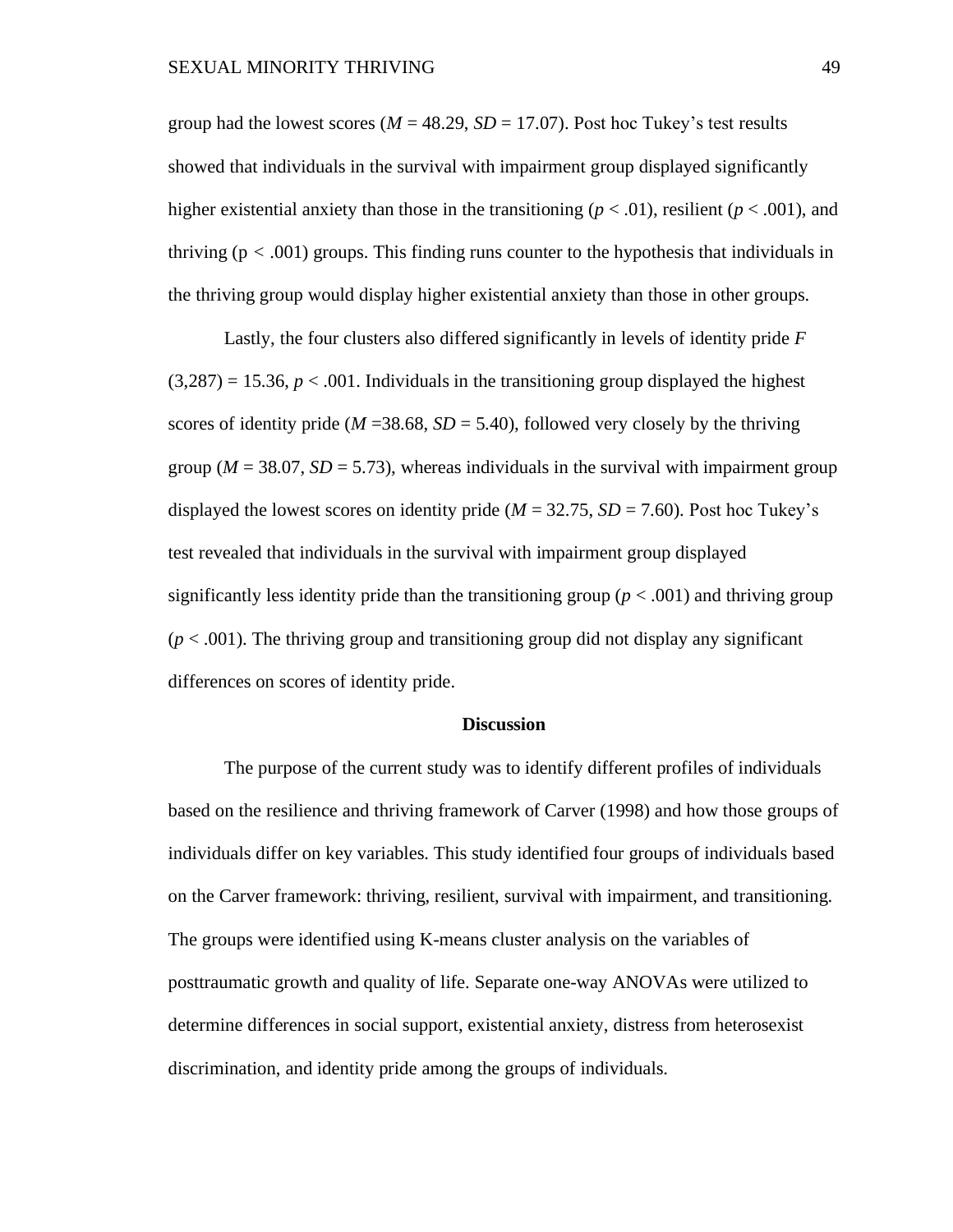As suggested by Carver (1998), individuals who are resilient tend to bounce back from experiences of adversity but generally may not experience any growth from that experience. However, individuals who are thriving tend to not only bounce back from adverse experiences but are able to experience growth and move to a level of functioning that is greater than they experienced pre-adversity. Consistent with Carver's theory, the findings showed that the thriving group displayed higher scores on both quality of life and posttraumatic growth, whereas the resilient group displayed higher scores on quality of life but lower scores on posttraumatic growth. Carver also theorized that some individuals are not able to bounce back from these adverse experiences and are impaired in some way from the event(s). This group of individuals (survival with impairment) were identified in the study with lower scores on both the quality of life and posttraumatic growth measures. This study also found a fourth group that was not in Carver's original framework, the transitioning group. The transitioning group was identified with low scores on quality of life but higher scores on posttraumatic growth. These individuals were likely transitioning into higher functioning groups such as thriving but may be in a stage of change where quality of life may be low. It is likely that these individuals at a later time point may fall into either the resilient or thriving groups after this transition period. Another interesting finding is that identifying as genderqueer was associated with greater posttraumatic growth and identifying as pansexual was associated the greater quality of life. This important finding should be further investigated, as it provides evidence against the traditional binary of both gender and sexual identity. It may also suggest that individuals who are not restricted to traditional binaries may in fact display more growth and better quality of life.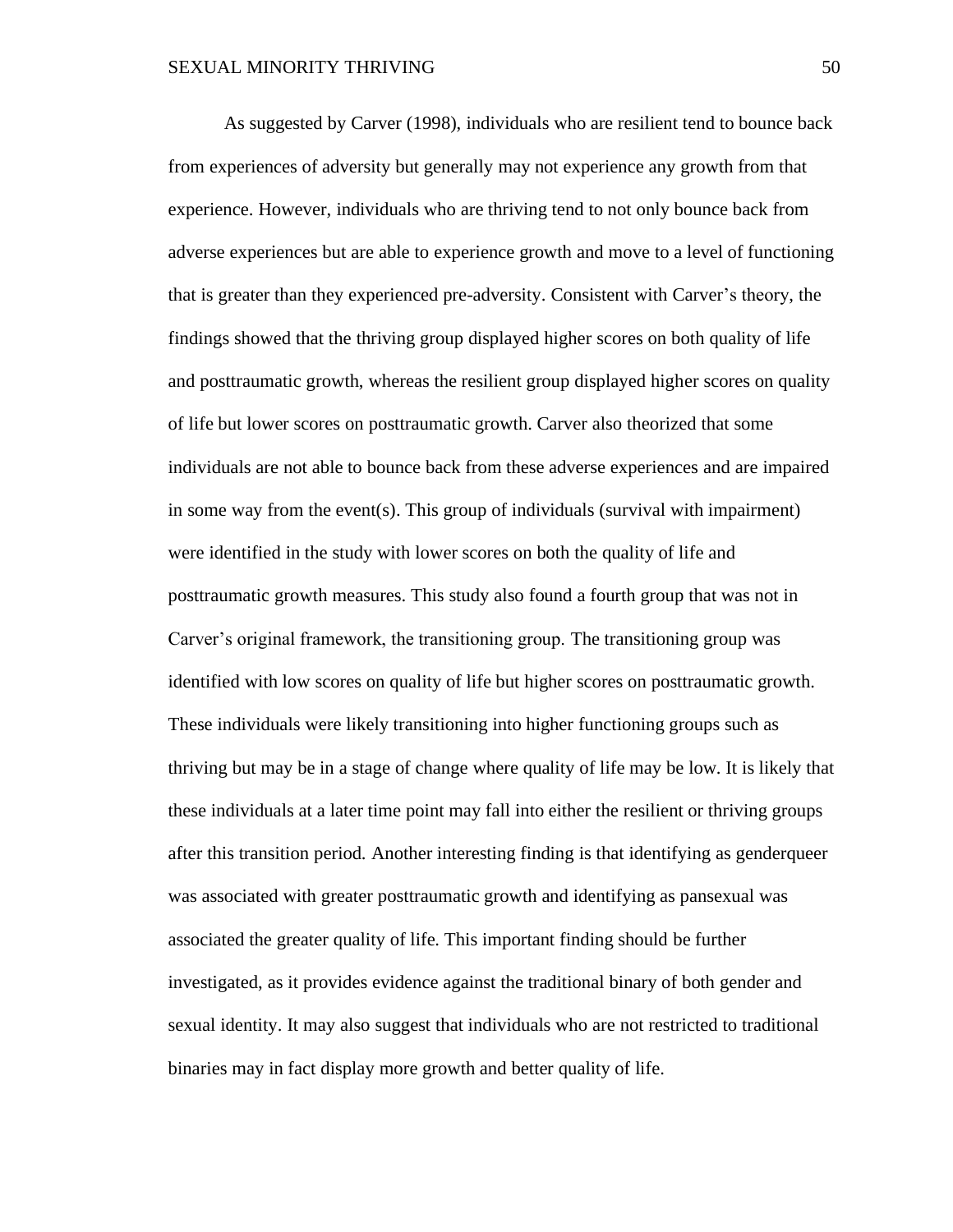Results from the ANOVAs revealed significant differences among the different groups of individuals on levels of social support, existential anxiety, distress from heterosexist discrimination, and identity pride. Of note, the survival with impairment group reported the lowest levels of social support and identity pride and the highest scores on distress from heterosexist discrimination and existential anxiety, whereas the thriving group displayed high scores on social support and identity pride and the lowest scores on heterosexist discrimination and existential anxiety. These results are supported by Perrin et al. (2020), whose path analysis model found that positive mental health and positive health behaviors are predicted by social support and identity pride. Based on these findings, individuals in the thriving group are more likely going to have positive mental health outcomes and positive health behaviors due to their high levels of social support and identity pride that may help to increase their quality of life. These positive mental health outcomes and coping skills likely contribute to experiencing growth as a result of experiencing discrimination. Additionally, previous research has shown that social support can help mitigate the possible negative effects of stressful life events such as discrimination and victimization (Bränström, 2017; Kwon, 2013; Lehavot & Simoni, 2011). The clustered groups of this study help add evidence to the importance of social support in coping with distress from heterosexist discrimination.

This study's findings also provide support for the beneficial role of identity pride in enhancing resilience and thriving in LGBQ+ individuals. Identity pride, or having pride in and seeing value in one's LGBQ+ identity, has been associated with greater social resources (Kwon, 2013) and helps individuals cope with adversity (Luthar, 2006). In the current study, individuals in the survival with impairment group displayed the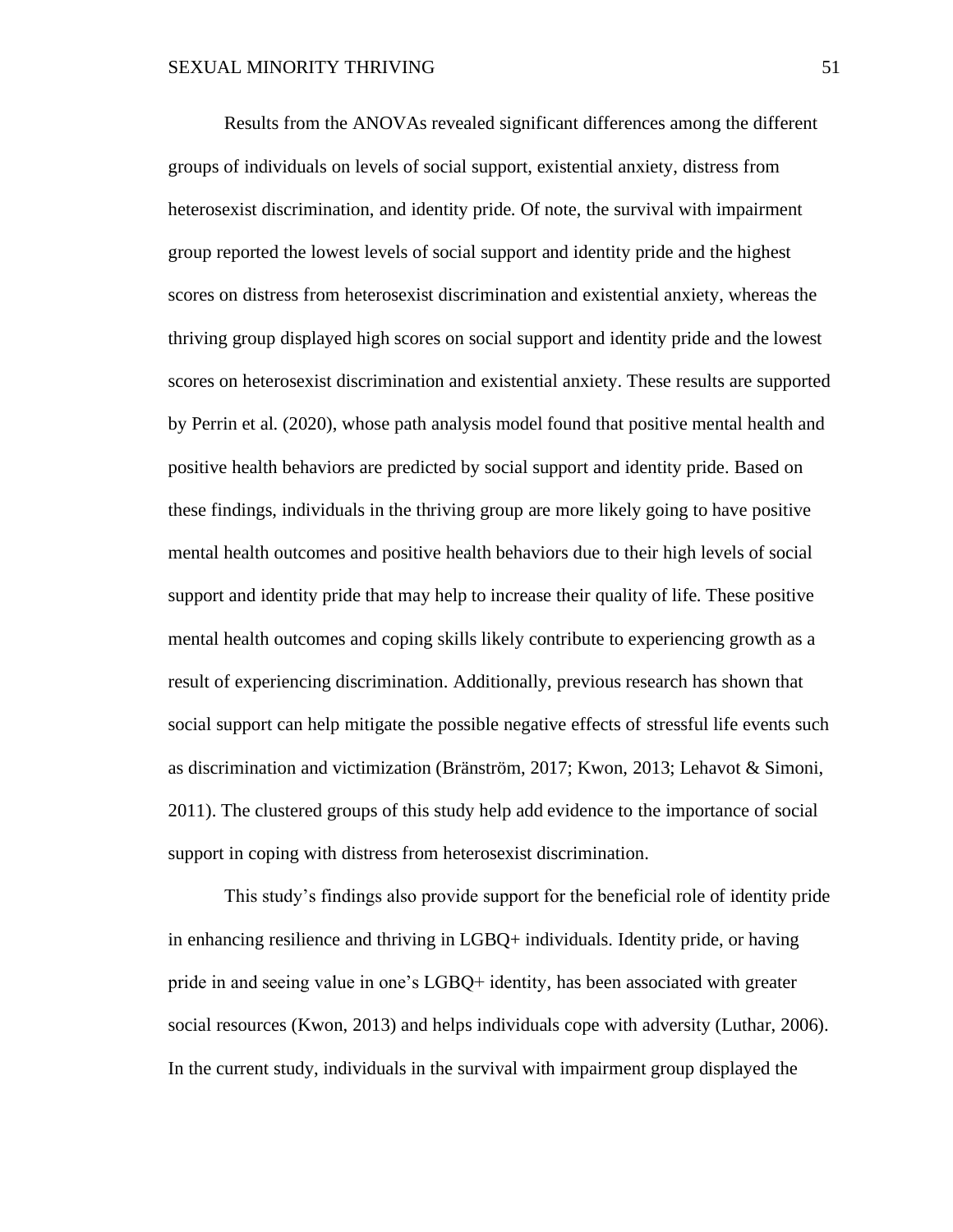lowest levels of identity pride and social support and the highest levels of distress from heterosexist discrimination. These results suggest that having lower pride in one's minority identity may reduce connection to the greater LGBTQ+ community and thus, create poorer outcomes after experiencing heterosexist discrimination. The thriving group in this study had significantly higher identity pride and posttraumatic growth scores than individuals in the survival with impairment group. These findings fall in line with previous research which has found that identity pride predicts positive mental health outcomes (Zoeterman & Wright, 2014) and stress-related growth (Bonet et al., 2007).

The findings of this study did not support the hypothesis that individuals in the thriving group would display greater scores on existential anxiety than individuals in the survival with impairment group. Previous research has shown that LGBQ+ individuals may try to make meaning of an experience of discrimination (Wexler et al., 2009). This study theorized that one mechanism that this may occur is through existential anxiety. Existential anxiety refers to the anxiety related to core existential concerns (Koole et al., 2006) which may be salient after experiencing discrimination and prejudice related to one's sexual minority identity. Interestingly, the clusters in this study displayed results directly opposite to this hypothesized effect. Individuals in the thriving group experienced the lowest scores on existential anxiety whereas individuals in the survival with impairment group displayed the highest. This may be due to the way the construct was assessed. The existential anxiety measure utilized in this study assesses current levels of existential anxiety, which likely causes discomfort and distress. As theorized, individuals in the thriving group may have had to resolve existential anxiety to experience the core belief restructuring that may have occurred due to the adverse events.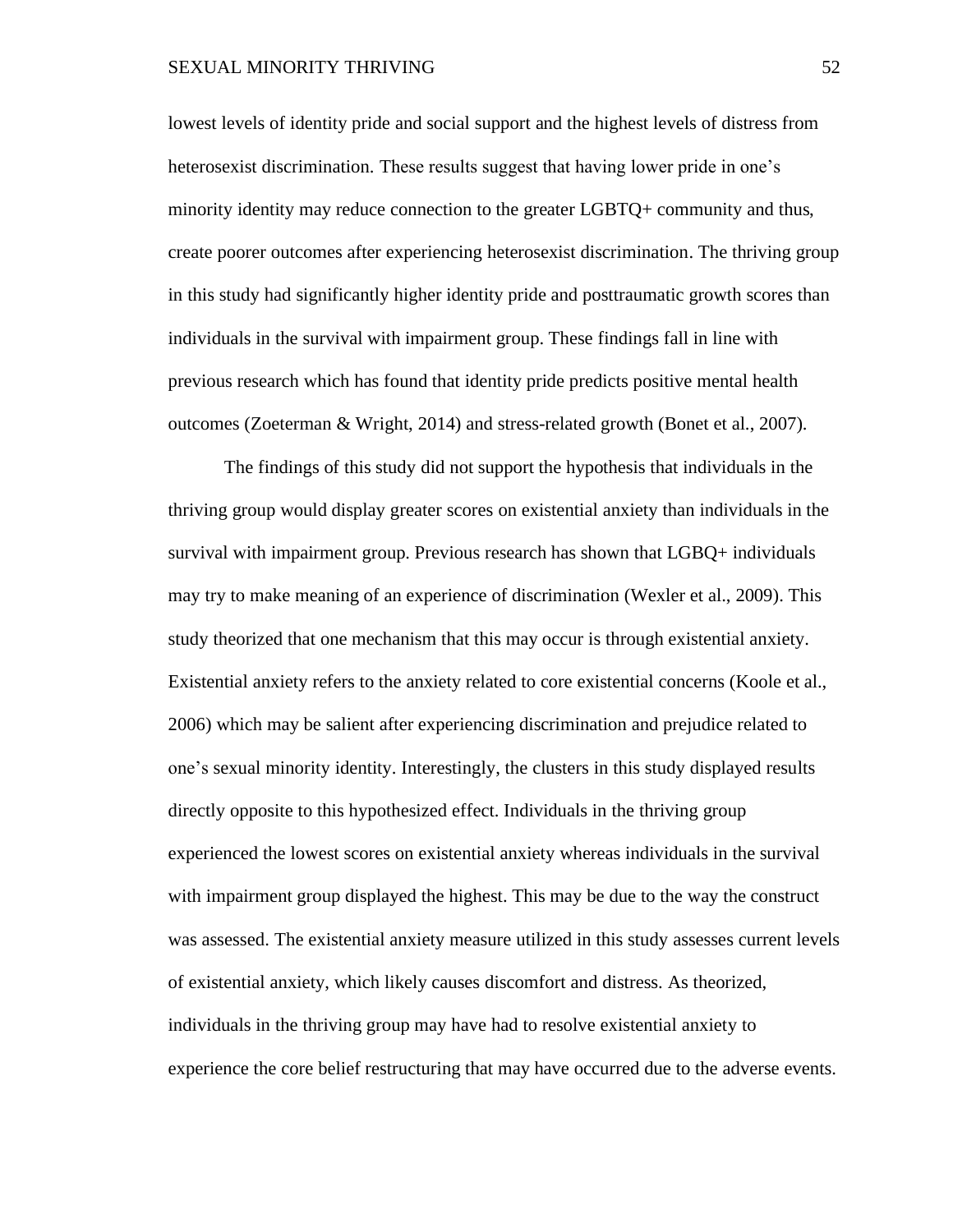Therefore, interpreting the results as current levels of existential anxiety, the findings are not surprising. However, a scale that measures past or completed processing of existential anxiety or a longitudinal study design that assesses the resolution of existential concerns may provide further insight how this construct relates to responses to adversity in LGBQ+ individuals.

### **Implications for Research and Practice**

This study presents several implications for research and practice with LGBQ+ individuals. First, it helped identify clusters of individuals that may need the most support in regard to responding to adversity such as heterosexist discrimination. In addition, it also identified several important characteristics and factors that may need to be addressed in clinical work to help improve functioning and quality of life for LGBQ+ people. For example, individuals in the survival with impairment group displayed low scores on social support and identity pride. Therefore, affirming counseling and psychotherapy work that aids in positive identity development for LGBQ+ individuals may help them improve functioning and connect them with the greater LGBTQ+ community and increase social resources and coping. Additionally, this study highlights the potential importance of social support in positive adaptation to stressors in LGBQ+ populations. As a result, mental health practitioners should support clients in identifying and building social networks, such as through support groups. Lastly, the results of this study highlighted that individuals in the survival with impairment group exhibited much higher scores on both distress from heterosexist discrimination and existential anxiety than the other groups. This finding highlights the potential relationship between heterosexist discrimination and existential anxiety and how these experiences may lead to worse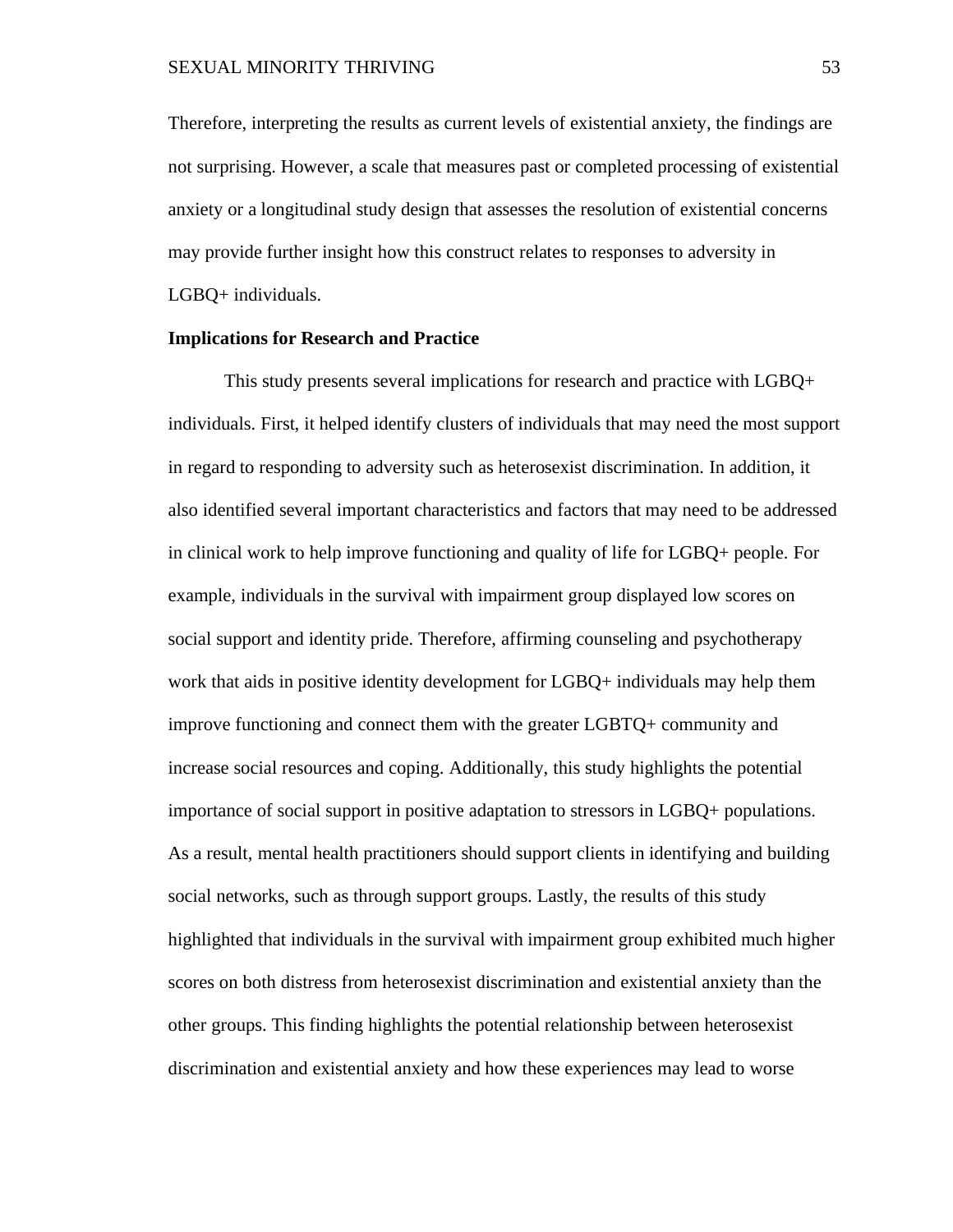outcomes. Individuals in the thriving group reported significantly less distress from heterosexist discrimination and existential anxiety. As a result, it is imperative that practitioners who work with LGBQ+ individuals discuss the greater meaning that individuals are pulling from discrimination experiences and how they may relate to existential concerns. In addition, it may highlight that existential therapy may be a useful avenue for pursuing these topics with this population to help them resolve some of these greater life conflicts.

This study also provides important avenues for continued research for LGBQ+ populations. To date, it appears that this is the first study to utilize cluster analysis as a method to understanding LGBQ+ mental health and wellbeing. Further exploration of this method in this population to identify factors and additional classification methods may help identify individuals at the greatest risk for poor mental and physical health outcomes and test interventions and relationships that may help move them from at risk categories. Additionally, it also appears that no study to date has investigated the differential roles of resilience and thriving in LGBQ+ individuals. Additional research should be done to ascertain additional factors and relationships that may contribute to the process of moving towards thriving in LGBQ+ individuals. Lastly, future research should investigate the role of existential anxiety in mental health concerns for LGBQ+ individuals to better understand how individuals relate to their experiences of discrimination and oppression.

### **Limitations**

Several limitations are present for this study. First, the PTGI, QOLS, and ECQ scales used in this study have not yet been validated for use in LGBQ+ populations and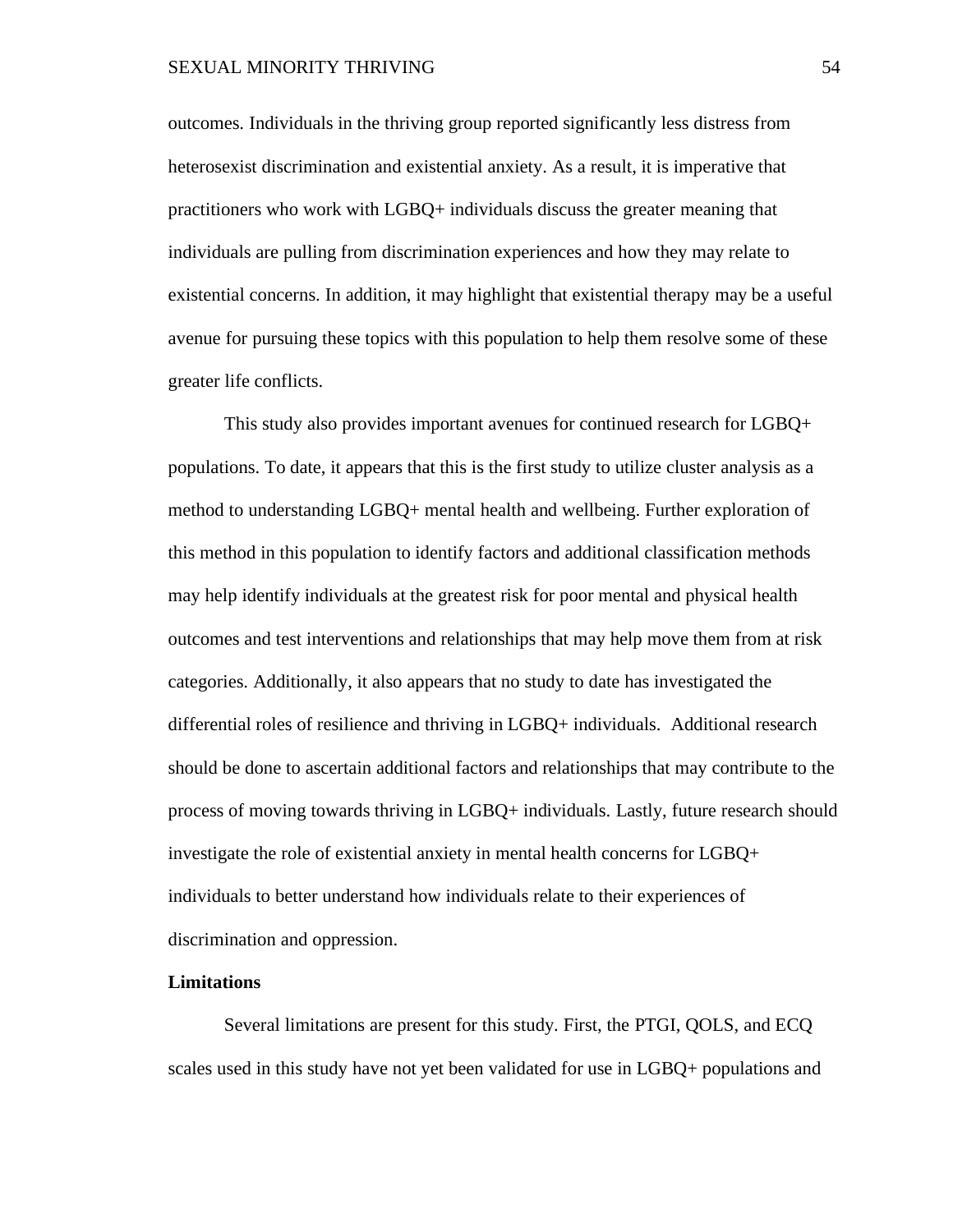the PTGI and ECQ did not perform well using confirmatory factor analysis. Further research should be done to ascertain the psychometric properties for these scales and their viability for use in this population. Based on these findings, it is clear that sexual minority individuals face different stressors and have different lived experiences than those in the dominant majority. Scale development should specifically address these and other variables in minority populations to better understand their experience. An additional limitation of this study is that this study has been limited to understanding the experience of sexual minorities, not gender minorities. While sexual and gender minorities co-exist under the same LGBTQ+ umbrella, they have different experiences related to discrimination and although we found no meaningful differences in scores based on gender minority status, care should be taken in applying these findings in gender minority individuals. In a similar vein, most of the participants in this study were White. This limits generalizability to those with multiple minority identities. Additional research should focus on recruiting and studying those with multiple marginalized identities to investigate how those experiences differ. Finally, this study utilizes a descriptive design and thus, no causal relationships should be determined from these findings.

#### **Summary**

Despite experiencing adverse events such as discrimination and prejudice, many LGBQ+ individuals display resilience and growth (de Lira & de Morais, 2018; Meyer, 2015). Carver (1998) theorized several different responses to adverse events that may be indicative of functioning and adaptation. This study used Carver's framework to classify individuals in four distinct clusters around his framework using the variables of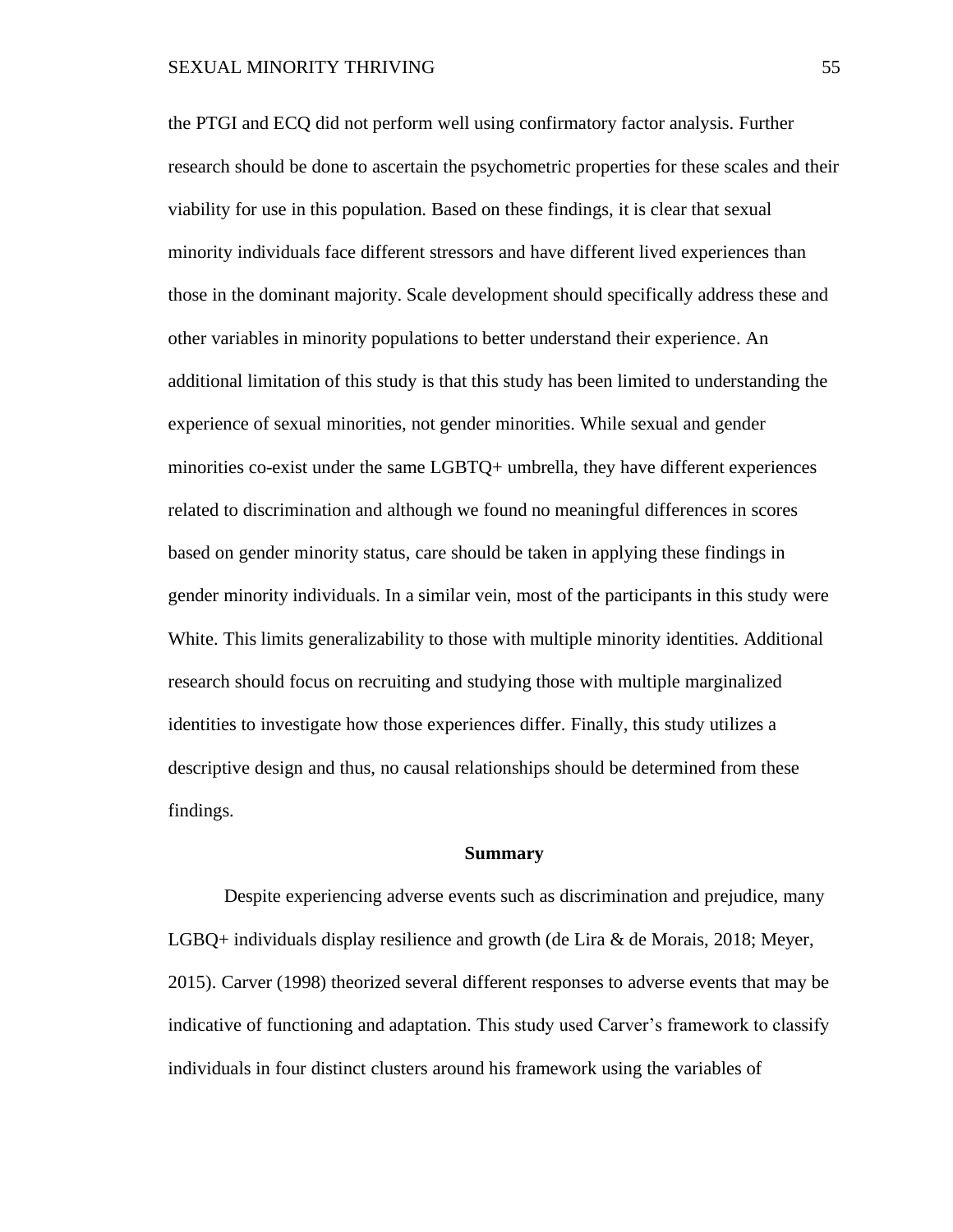posttraumatic growth and quality of life. Results of this study found that each of the clustered groups differed in line with the Carver (1998) framework and found that individuals in each of the clustered groups displayed significant differences on levels of social support, identity pride, distress from heterosexist discrimination, and existential anxiety. The application of these findings to clinical work with LGBQ+ populations provides suggested avenues for aiding in positive coping in LGBQ+ individuals that may help facilitate their movement towards thriving. Although this study provides implications to help LGBQ+ individuals cope with their heterosexist society, it should not be used to blame or invalidate LGBQ+ individuals experience of discrimination and oppression. Rather, society should continue to move towards acceptance to eradicate inequality and create a more affirming environment to all LGBQ+ people.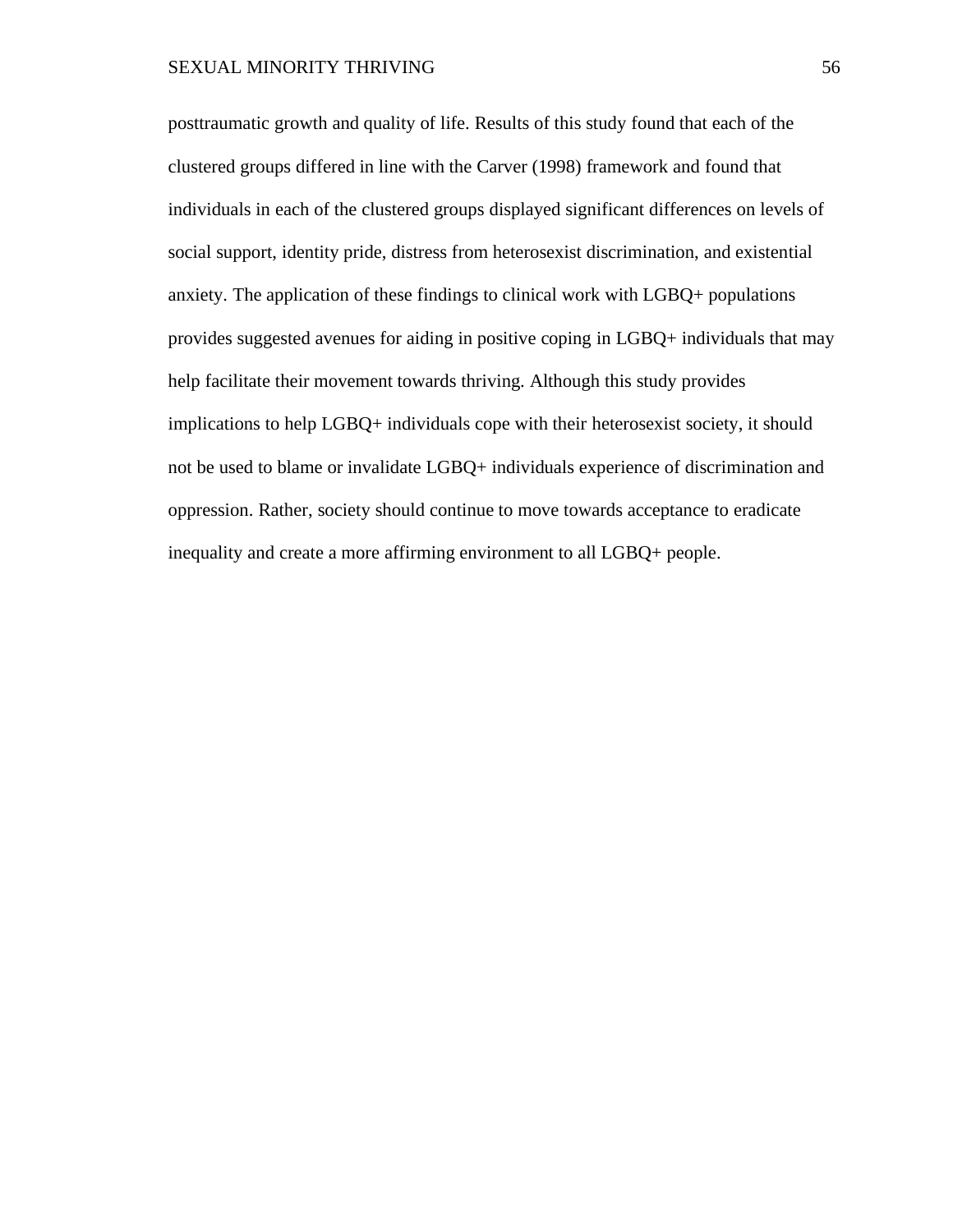### **Conclusion**

Despite advances in policy and societal attitudes, prejudice and discrimination persist against sexual minority individuals. Experiences of discrimination have been shown to negatively affect sexual minority mental health (Mays & Cochran, 2001; Meyer, 2015). However, despite these negative experiences, many sexual minority individuals do not experience poorer mental health outcomes and are resilient (Meyer, 2015). Recently, the research agenda around sexual minority mental health has begun a shift to include more positive traits that these individuals may possess, such as resilience. Carver (1998) theorized four ways that individuals may respond to adverse experiences such as discrimination: 1) succumbing, 2) survival with impairment, 3) resilient, and 4) thriving. Much of the research on sexual minorities has focused on pathways one and two, with less focus on three and four. The studies included in this dissertation sought to further explore the relationships and factors associated with resilience and thriving in sexual minority populations. More specifically, study one tested if the relationship between resilience and thriving was mediated by posttraumatic growth, and if the relationship between resilience and posttraumatic growth was moderated by identity pride and existential anxiety in a sample of LGBQ+ individuals. Study two identified groups of individuals with similar patterns among scores in posttraumatic growth and quality of life and utilized one-way ANOVAs to investigate differences among those groups on social support, existential anxiety, identity pride, and distress from heterosexist discrimination.

Results of study one did not support the findings of the moderated mediation model, however, it did find a significant mediation effect between resilience, posttraumatic growth, and thriving. More specifically, results revealed that the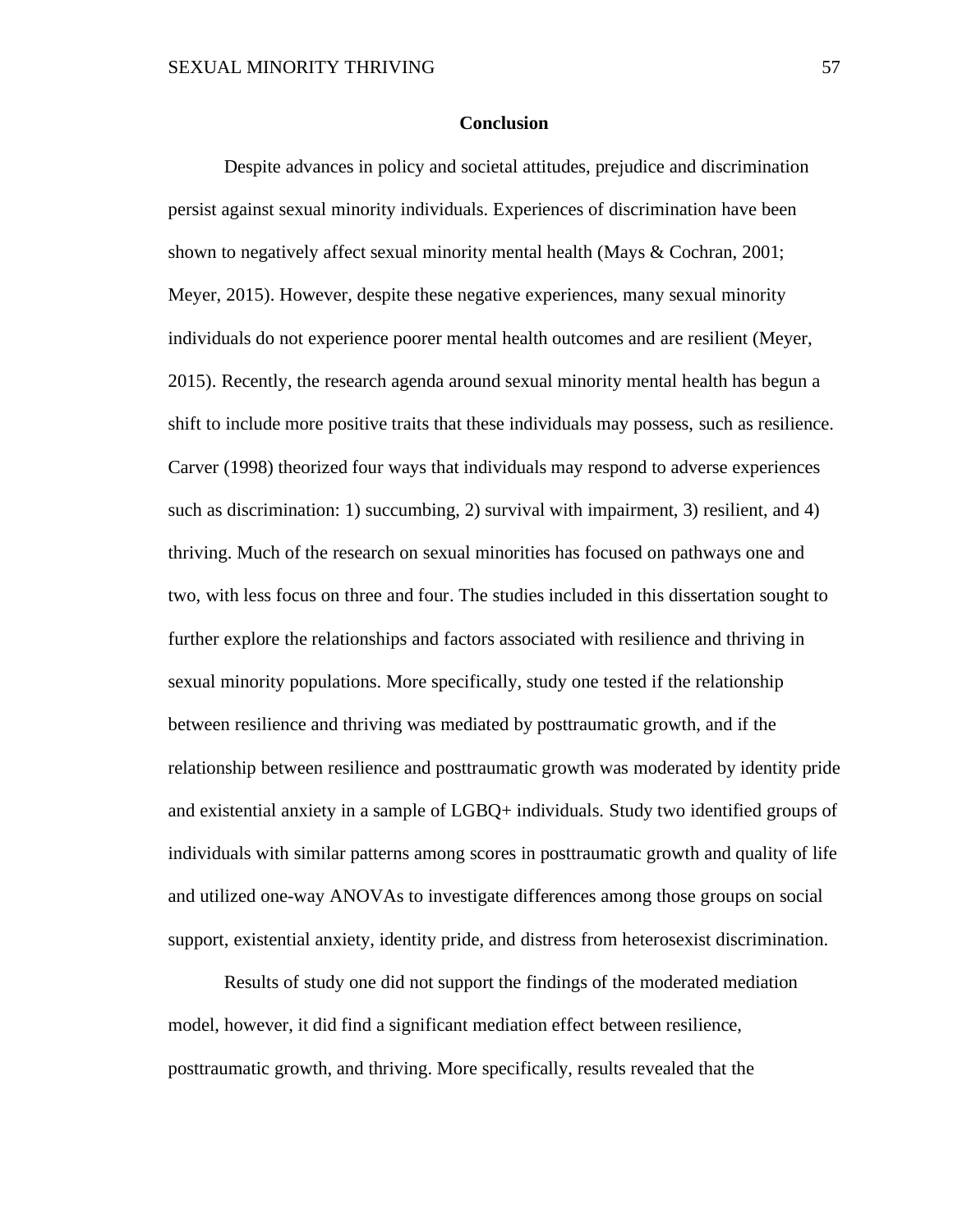moderating roles of identity pride and existential anxiety were not supported, however, the mediating effect of posttraumatic growth on the relationship between resilience and thriving was supported. Results of study two confirmed that the groupings from the cluster analysis aligned with the Carver (1998) model. It found that individuals were grouped into clusters: 1) survival with impairment group (low posttraumatic growth and quality of life), 2) resilient (high quality of life and low posttraumatic growth), and 3) thriving (high quality of life and high posttraumatic growth). The study also displayed a fourth group not related to the Carver model labelled as the transitioning group, who displayed high scores on posttraumatic growth and low scores on quality of life. These individuals were theorized as being in transition to higher functioning groups. The study's results also confirmed hypotheses that individuals in the thriving group would display higher scores on social support and identity pride and lower scores on distress from heterosexist discrimination compared to those in the survival with impairment group.

One hypothesis from study two was that existential anxiety would be higher for those in the thriving group compared to the survival with impairment group and this was not supported. Similarly, existential anxiety was found in study one to be associated with less thriving, rather than more thriving as was hypothesized. The existential anxiety measure utilized in both studies assessed *current* levels of existential anxiety, rather than *resolved* existential anxiety. Individuals in the thriving group in study two, or high in the thriving variable in study one, may have previously experienced and resolved existential anxiety, but may not be currently experiencing it. Existential anxiety was positively associated with distress from heterosexist discrimination in both studies, indicating that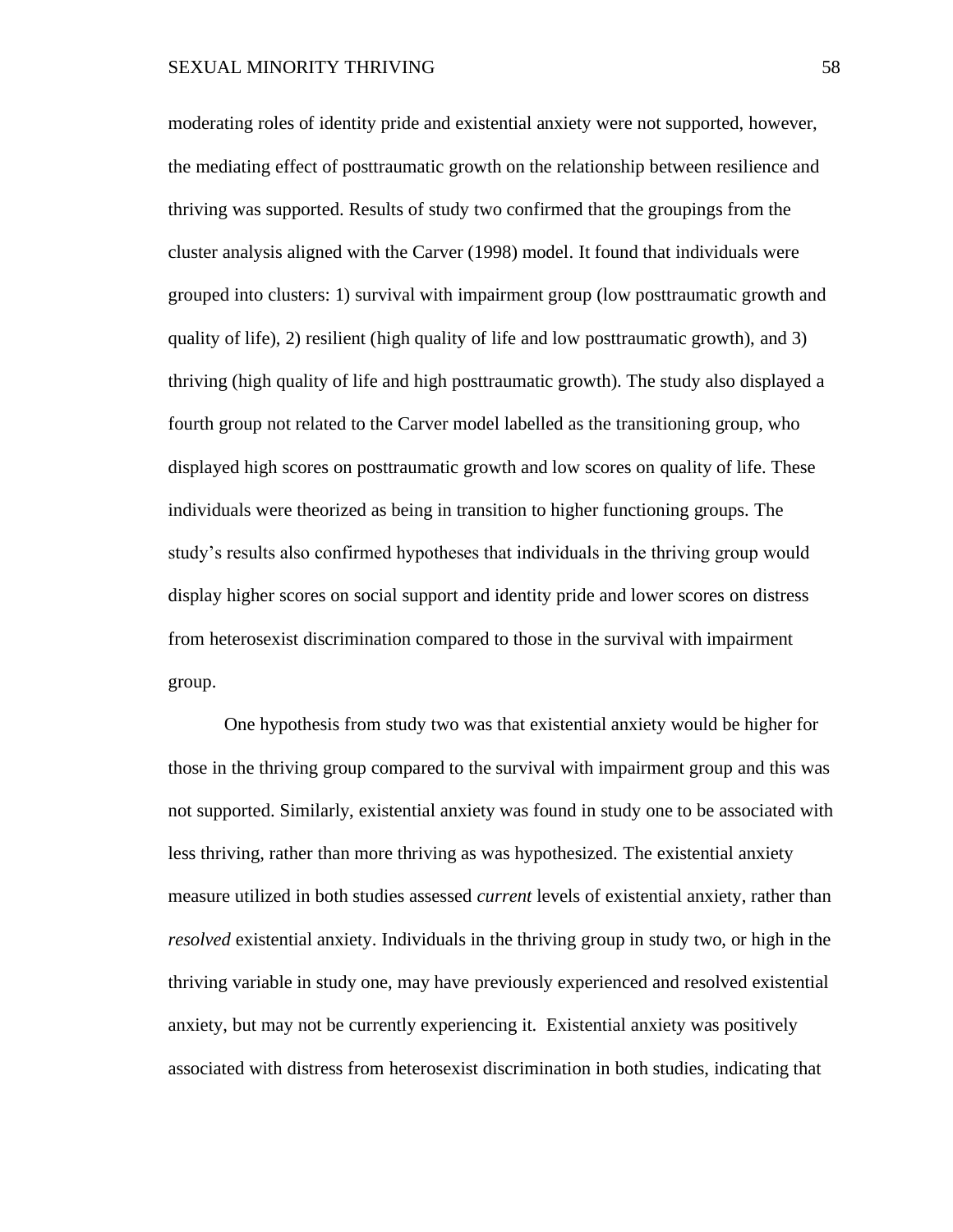### SEXUAL MINORITY THRIVING 59

there may be an association between the two constructs, although the exact mechanism appears to be unknown. Heterosexist discrimination has been associated with reduced life meaning in sexual minorities (Douglas et al., 2020), a key tenet of existentialist philosophy. Existentialist philosophy, particularly Black existentialism (Vereen et al., 2016) highlights how the longstanding narrative of rejection and deviancy of sexual minorities may reduce the freedom that a sexual minority person might experience as they may choose to hide their sexual minority identity in fear of rejection and reject, rather than embrace, their minority identity. These concerns may reduce life meaning and quality of life in sexual minorities unless deliberately reflected upon and resolved. Therefore, it may be more important to investigate the resolution of existential anxiety as it relates to thriving in sexual minorities. Further longitudinal analysis of these relationships would help better understand the relationship between these constructs.

Identity pride was associated with thriving in both study one and study two. In study two, individuals in the thriving group displayed significantly higher scores on the identity pride variable than those in the survival with impairment group. In addition, identity pride was positively associated with both resilience and thriving in study one, albeit not through the moderated mediation model. Previous research has shown that identity pride is associated with greater resilience and stress-related growth (Bonet et al., 2007), fewer depressive symptoms (Bruce et al., 2015), and positive mental health (Zoeterman & Wright, 2014) in sexual minorities.

Additionally, the results from this dissertation found that resilience and thriving are, in fact, two distinct constructs. In study one, results from the correlation analysis revealed a significant positive association between resilience and thriving, in addition to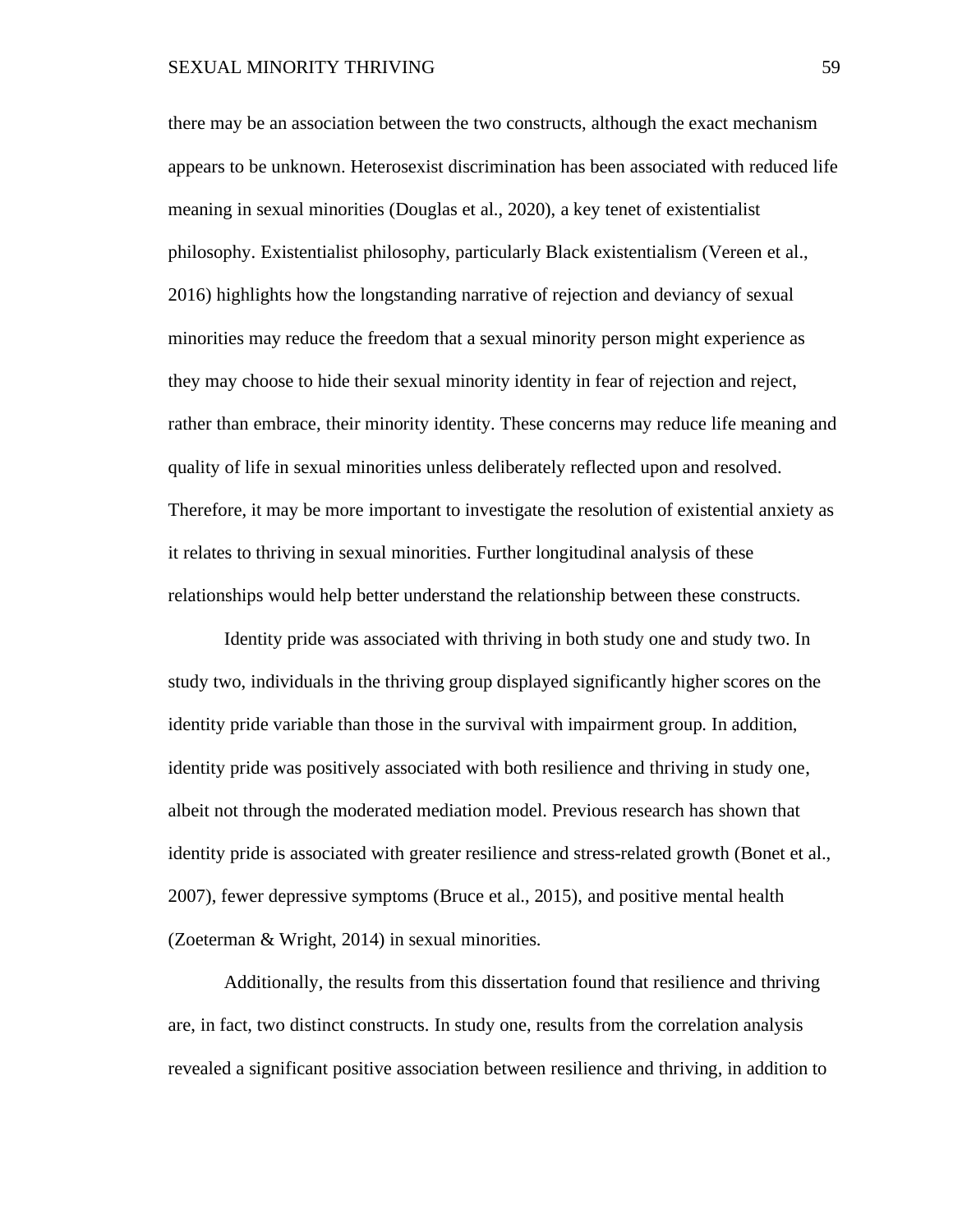the mediation analysis which found that greater resilience predicted posttraumatic growth, which in turn, predicted greater thriving. While there was a positive association between both constructs, the Pearson's coefficient for the association between the two constructs was only .27. If the constructs were one and the same, one would expect a much stronger R value between the two constructs. Similarly, results from the cluster analysis in study two found that individuals in the thriving and transitioning group displayed significantly greater posttraumatic growth scores than those in the survival with impairment and resilient groups. These findings also suggest that posttraumatic growth may be one of the mechanisms that helps push LGBQ+ individuals from being resilient to thriving.

Taken together, these findings provide several implications for clinical and empirical work with LGBQ+ populations. First, it highlights the importance of several variables in the facilitation of thriving in sexual minorities: posttraumatic growth and identity pride. Therefore, practitioners working with LGBQ+ individuals should utilize methods that are both affirming and explore greater meaning after experiences of discrimination and oppression. Practitioners should also focus their efforts on positive identity development to help sexual minorities embrace, rather than reject their minority identity and foster connections with the greater LGBTQ+ community. Research should continue to focus on the positive psychology of sexual minority individuals. It is clear that there is a dearth of research on the positive qualities that sexual minorities possess, and it appears that no study to date has investigated sexual minorities who are thriving. Additionally, counseling and psychotherapy interventions should be investigated in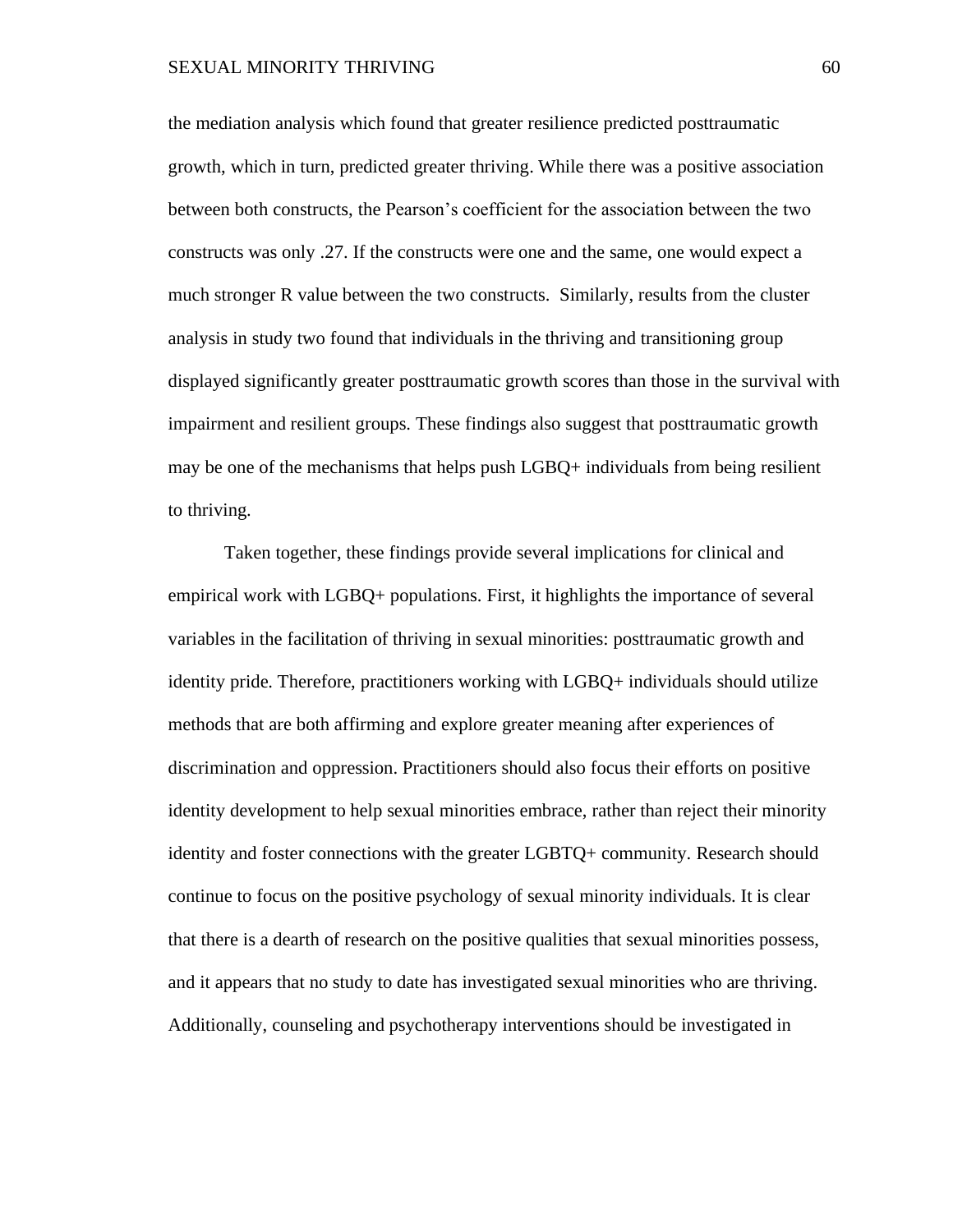regard to achieving the specific outcomes of developing the positive characteristics of posttraumatic growth and identity pride in sexual minorities to help facilitate this growth.

Lastly, longitudinal examinations of the development of thriving in sexual minorities is necessary to better understand how these mechanisms unfold over time. This research would allow researchers and mental health professionals to have a greater understanding of this process in order to better aid with the facilitation towards thriving. This dissertation provides several avenues for future development of this research line. Upon completion of these studies, each will be submitted to either *Psychology of Sexual Orientation and Gender Diversity* or the *Journal of LGBTQ Issues in Counseling*.

Further, I will expand the research and thriving line to longitudinal examinations. These longitudinal examinations can be understood in the context of greater LGBTQ+ mental and physical health outcomes and provides opportunity for grant applications.

Additionally, this will be expanded to better understand resilience and thriving in gender minorities. In sum, those in the LGBQ+ community are able to obtain high levels of quality of life and meaning despite living in a society where many negative attitudes continue to exist. This dissertation highlights some of the characteristics and factors that contribute to this in sexual minorities and provides opportunities to improve clinical and empirical work on this population and change the narrative around sexual minorities that they are "sick and damaged". Further work in this area will continue to push for equality, acceptance, and better outcomes for sexual minority people.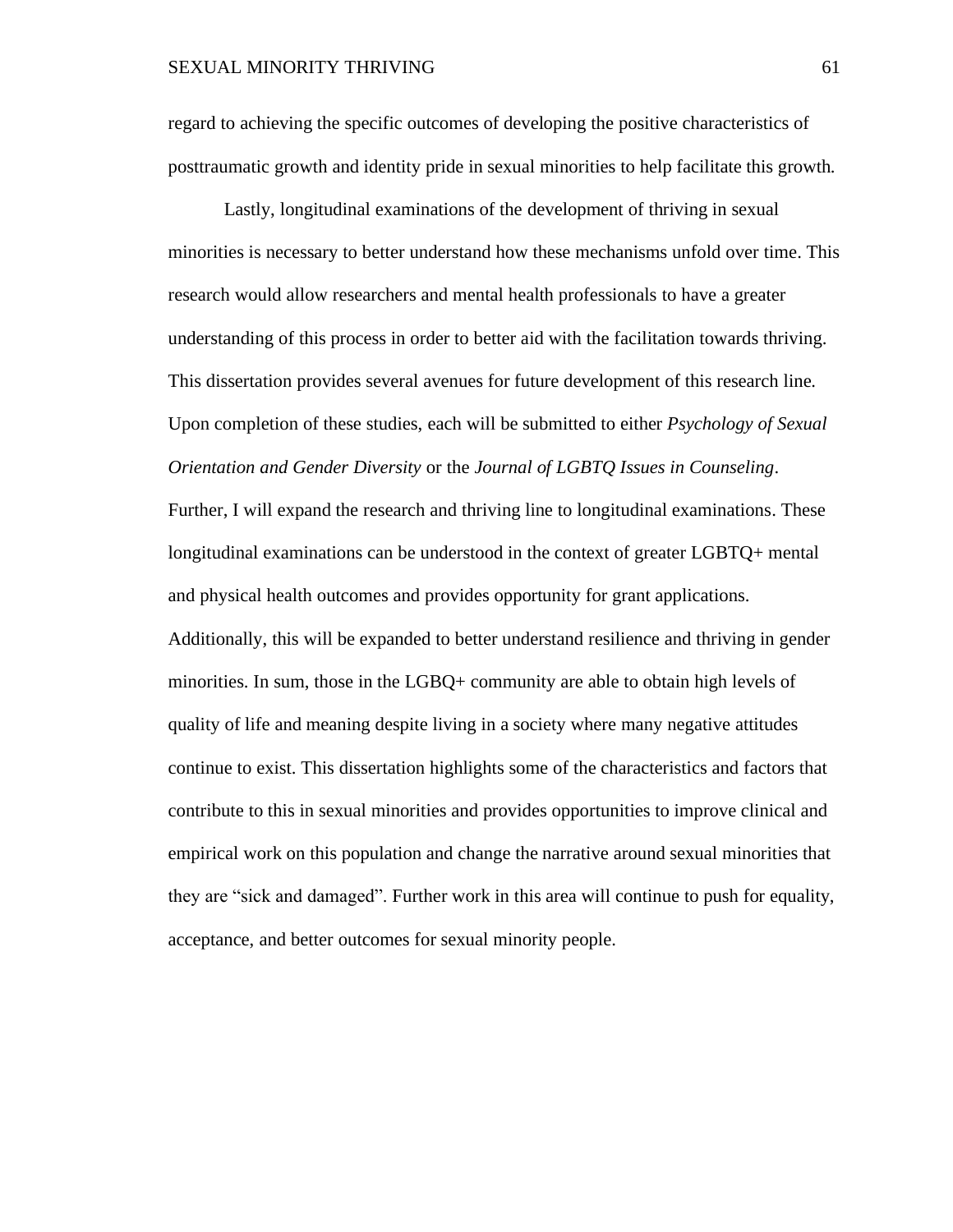### **References**

Andersen, J. P., & Blosnich, J. (2013). Disparities in Adverse Childhood Experiences among Sexual Minority and Heterosexual Adults: Results from a Multi-State Probability-Based Sample. *PLoS ONE*, *8*(1). https://doi.org/10.1371/journal.pone.0054691

Anderson, K. M. (2018). Post-traumatic growth and resilience despite experiencing trauma and oppression. *Journal of Family Social Work*, *21*(1), 1–4. https://doi.org/10.1080/10522158.2017.1402540

- Balsam, K. F., Beadnell, B., & Molina, Y. (2013). The Daily Heterosexist Experiences Questionnaire. *Measurement and Evaluation in Counseling and Development*, *46*(1), 3–25. https://doi.org/10.1177/0748175612449743
- Balsam, K. F., Rothblum, E. D., & Beauchaine, T. P. (2005). Victimization over the life span: A comparison of lesbian, gay, bisexual, and heterosexual siblings. *Journal of Consulting and Clinical Psychology*, *73*(3), 477–487. https://doi.org/10.1037/0022- 006X.73.3.477
- Bonet, L., Wells, B. E., & Parsons, J. T. (2007). A positive look at a difficult time: A strength based examination of coming out for lesbian and bisexual women. *Journal of LGBT Health Research*, *3*(1), 7–14. https://doi.org/10.1300/J463v03n01\_02

Bränström, R. (2017). Minority stress factors as mediators of sexual orientation disparities in mental health treatment: A longitudinal population-based study. *Journal of Epidemiology and Community Health*, *71*(5), 446–452. https://doi.org/10.1136/jech-2016-207943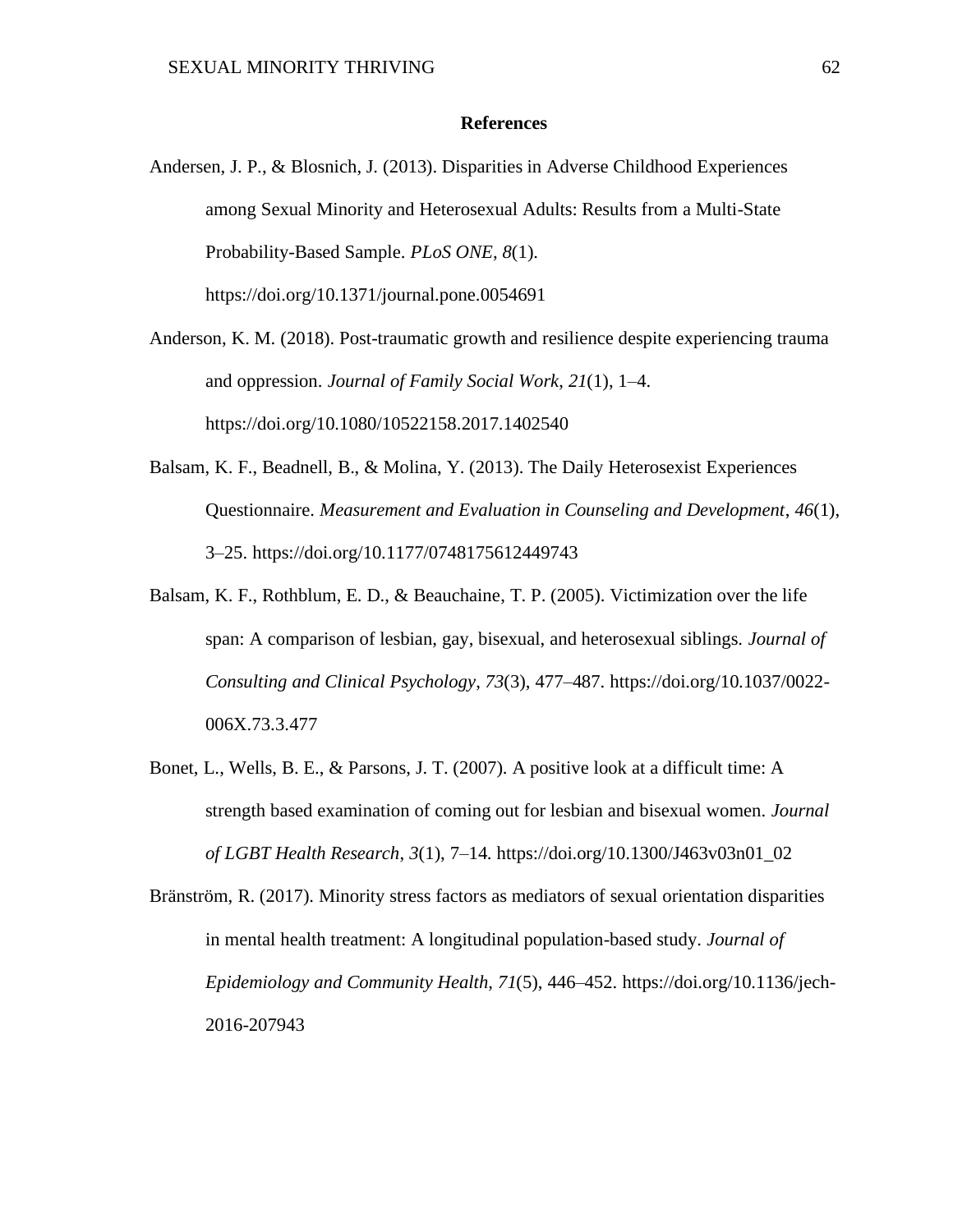- Bakewell, S. (2016). *At the existentialist cafe: Freedom, being and apricot cocktails with Jean-Paul Sartre, Simone de Beauvoir, Albert Camus, Martin Heidegger, Edmund Husserl, Karl Jaspers, Maurice Merleau-Ponty and others*. Vintage Digital.
- Brown, D. J., Arnold, R., Fletcher, D., & Standage, M. (2017). Human thriving: A conceptual debate and literature review. *European Psychologist*, *22*(3), 167–179. https://doi.org/10.1027/1016-9040/a000294
- Bruce, D., Harper, G. W., & Bauermeister, J. A. (2015). Minority Stress, Positive Identity Development, and Depressive Symptoms: Implications for Resilience Among Sexual Minority Male Youth. *Psychology of Sexual Orientation and Gender Diversity*, *2*(3), 287–296. https://doi.org/10.1037/sgd0000128
- Burckhardt, C. S., & Anderson, K. L. (2003). The quality of life scale (QOLS): Reliability, validity, and utilization. Health and Quality of Life Outcomes, 1(1), 60-60. https://doi.org/10.1186/1477-7525-1-60
- Calhoun, L. G., & Tedeschi, R. G. (2001). Posttraumatic growth: The positive lessons of loss. In R. A. Neimeyer (Ed.), *Meaning re construction and the experience of loss* (pp. 157-172). Washington, DC: American Psychological Association.
- Canty-Mitchell, J. & Zimet, G.D. (2000). Psychometric properties of the Multidimensional Scale of Perceived Social Support in urban adolescents. *American Journal of Community Psychology*, 28, 391-400. https://doi.org/10.1023/A:1005109522457
- Carver, C. S. (1998). Resilience and thriving: Issues, models, and linkages. *Journal of Social Issues*, 54(2), 245–266.<https://doi.org/10.1111/0022-4537.641998064>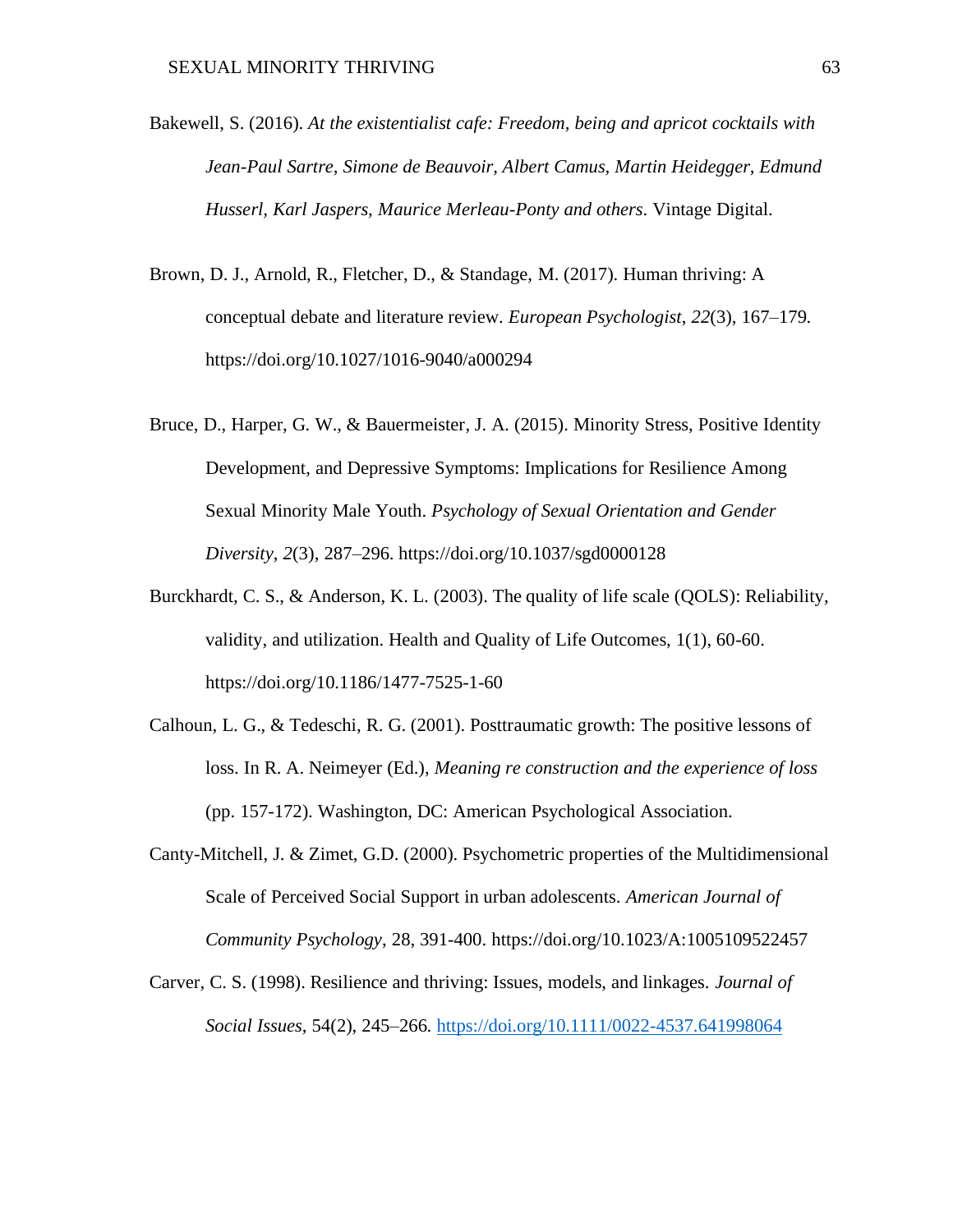- Chen, G., Gully, S. M., & Eden, D. (2001). Validation of a new general self-efficacy scale. *Organizational Research Methods*, 4(1), 62-83. https://doi.org/10.1177/109442810141004
- Clatworthy, J., Buick, D., Hankins, M., Weinman, J., & Horne, R. (2005). The use and reporting of cluster analysis in health psychology: A review. *British Journal of Health Psychology*, 10(3), 329-358. https://doi.org/10.1348/135910705X25697
- Cohen, L. H., Cimbolic, K., Armeli, S. R., & Hettler, T. R. (1998). Quantitative assessment of thriving. *Journal of Social Issues*, 54(2), 323–335. [https://doi.org/10.1111/0022-](https://doi.org/10.1111/0022-4537.681998068) [4537.681998068](https://doi.org/10.1111/0022-4537.681998068)
- Colpitts, E., & Gahagan, J. (2016). The utility of resilience as a conceptual framework for understanding and measuring LGBTQ health. *International Journal for Equity in Health*, 15(1), 1–8.<https://doi.org/10.1186/s12939-016-0349-1>
- de Lira, A. N., & de Morais, N. A. (2018). Resilience in Lesbian, Gay, and Bisexual (LGB) Populations: An Integrative Literature Review. *Sexuality Research and Social Policy*, 15(3), 272–282.<https://doi.org/10.1007/s13178-017-0285-x>
- Douglass, R. P., Conlin, S. E., & Duffy, R. D. (2020). Beyond Happiness: Minority Stress and Life Meaning Among LGB Individuals. *Journal of Homosexuality*, 67(11), 1587–1602.<https://doi.org/10.1080/00918369.2019.1600900>
- Epel, E. S., McEwen, B. S., & Ickovics, J. R. (1998). Embodying psychological thriving: Physical thriving in response to stress. *Journal of Social Issues*, 54, 301–322. https://doi: 10.1111/0022- 4537.671998067
- Felner, J. K., Haley, S. J., Jun, H.-J., Wisdom, J. P., Katuska, L., & Corliss, H. L. (2021). Sexual orientation and gender identity disparities in co-occurring depressive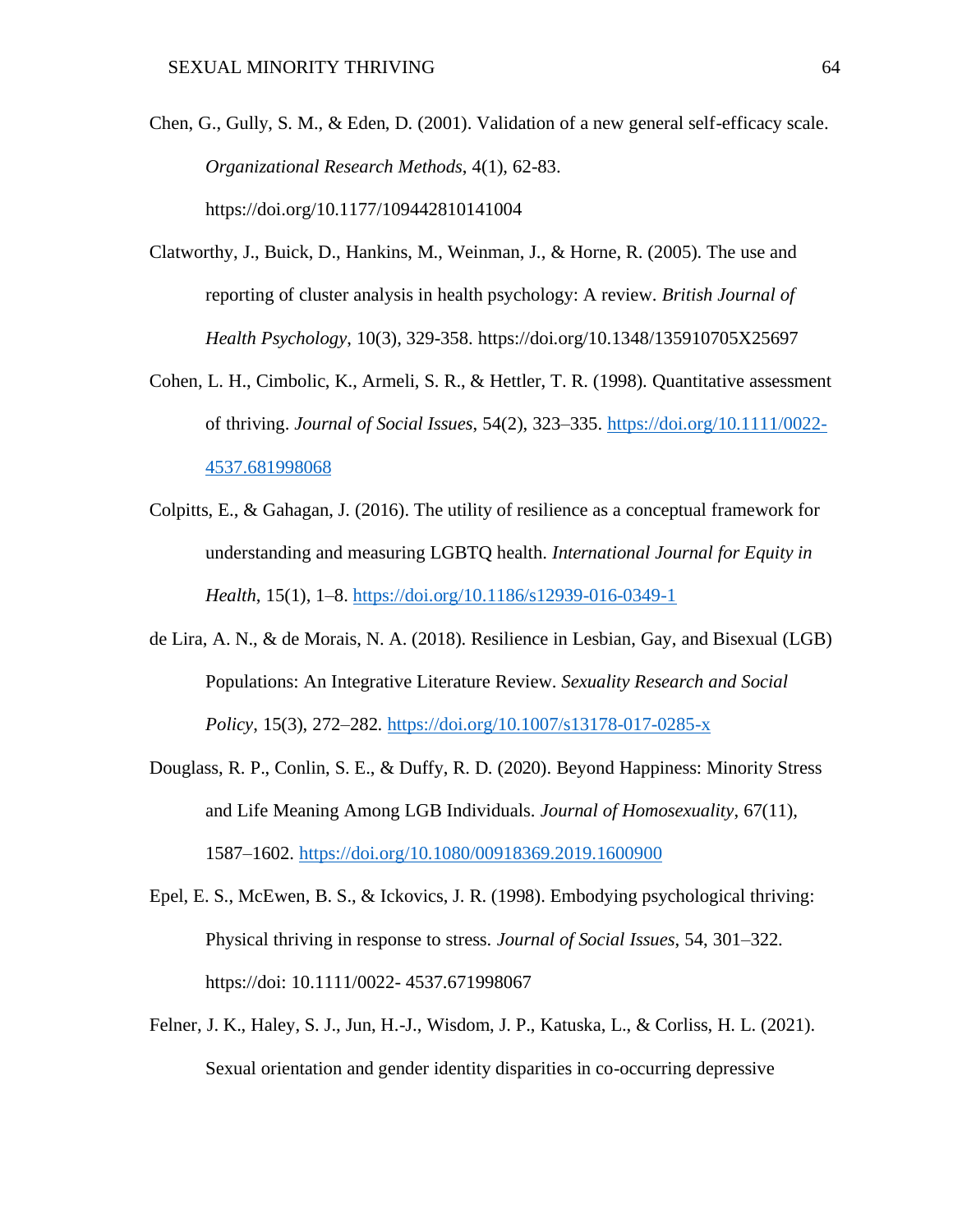symptoms and probable substance use disorders in a national cohort of young adults. *Addictive Behaviors*, 106817.<https://doi.org/10.1016/j.addbeh.2021.106817>

George, D., & Mallery, M. (2010). *SPSS for Windows Step by Step: A Simple Guide and Reference*, *17.0 update* (10a ed.) Boston: Pearson.

Glas, G. (2003). Anxiety–animal reactions and the embodiment of meaning. In B. Fulford, K. Morris, J. Z. Sadler & G. Stanghellini (Eds.), *Nature and narrative–An introduction to the new philosophy of psychiatry* (pp. 231– 249). Oxford: Oxford University Press.

- Harkness, A., Rogers, B. G., Albright, C., Mendez, N. A., Safren, S. A., & Pachankis, J. E. (2020). "It truly does get better:" Young sexual minority men's resilient responses to sexual minority stress. *Journal of Gay and Lesbian Mental Health*. <https://doi.org/10.1080/19359705.2020.1713276>
- Hayes, A. F. (2017). *Introduction to mediation, moderation, and conditional process analysis: A regression-based approach*. Guilford Publications.
- Herrick, A. L., Stall, R., Goldhammer, H., Egan, J. E., & Mayer, K. H. (2014). Resilience as a research framework and as a cornerstone of prevention research for gay and bisexual men: Theory and evidence. *AIDS and Behavior*, 18(1), 1–9. <https://doi.org/10.1007/s10461-012-0384-x>
- Kerridge, B. T., Pickering, R. P., Saha, T. D., Ruan, W. J., Patricia, S., Zhang, H., Jung, J., Hasin, D. S., Branch, B., & States, U. (2018). *HHS Public Access*. 82–92. <https://doi.org/10.1016/j.drugalcdep.2016.10.038.Prevalence>
- Koole, S. L., Greenberg, J., & Pyszczynski, T. (2006). Introducing science to the psychology of the soul: Experimental existential psychology. *Current Directions in*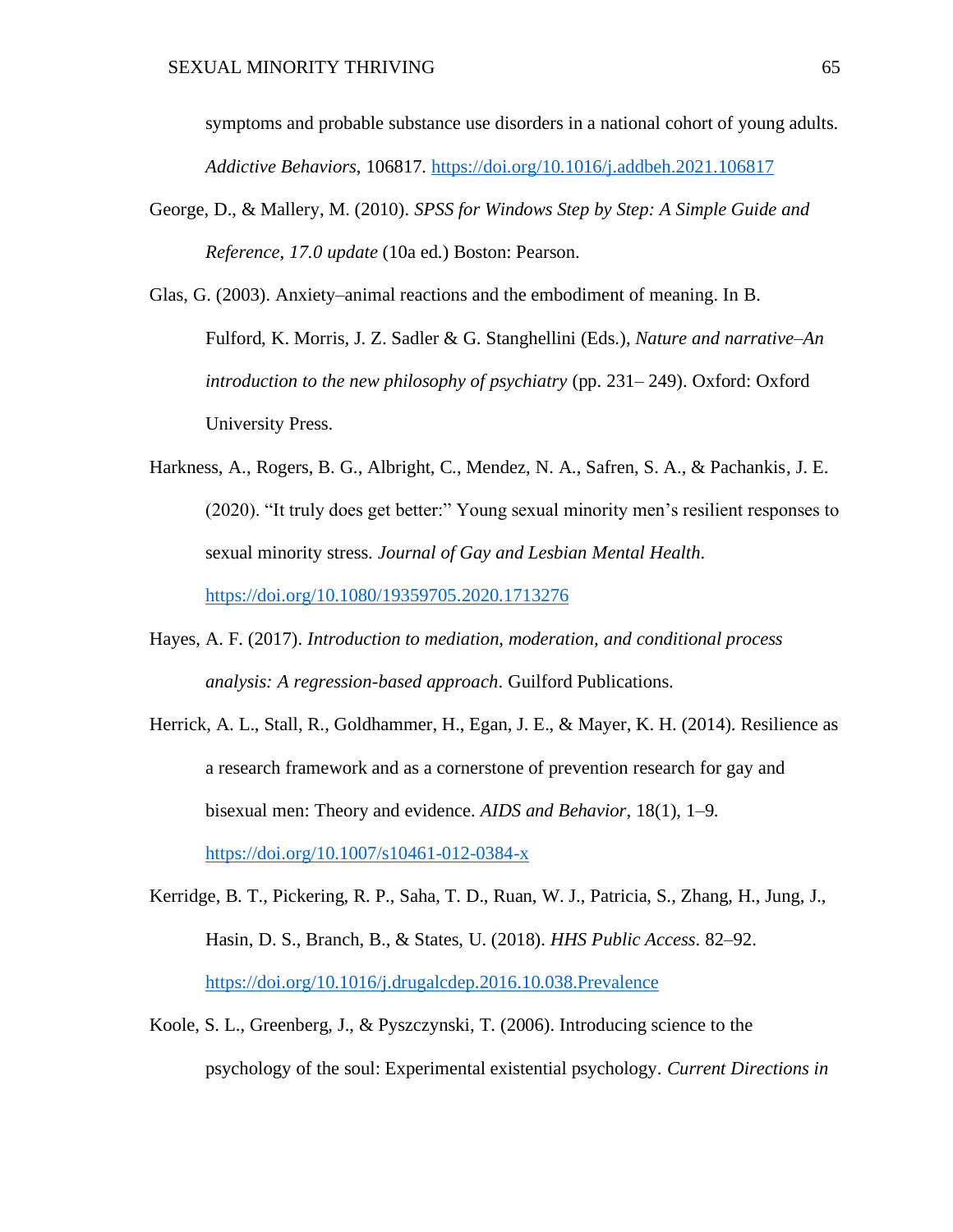*Psychological Science*, 15(5), 212–216. [https://doi.org/10.1111/j.1467-](https://doi.org/10.1111/j.1467-8721.2006.00438.x)

# [8721.2006.00438.x](https://doi.org/10.1111/j.1467-8721.2006.00438.x)

Lee, D., Yu, E. S., & Kim, N. H. (2020). Resilience as a mediator in the relationship between posttraumatic stress and posttraumatic growth among adult accident or crime victims: the moderated mediating effect of childhood trauma. *European Journal of Psychotraumatology*, 11(1).

<https://doi.org/10.1080/20008198.2019.1704563>

- Luthar, S. S. (2006). Resilience in development: A synthesis of research across five decades. In Cicchetti, D., & Cohen, D. J. (Eds.), *Developmental psychopathology: Risk, disorder, and adaptation* (2nd ed., pp. 739–795). Hoboken, NJ: John Wiley & Sons Inc.
- Mahoney, J., Ntoumanis, N., Mallett, C., & Gucciardi, D. (2014). The motivational antecedents of the development of mental toughness: A self-determination theory perspective. *International Review of Sport and Exercise Psychology*, 7, 184–197. https://doi: 10.1080/1750984X.2014.925951
- Martin, P.R. (2021, August). *Historical vocabulary of addition: resilience*. International Network for the History of Neuropsychopharmacology. [https://inhn.org/ebooks/peter-r-martin-historical-vocabulary-of](https://inhn.org/ebooks/peter-r-martin-historical-vocabulary-of-addiction/resilience.html)[addiction/resilience.html](https://inhn.org/ebooks/peter-r-martin-historical-vocabulary-of-addiction/resilience.html)
- Mays, V. M., & Cochran, S. D. (2001). Mental health correlates of perceived discrimination among lesbian, gay, and bisexual adults in the United States. *American Journal of Public Health*, 91(11), 1869–1876.<https://doi.org/10.2105/AJPH.91.11.1869>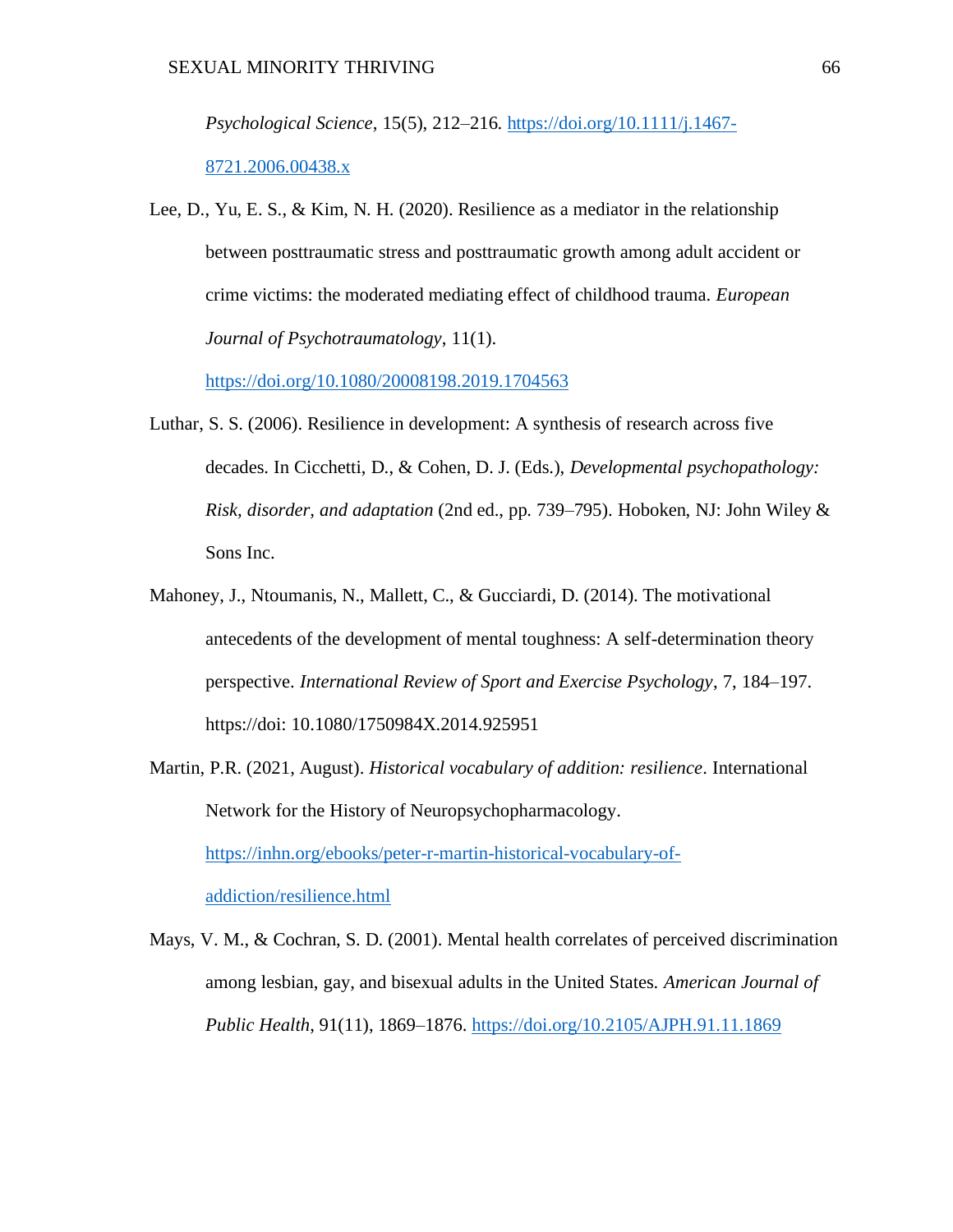- Meyer, I. H. (2003). Prejudice, Social Stress, and Mental Health in Lesbian, Gay, and Bisexual Populations: Conceptual Issues and Research Evidence. *Psychological Bulletin*, 129(5), 674–697.<https://doi.org/10.1037/0033-2909.129.5.674>
- Meyer, I. H. (2013). Prejudice, social stress, and mental health in lesbian, gay, and bisexual populations: Conceptual issues and research evidence. *Psychology of Sexual Orientation and Gender Diversity*, 1(S), 3–26. [https://doi.org/10.1037/2329-](https://doi.org/10.1037/2329-0382.1.S.3) [0382.1.S.3](https://doi.org/10.1037/2329-0382.1.S.3)
- Meyer, I. H. (2015). Resilience in the Study of Minority Stress and Health of Sexual and Gender Minorities. *Psychology of Sexual Orientation and Gender Diversity*, 2(3), 209–213.<https://doi.org/10.1037/sgd0000132>
- Meyers, L. S., Gamst, G., & Guarino, A. J. (2016). *Applied multivariate research: Design and interpretation*. Sage publications.
- Mohr, J. J., & Kendra, M. S. (2011). Revision and extension of a multidimensional measure of sexual minority identity: The lesbian, gay, and bisexual identity scale. *Journal of Counseling Psychology*, 58(2), 234-245.<https://doi.org/10.1037/a0022858>
- Nadal, K. L. (2018). A Decade of Microaggression Research and LGBTQ Communities: An Introduction to the Special Issue. *Journal of Homosexuality*, 00(00), 1–8. <https://doi.org/10.1080/00918369.2018.1539582>

National Public Radio, Robert Wood Johnson Foundation, & Harvard TH Chan School of Public Health (2017). *Discrimination in America*. Retrieved from: [https://cdn1.sph.harvard.edu/wp-content/uploads/sites/94/2017/11/NPR-RWJF-](https://cdn1.sph.harvard.edu/wp-content/uploads/sites/94/2017/11/NPR-RWJF-HSPH-Discrimination-LGBTQ-Final-Report.pdf)[HSPH-Discrimination-LGBTQ-Final-Report.pdf](https://cdn1.sph.harvard.edu/wp-content/uploads/sites/94/2017/11/NPR-RWJF-HSPH-Discrimination-LGBTQ-Final-Report.pdf)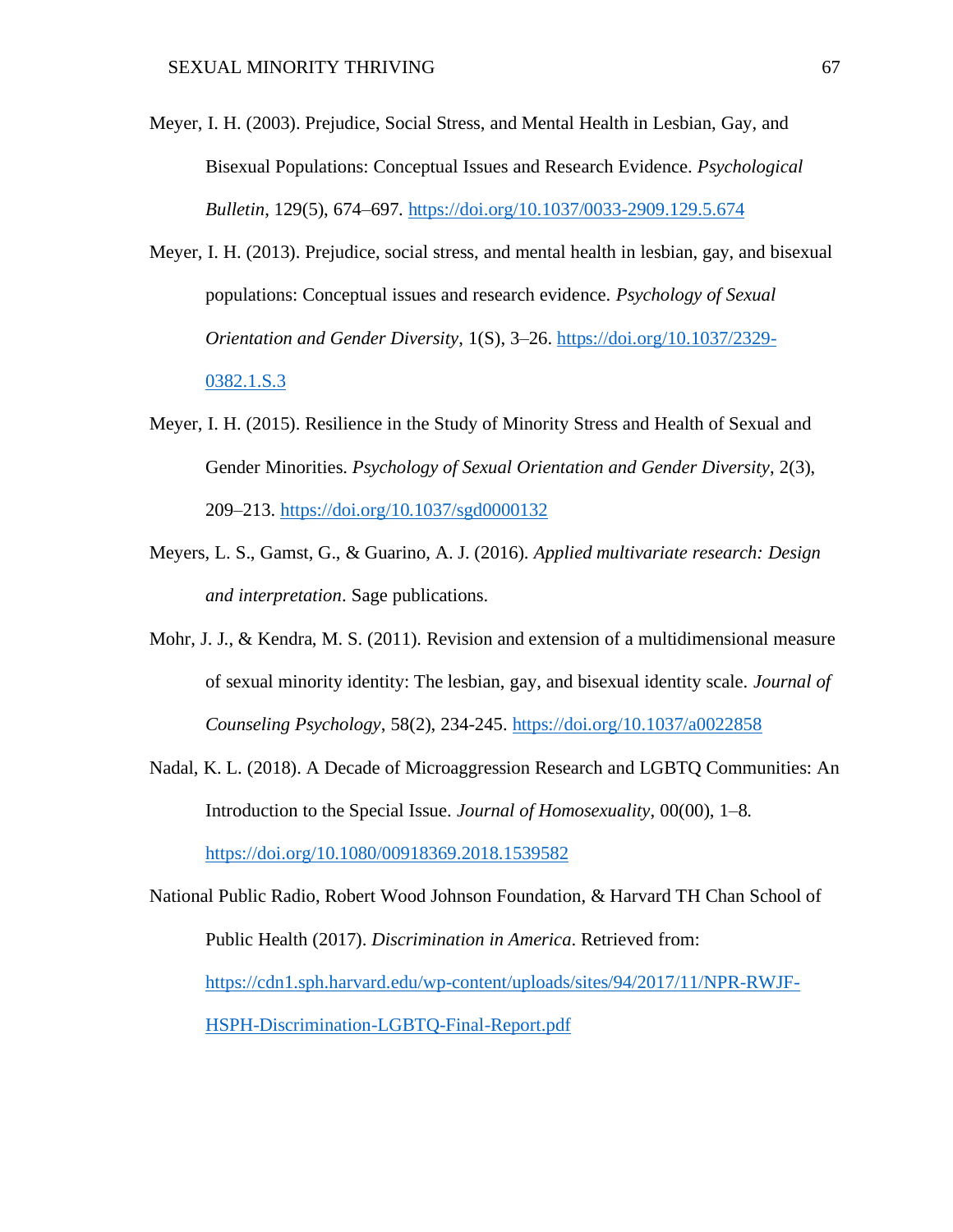- Netuveli, G., Wiggins, R. D., Montgomery, S. M., Hildon, Z., & Blane, D. (2008). Mental health and resilience at older ages: Bouncing back after adversity in the British Household Panel Survey. *Journal of Epidemiology and Community Health*, 62(11), 987–991.<https://doi.org/10.1136/jech.2007.069138>
- Park, C. L. (1998). Stress-related growth and thriving through coping: The roles of personality and cognitive processes. *Journal of Social Issues*, 54, 267–277. https://doi: 10.1111/0022- 4537.651998065
- Power, J. J., Perlesz, A., Schofield, M. J., Pitts, M. K., Brown, R., McNair, R., … & Bickerdike, A. (2010). Understanding resilience in same-sex parented families: The work, love, play study. *BMC Public Health*, 10(1), 115. <https://doi:10.1186/1471–2458–10-115>
- Pyszczynski, T., Greenberg, J., Solomon, S., Arndt, J., & Schimel, J. (2004). Why do people need self‐esteem? A theoretical and empirical review. *Psychological Bulletin*, 130, 435–468.
- Ratcliff, J. J., Tombari, J. M., Miller, A. K., Brand, P. F., & Witnauer, J. E. (2020). Factors Promoting Posttraumatic Growth in Sexual Minority Adults Following Adolescent Bullying Experiences. *Journal of Interpersonal Violence*. <https://doi.org/10.1177/0886260520961867>

Reisner, S. L., Biello, K., Perry, N. S., Gamarel, K. E., & Mimiaga, M. J. (2014). A compensatory model of risk and resilience applied to adolescent sexual orientation disparities in nonsuicidal self-injury and suicide attempts. *American Journal of* 

*Orthopsychiatry*, 84(5), 545.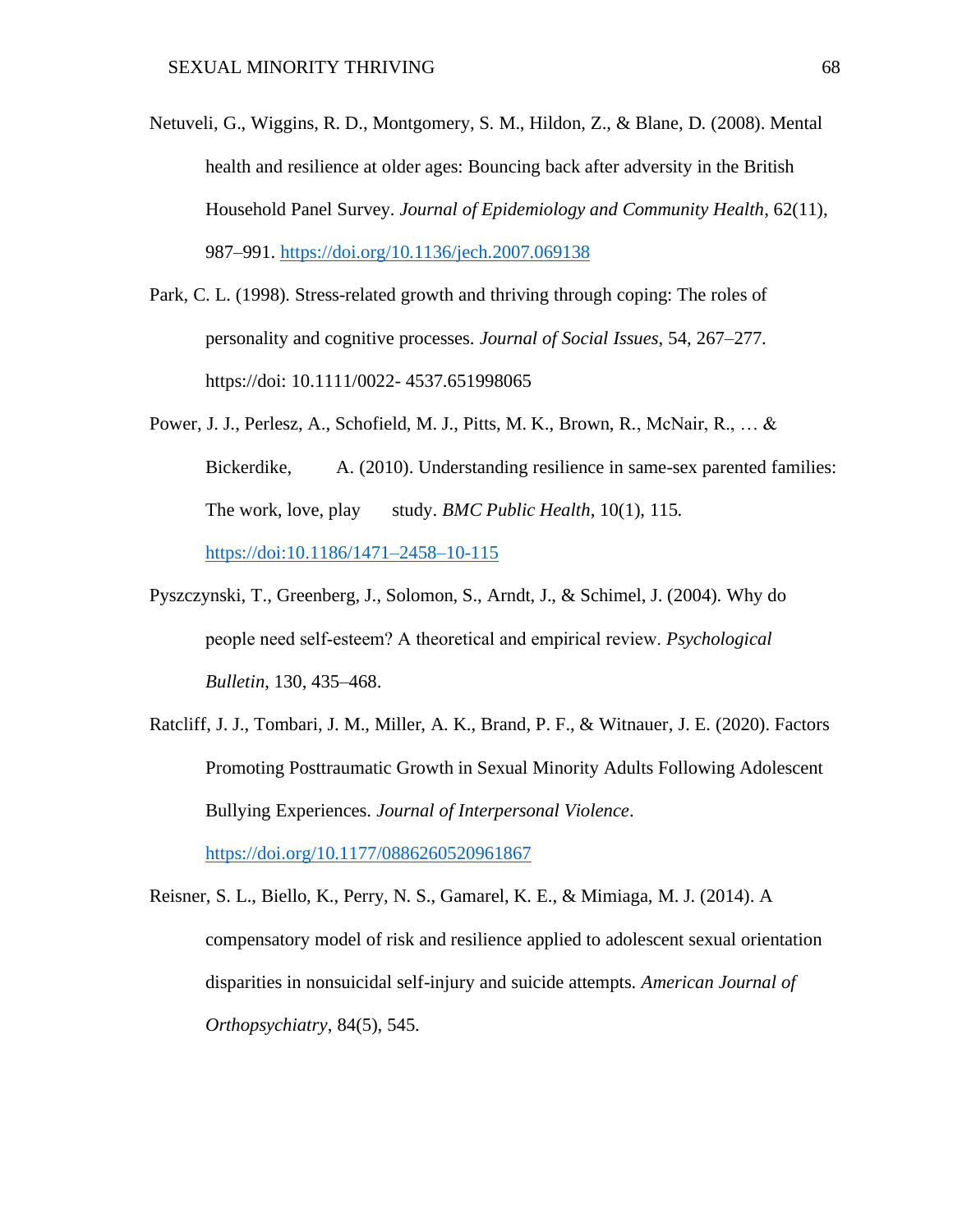- Shaik, A., & Kauppi, C. (2010). Deconstructing resilience: Myriad conceptualizations and interpretations. *International Journal of Arts and Sciences*, 3(15), 155–176. <https://doi.org/10.1016/B978-008055232-3.60317-4>
- Shilo, G., Antebi, N., & Mor, Z. (2015). Individual and community resilience factors among lesbian, gay, bisexual, queer and questioning youth and adults in Israel. *American Journal of Community Psychology*, 55(1–2), 215–227. doi 10.1007/s10464– 014– 9693-8.
- Smith, B. W., Dalen, J., Wiggins, K., Tooley, E., Christopher, P., & Bernard, J. (2008). The brief resilience scale: Assessing the ability to bounce back*. International Journal of Behavioral Medicine*, 15(3), 194–200.<https://doi.org/10.1080/10705500802222972>
- Spreitzer, G., Sutcliffe, K., Dutton, J., Sonenshein, S., & Grant, A. M. (2005). A socially embedded model of thriving at work*. Organization Science*, 16, 537–549. doi: 10.1287/orsc. 1050.0153
- Su, R., Tay, L., & Diener, E. (2014). The development and validation of the comprehensive inventory of thriving (CIT) and the brief inventory of thriving (BIT). *Applied Psychology: Health and Well-Being*, 6, 251–279. <https://doi.org/10.1111/aphw.12027>
- Steger, M. F., Frazier, P., Oishi, S., & Kaler, M. (2006). The meaning in life questionnaire: Assessing the presence of and search for meaning in life. *Journal of Counseling Psychology*, 53(1), 80-93.<https://doi.org/10.1037/0022-0167.53.1.80>
- Szymanski, D. M. (2009). Examining potential moderators of the link between heterosexist events and gay and bisexual men's psychological distress. *Journal of Counseling Psychology*, 56, 142–151. <https://doi.org/10.1037/0022-0167.56.1.142>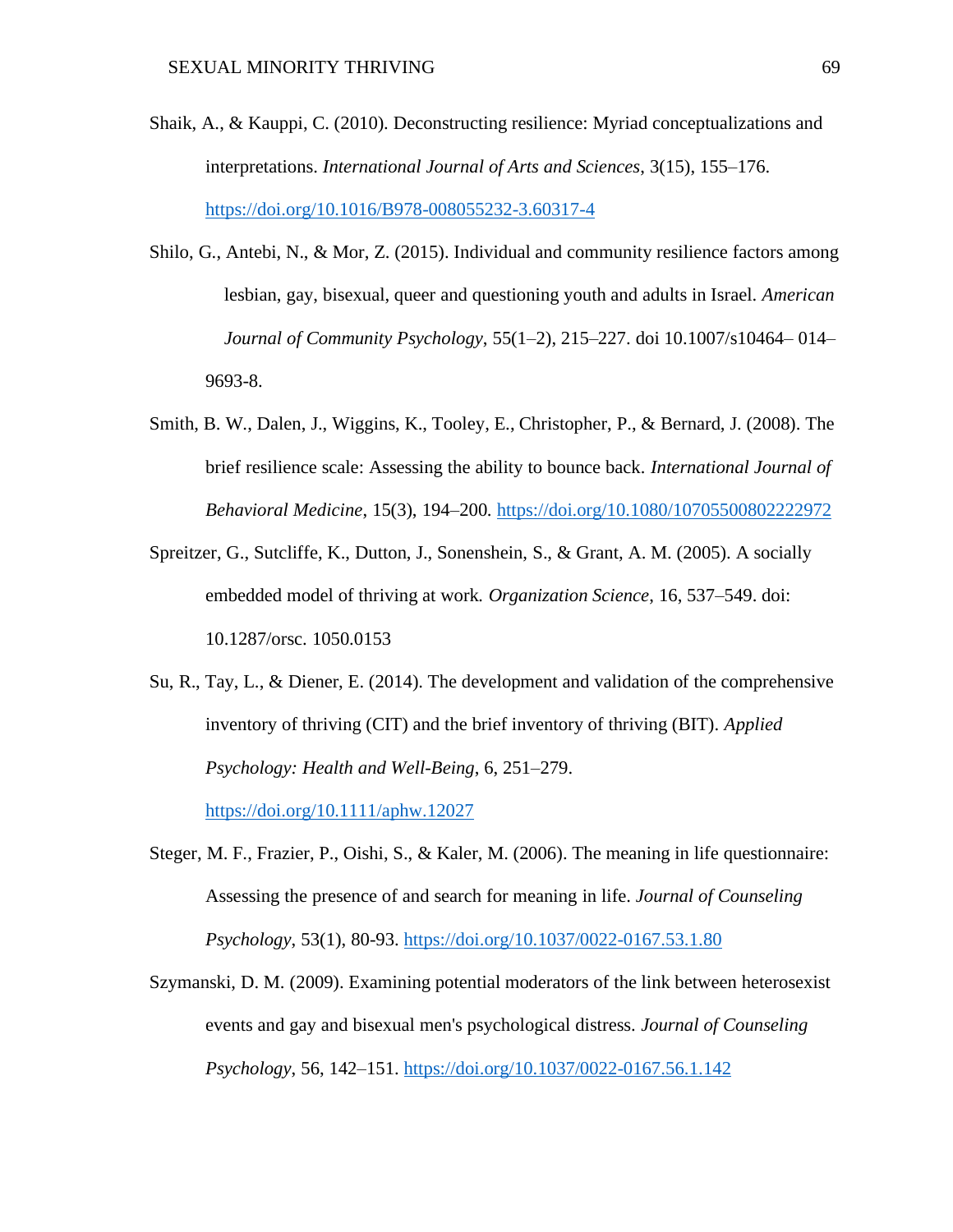- Tedeschi, R. G., & Calhoun, L. G. (1996). The posttraumatic growth inventory: Measuring the positive legacy of trauma. *Journal of Traumatic Stress*, 9(3), 455–471. <https://doi.org/10.1002/jts.2490090305>
- Ungar, M. (2019). Designing resilience research: Using multiple methods to investigate risk exposure, promotive and protective processes, and contextually relevant outcomes for children and youth. *Child Abuse and Neglect*, 96(March), 104098. <https://doi.org/10.1016/j.chiabu.2019.104098>
- van Bruggen, V., ten Klooster, P., Westerhof, G., Vos, J., de Kleine, E., Bohlmeijer, E., & Glas, G. (2017). The existential concerns questionnaire (ECQ)-development and initial validation of a new existential anxiety scale in a nonclinical and clinical sample. *Journal of Clinical Psychology*, 73(12), 1692-1703.

<https://doi.org/10.1002/jclp.22474>

- Vereen, L. G., Wines, L. A., Lemberger-Truelove, T., Hannon, M. D., Howard, N., & Burt, I. (2017). Black Existentialism: Extending the Discourse on Meaning and Existence. *Journal of Humanistic Counseling*, 56(1), 72–84.<https://doi.org/10.1002/johc.12045>
- Wexler, L. M., DiFluvio, G., & Burke, T. K. (2009). Resilience and marginalized youth: Making a case for personal and collective meaning making as part of resilience research in public health. *Social Science & Medicine*, 69, 565–570. <http://dx.doi.org/10.1016/j.socscimed.2009.06.022>
- Williams, S. L., & Mann, A. K. (2017). Sexual and gender minority health disparities as social issue: how stigma and intergroup relations can explain and reduce health disparities. *Journal of Social Issues*, 73(3), 450–461. <https://doi.org/10.1111/josi.12225>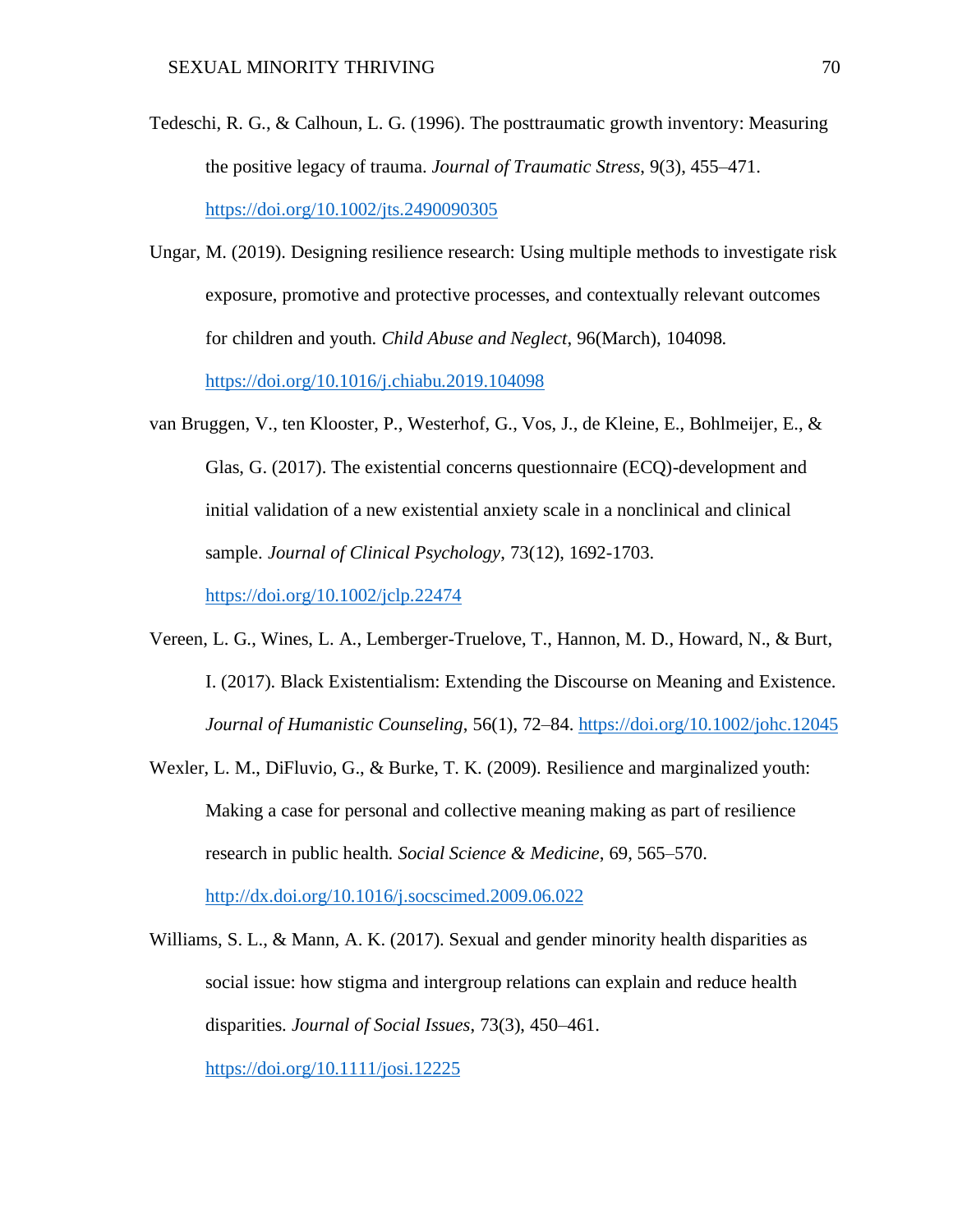- Young, T. (1807) *A course of lectures on natural philosophy and the mechanical arts*. INHN Central Office. [https://inhn.org/ebooks/peter-r-martin-historical-vocabulary](https://inhn.org/ebooks/peter-r-martin-historical-vocabulary-of-addiction/resilience.html)[of-addiction/resilience.html](https://inhn.org/ebooks/peter-r-martin-historical-vocabulary-of-addiction/resilience.html)
- Zavala, C., & Waters, L. (2021). Coming Out as LGBTQ +: The Role Strength-Based Parenting on Posttraumatic Stress and Posttraumatic Growth. *Journal of Happiness Studies*, 22(3), 1359–1383.<https://doi.org/10.1007/s10902-020-00276-y>
- Zimet, G.D., Dahlem, N.W., Zimet, S.G. & Farley, G.K. (1988). The Multidimensional Scale of Perceived Social Support. *Journal of Personality Assessment*, 52, 30-41.
- Zoeterman, S. E., & Wright, A. J. (2014). The role of openness to experience and sexual identity formation in LGB individuals: Implications for mental health. *Journal of Homosexuality*, 61(2), 334–353.<https://doi.org/10.1080/00918369.2013.839919>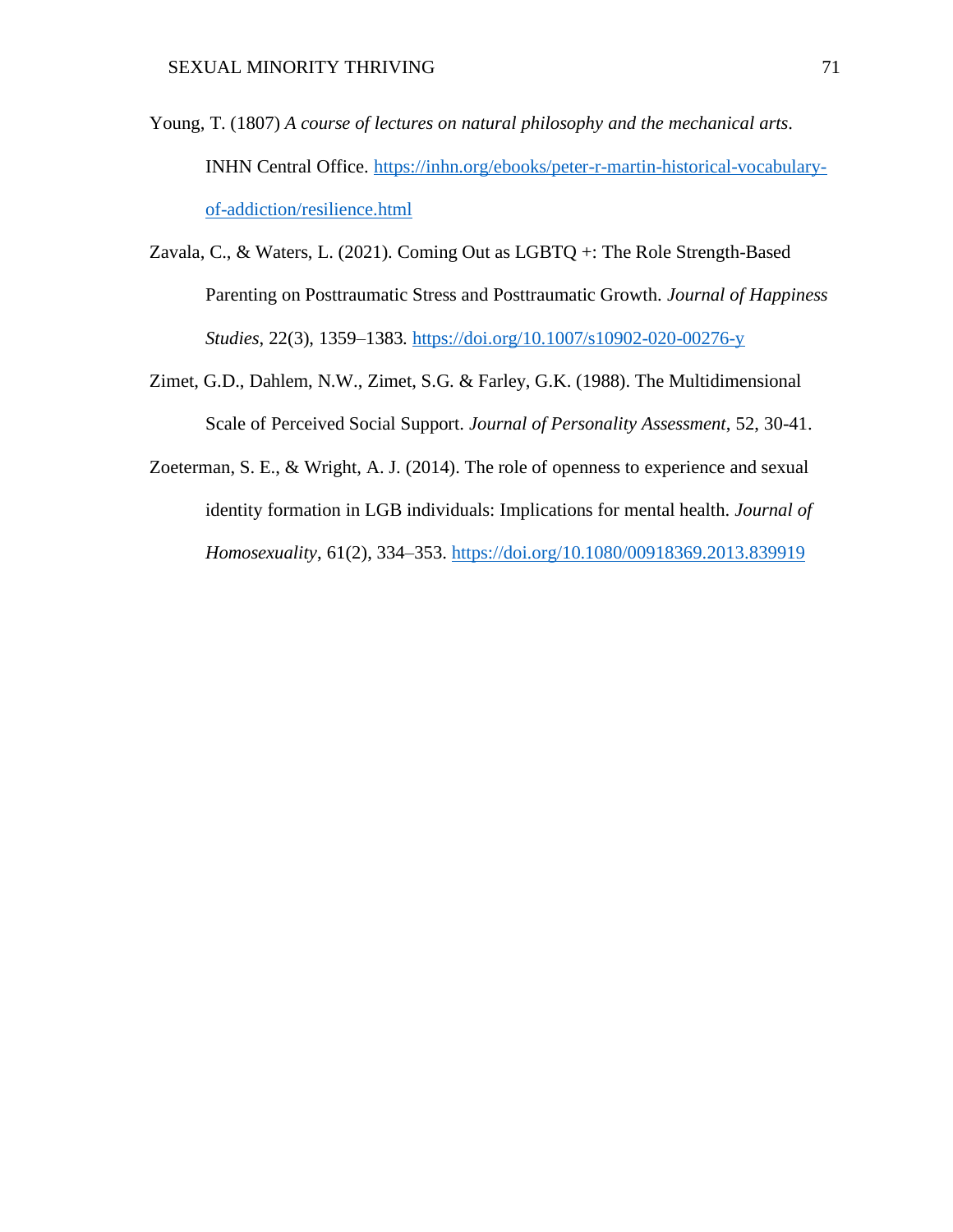| Table 1                        |        |           |                  |            |         |         |         |         |  |
|--------------------------------|--------|-----------|------------------|------------|---------|---------|---------|---------|--|
| Variable                       | M      | <b>SD</b> | $\alpha$         |            |         |         |         |         |  |
| 1. Resilience                  | 18.12  | 6.27      | $.92 -$          |            |         |         |         |         |  |
| 2. Identity Pride              | 36.34  | 6.76      | .85              | $-.05$     |         |         |         |         |  |
| 3. Heterosexist Discrimination | 98.75  | 24.15     |                  | $91 - 15*$ | $-13*$  |         |         |         |  |
| 4. Existential Anxiety         | 58.39  | 19.27     | .93 <sub>1</sub> | $-37**$    | $-18**$ | 48**    |         |         |  |
| 5. Thriving                    | 109.00 | 14.13     | .82              | $27**$     | $35**$  | $-23**$ | $-44**$ | -       |  |
| 6. Posttraumatic Growth        | 74.59  | 21.38     | .93              | $.18**$    | $.36**$ | .04     | $-13*$  | $.50**$ |  |

# **Tables and Figures**

*Note. N = 303. \* p<.05, \*\*p<.01*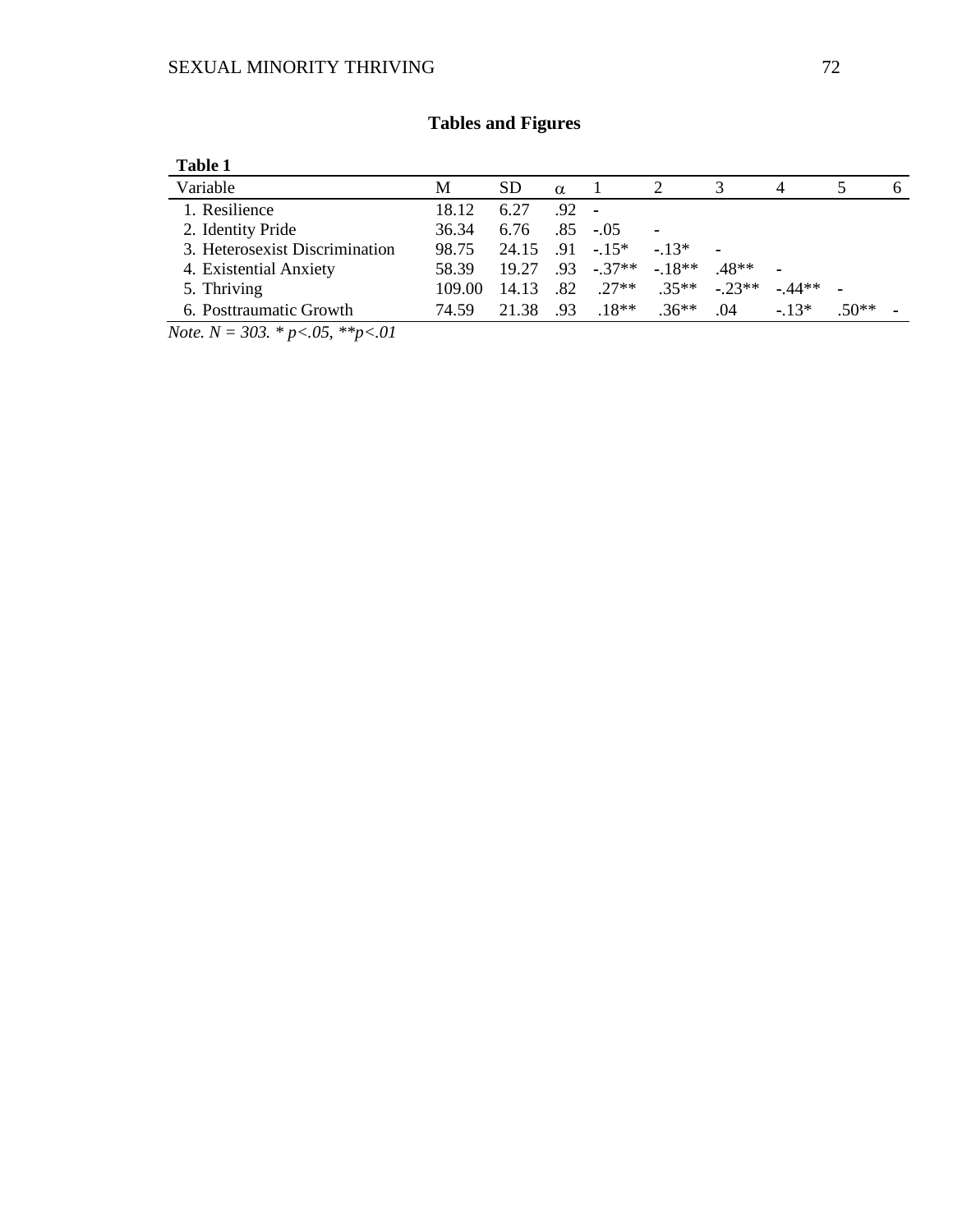| Table 2                        |       |           |                  |                |         |         |         |        |   |
|--------------------------------|-------|-----------|------------------|----------------|---------|---------|---------|--------|---|
| Variable                       | M     | <b>SD</b> | $\alpha$         |                |         |         |         |        | h |
| 1. Quality of Life             | 53.51 | 9.94      | .83              | $\blacksquare$ |         |         |         |        |   |
| 2. Posttraumatic Growth        | 76.11 | 21.6      | .93              | $42**$         |         |         |         |        |   |
| 3. Heterosexist Discrimination | 99.26 | 24.20     | .91              | $-30**$        | .02     |         |         |        |   |
| 4. Existential Anxiety         | 58.47 | 19.21     | .92              | $-57**$        | $-14*$  | 47**    |         |        |   |
| 5. Identity Pride              | 36.23 | 6.78      | .85              | $23**$         | $.37**$ | $-12*$  | $-16**$ |        |   |
| 6. Social Support              | 60.40 | 14.72     | .90 <sub>1</sub> | $45**$         | $27**$  | $-39**$ | $-30**$ | $27**$ |   |

*Note. N = 292. \*p<.05,\*\* p<.01*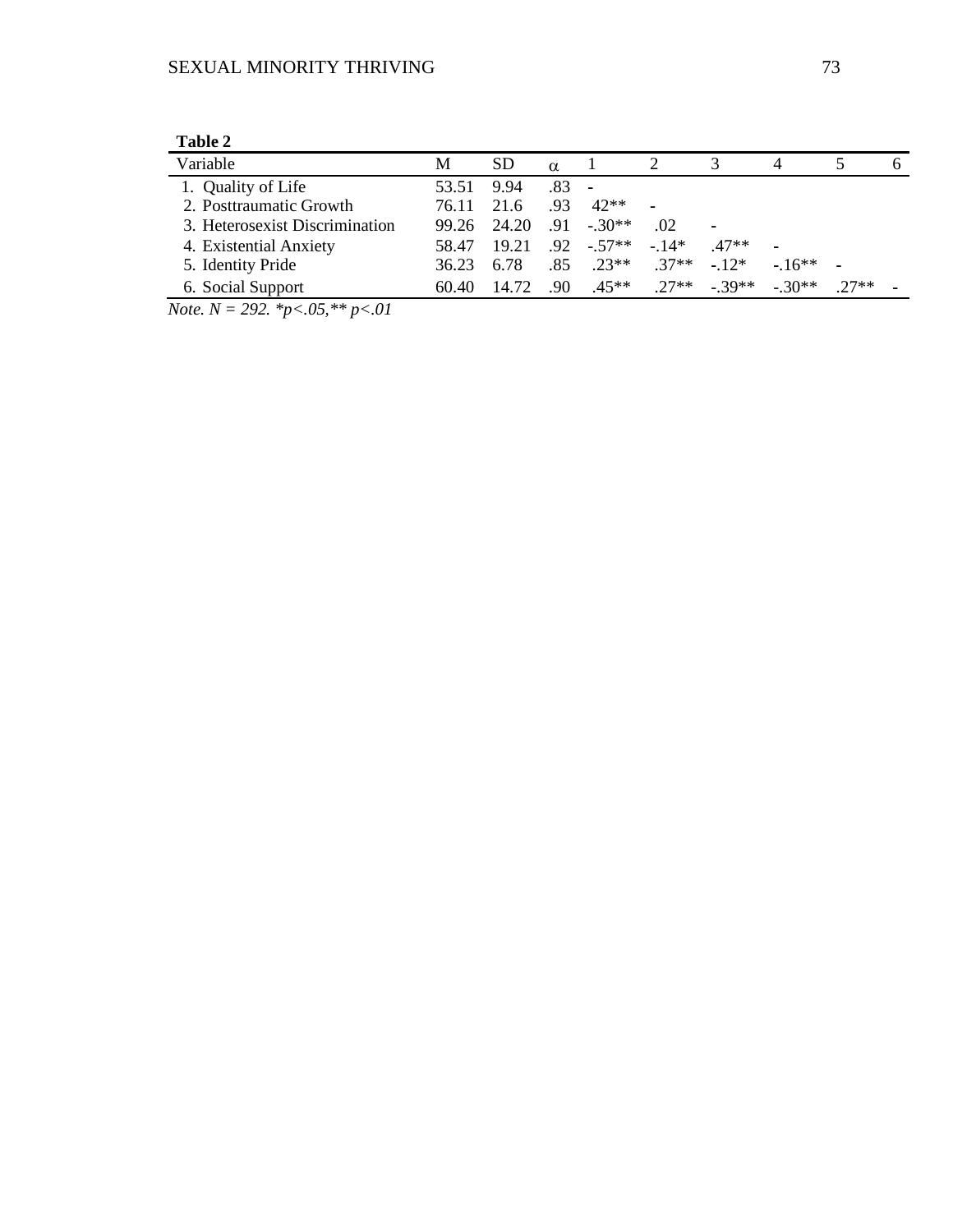## SEXUAL MINORITY THRIVING 74

### **Table 3**

| Variable (Standardized) | Transitioning | Survival with<br>impairment | Resilient | Thriving |
|-------------------------|---------------|-----------------------------|-----------|----------|
| 1. Quality of Life      | $-1.31$       | $-1.79$                     | 1.89      | 2.57     |
| 2. Posttraumatic Growth | 2.01          | $-1.86$                     | $-2.49$   | 1.89     |
|                         |               | 69                          | 54        | 83       |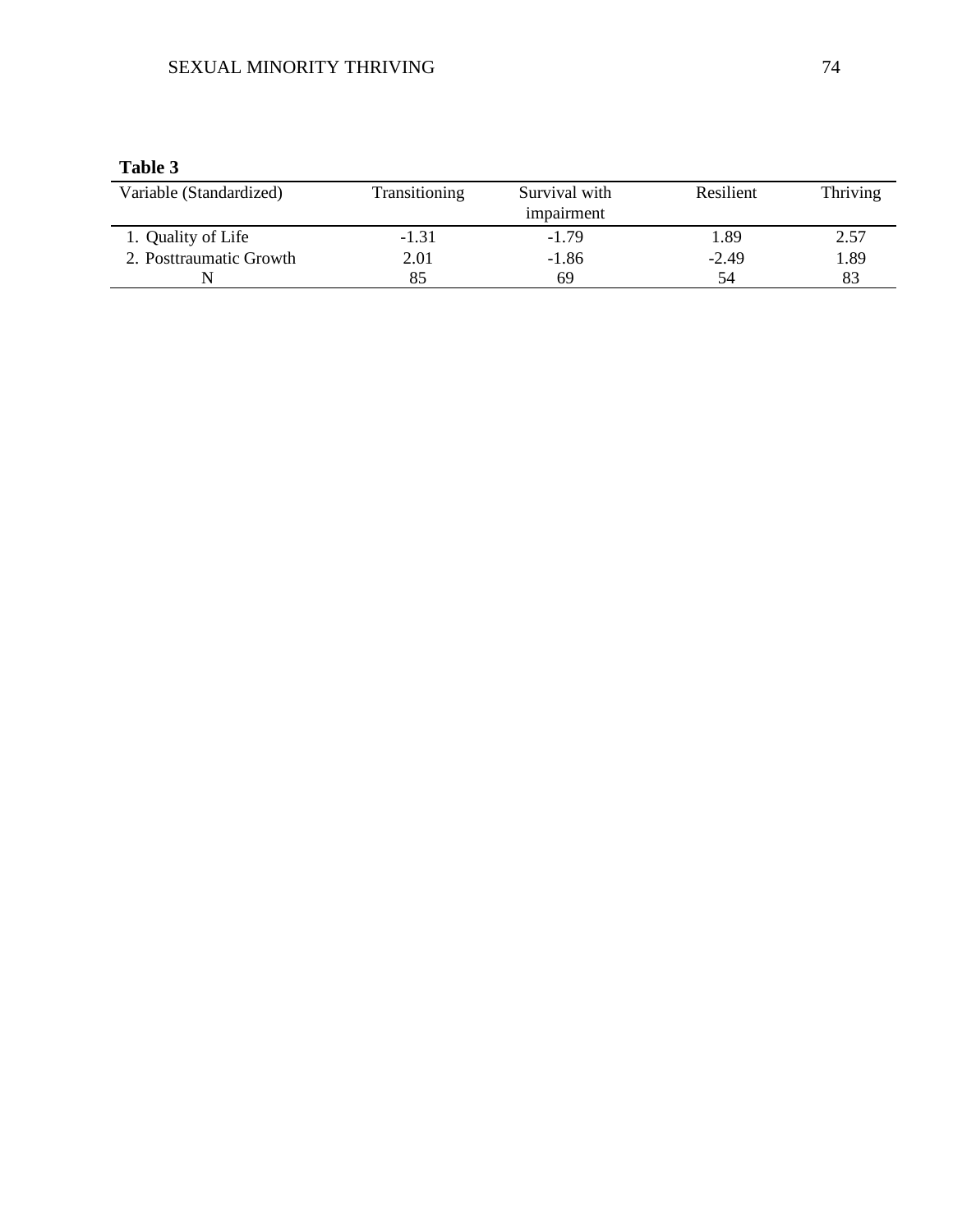*Carver (1998) Responses to Adverse Events*



*Note. Carver (1998) theoretical potential responses to trauma/adversity. Carver makes no distinction between discrete timebound adverse events and a prolonged period of* 

*adversity.*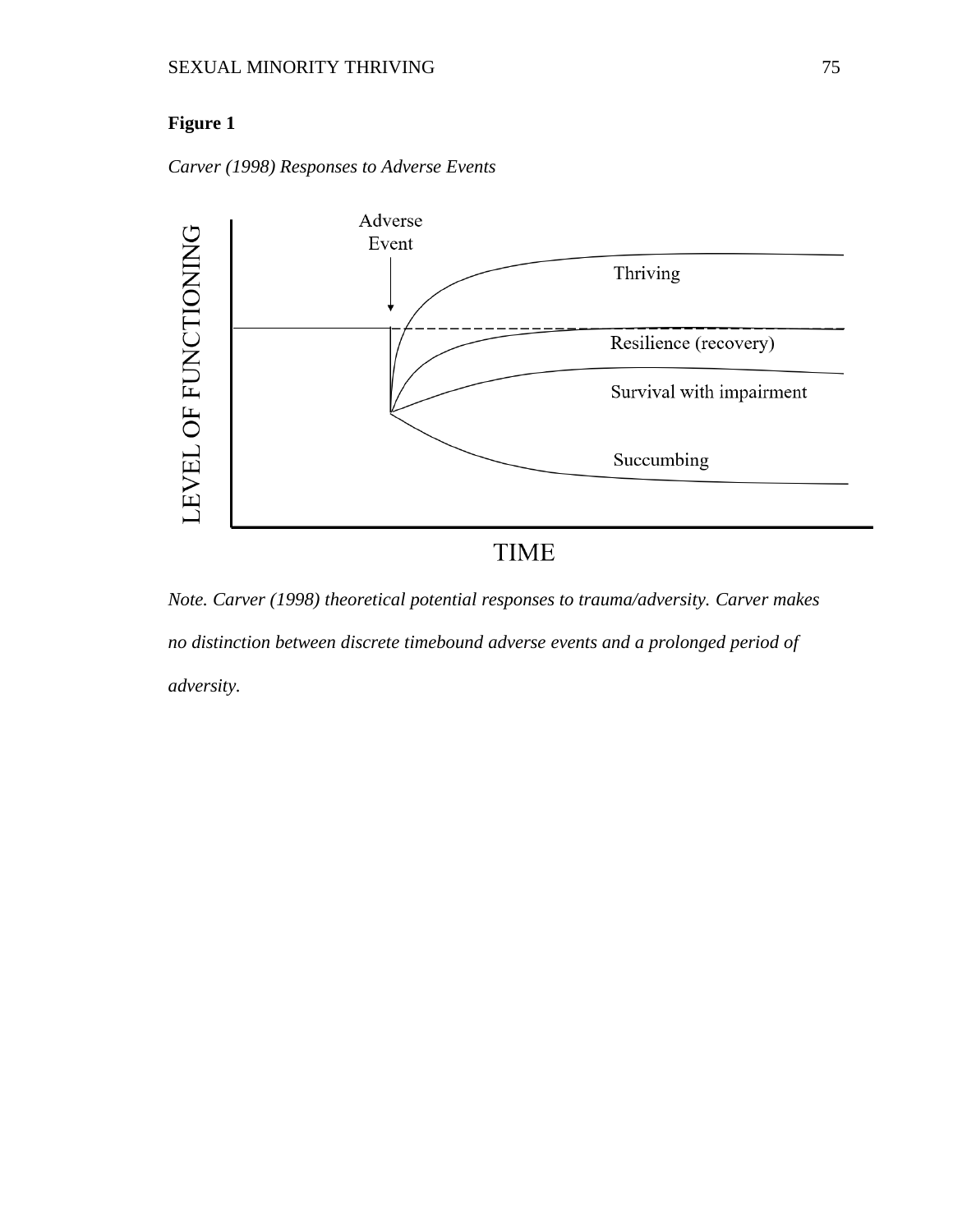# *Hypothesized Model*

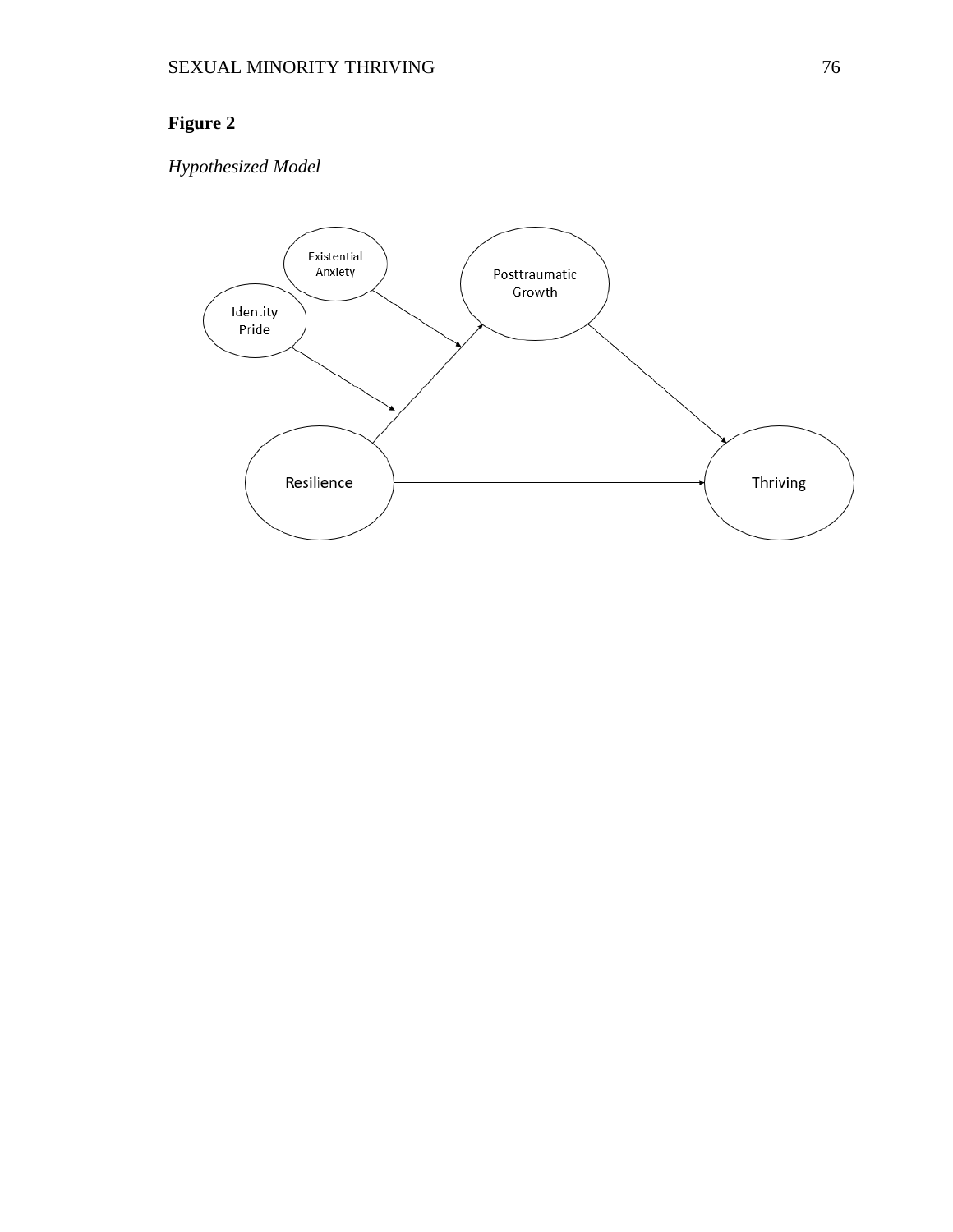*Framework for Clustered Groups*

|                           |      | Low                         | High      |
|---------------------------|------|-----------------------------|-----------|
| <b>Growth Experiences</b> | Low  | Survival with<br>Impairment | Resilient |
|                           | High | Transitioning               | Thriving  |

### **Level of Functioning**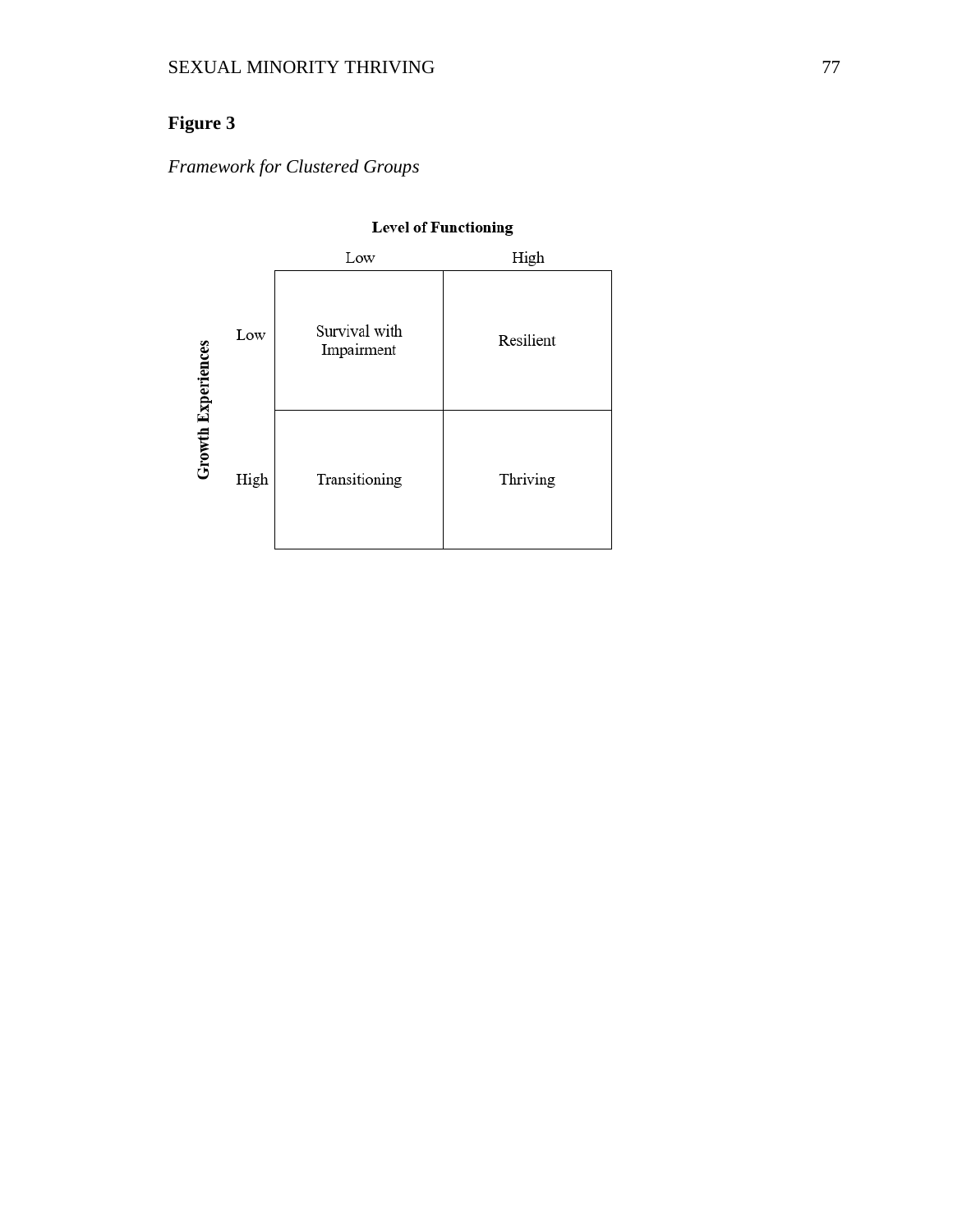

*Cluster Means for Posttraumatic Growth and Quality of Life*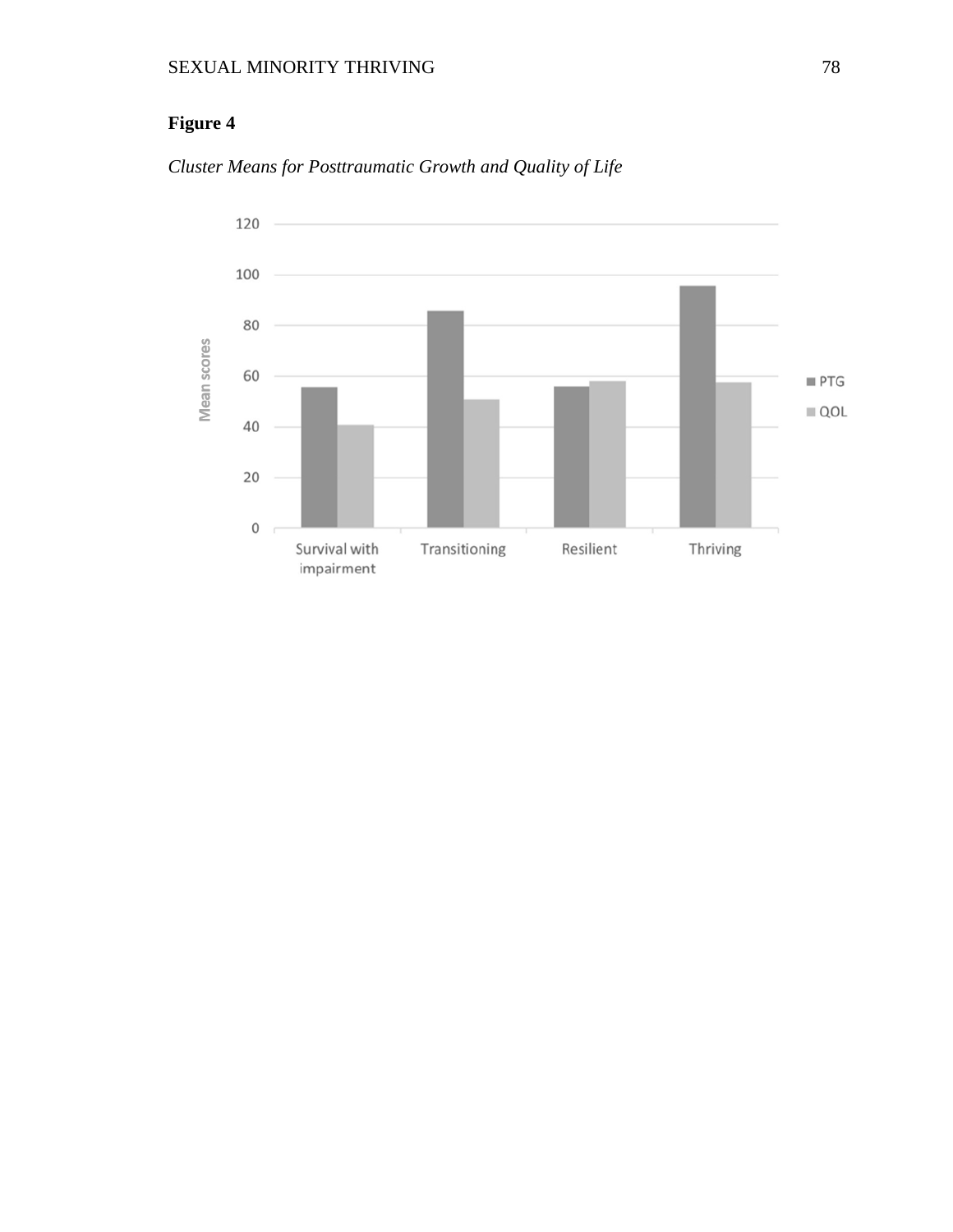### *Mean Plots for Identity Pride, Social Support, Heterosexist Discrimination, and*









Cluster Membership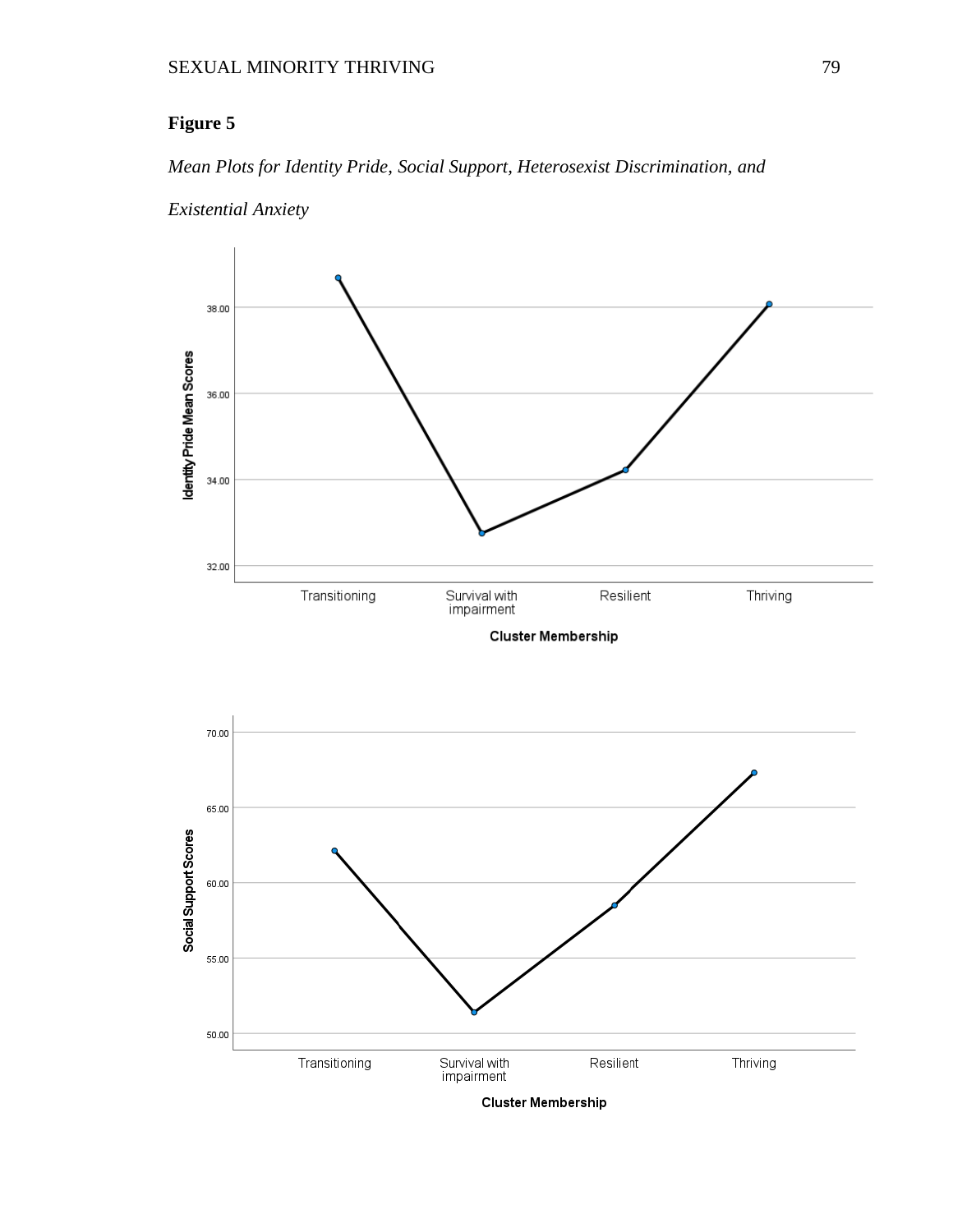

Cluster Membership